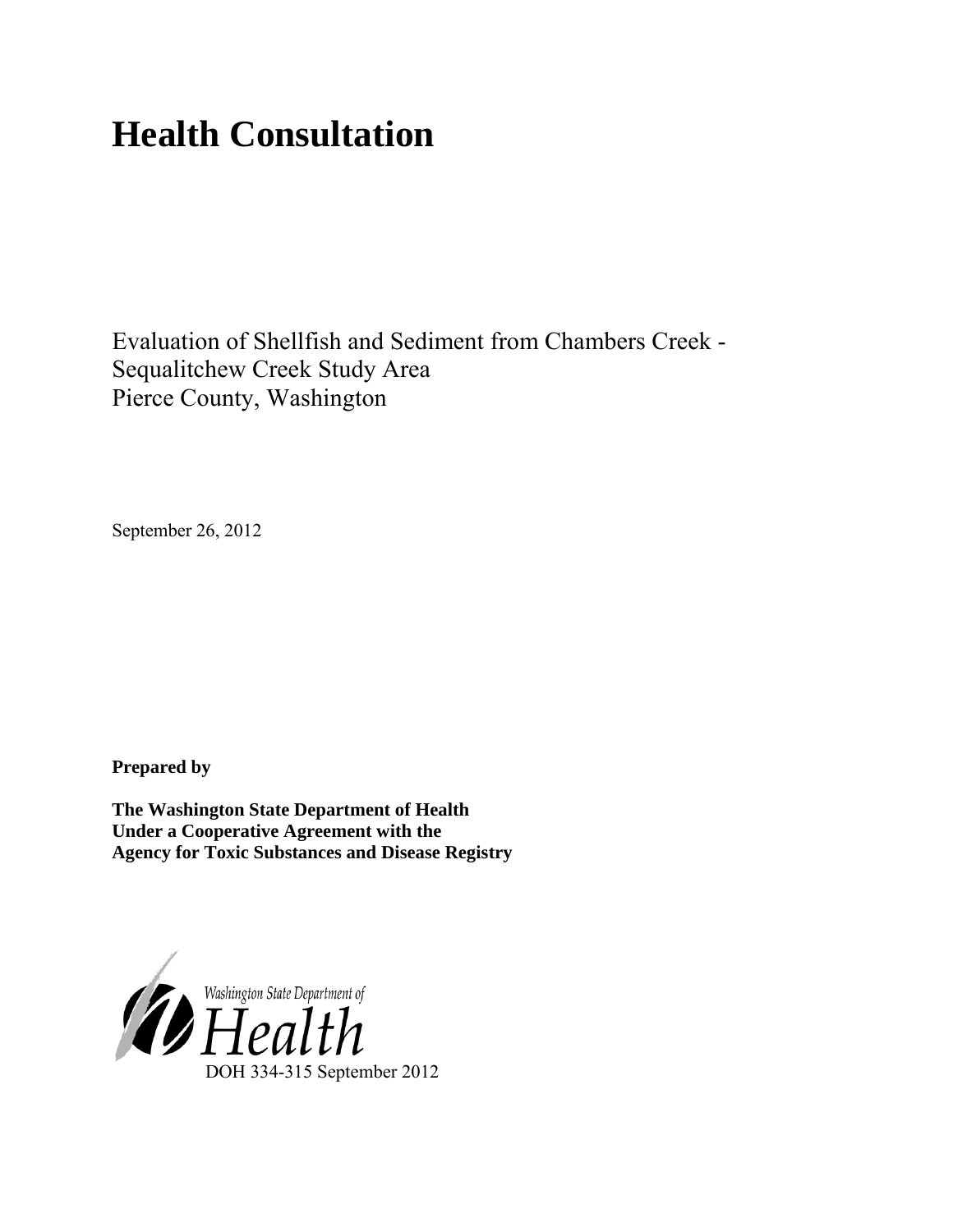## <span id="page-1-0"></span>**Foreword**

The Washington State Department of Health (DOH) has prepared this health consultation with funds from a cooperative agreement with the Agency for Toxic Substances and Disease Registry (ATSDR). ATSDR is part of the U.S. Department of Health and Human Services and is the principal federal public health agency responsible for health issues related to hazardous substances. ATSDR's mission is to serve the public by using the best science, taking responsive public health actions, and providing trusted health information to prevent harmful exposures and diseases related to toxic substances.

The purpose of a health consultation is to assess the health threat posed by hazardous substances in the environment and if needed, recommend steps or actions to protect public health. Health consultations are initiated in response to health concerns raised by residents or agencies about exposure to hazardous substances.

This health consultation was prepared in accordance with ATSDR methodologies and guidelines. However, the report has not been reviewed and cleared by ATSDR. The findings in this report are relevant to conditions at the site during the time of this health consultation, and should not be relied upon if site conditions or land use changes in the future.

For additional information, please visit our website or call us toll free at 1-877-485-7316: <http://www.doh.wa.gov/consults>

For people with disabilities, this document is available on request in other formats. To submit a request, please call 1-800-525-0127 (TTY/TDD call 711).

<span id="page-1-1"></span>For more information about ATSDR, contact the CDC Information Center at 1-800-CDC-INFO (1-800-232-4636) or visit the agency's Web site: [www.atsdr.cdc.gov.](http://www.atsdr.cdc.gov/)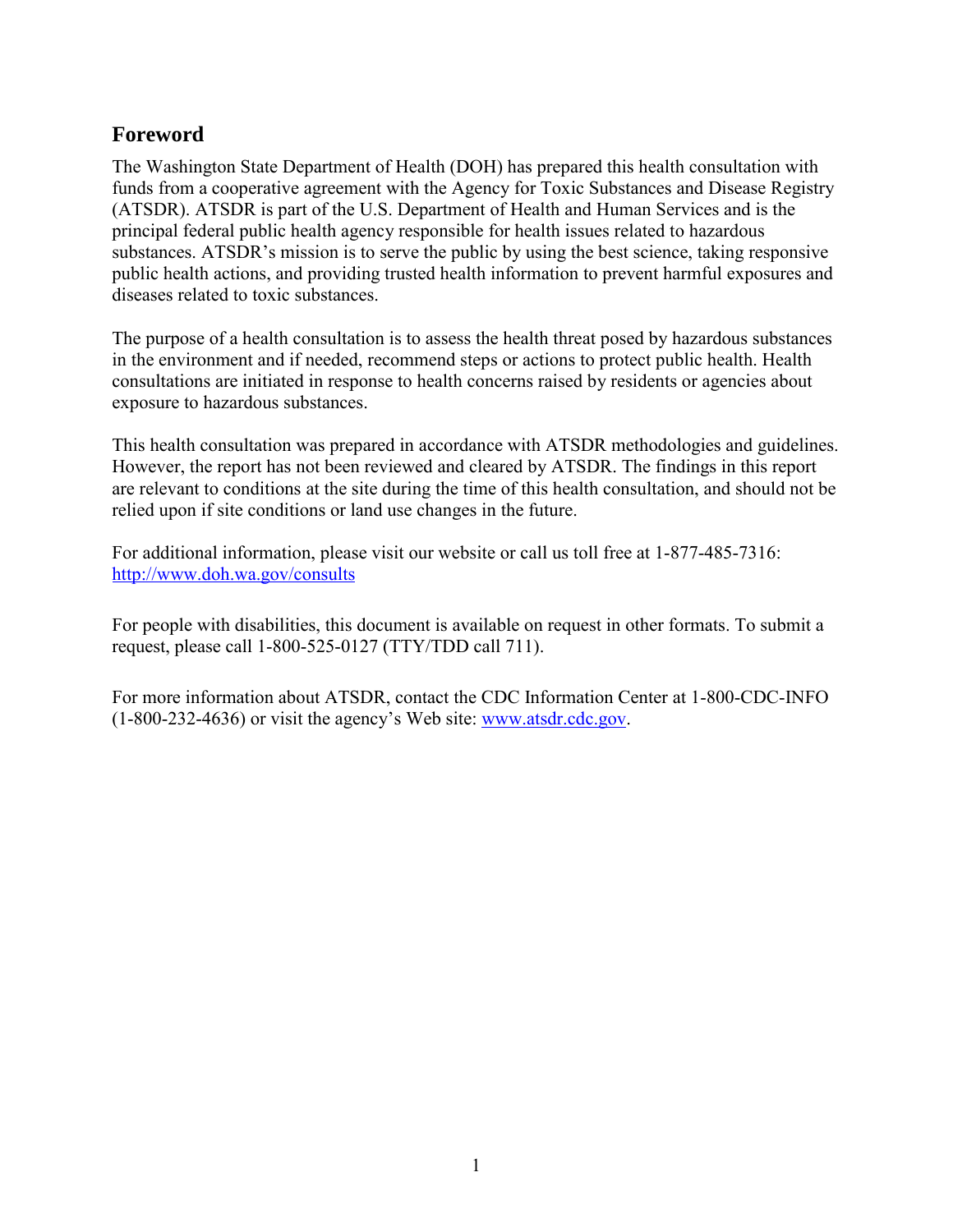| <b>Table of Contents</b> |  |
|--------------------------|--|
|--------------------------|--|

| Appendix A                                                                           |  |  |  |  |  |  |
|--------------------------------------------------------------------------------------|--|--|--|--|--|--|
| Appendix B                                                                           |  |  |  |  |  |  |
| Appendix C                                                                           |  |  |  |  |  |  |
| Lead Exposure Shellfish Ingestion Scenario Used in the IEUBK Model  40<br>Appendix D |  |  |  |  |  |  |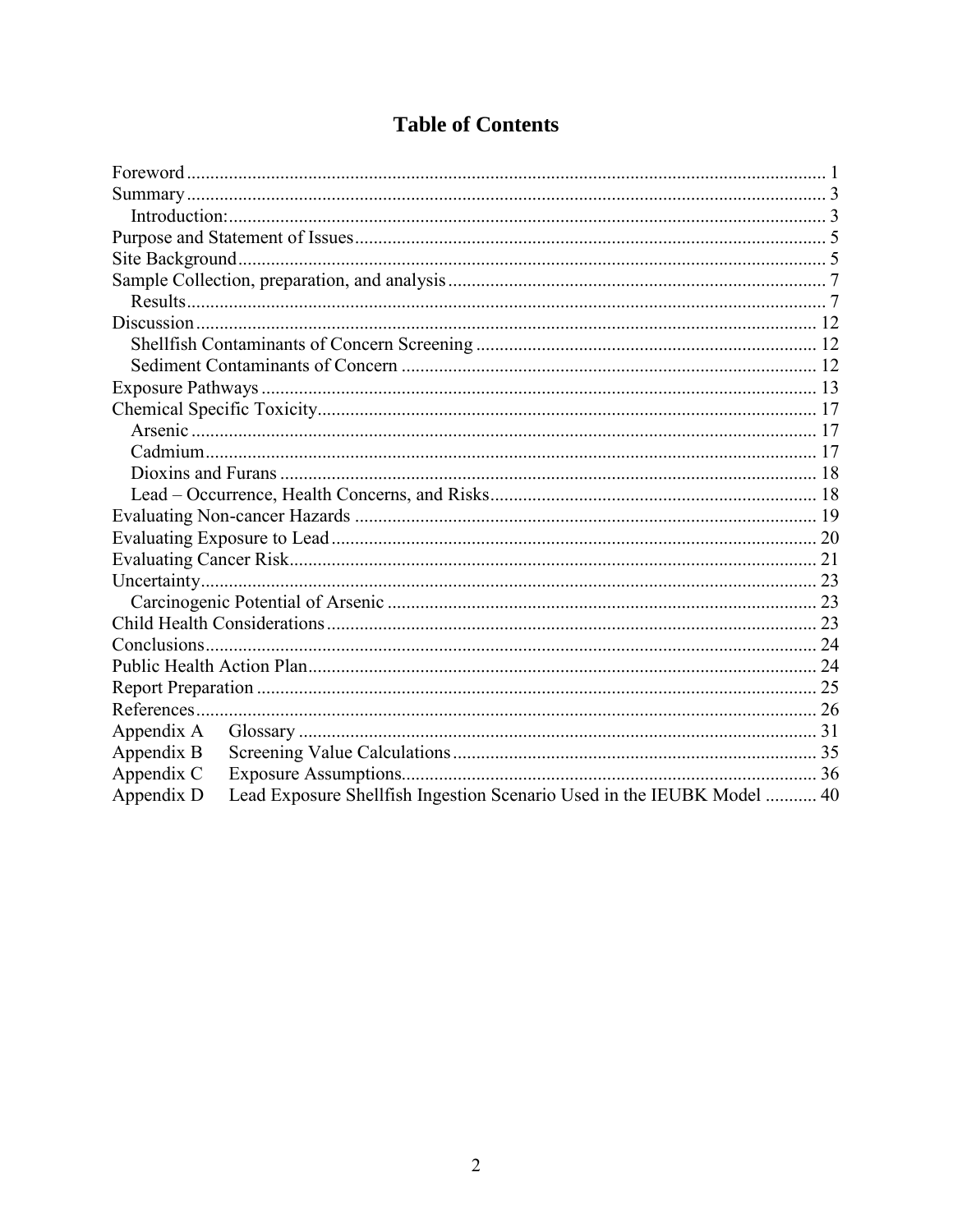#### <span id="page-3-0"></span>**Summary**

#### <span id="page-3-1"></span>**Introduction:**

The Washington State Department of Health (DOH) has prepared this health consultation at the request of the DOH Office of Shellfish and Water Protection (OSWP). The purpose of this health consultation is to evaluate the potential human health hazard posed by contaminants in shellfish and sediments in the study area stretching north from Sequalitchew Creek to just past Chambers Creek (Chambers Creek Study area), Pierce County, Washington. DOH prepares health consultations under a cooperative agreement with the Agency for Toxic Substances and Disease Registry (ATSDR).

DOH reached three important conclusions about sediment and shellfish from the Chambers Creek Study area, Pierce County, Washington.

#### **Conclusion 1:**

DOH concludes that touching, breathing, or accidentally eating sediment from Chambers Creek Study area is not expected to harm people's health.

#### **Basis for decision:**

Maximum levels of contaminants in sediments are below level of contaminants of concern.

#### **Conclusion 2:**

DOH concludes that the general population and high-end (subsistence) consumers of shellfish (geoduck and horse clams) from Chambers Creek Study area are not likely to experience noncancer health effects.

#### **Basis for decision:**

Exposure scenarios were evaluated using the maximum level of contaminants of concern. The results were below levels known to cause harmful non-cancer health effects.

#### **Conclusion 3:**

DOH concludes that the general population and high-end (subsistence) consumers of shellfish (geoduck and horse clams) from Chambers Creek Study area are not likely to experience cancer health effects.

#### **Basis for decision:**

At maximum concentrations (arsenic, dioxin or alpha-BHC) in shellfish, the  $90<sup>th</sup>$  percentile (based on Suquamish consumers only) would result in a lifetime cancer risk within the range of cancer risks considered acceptable by the Environmental Protection Agency (EPA) (1 excess cancer risk per 10,000 people exposed to 1 excess cancer risk per 1,000,000 people exposed  $(1x10^{-4}$  to  $1x10^{-6})$ ).

#### Next steps:

DOH will provide copies of this health consultation to OSWP, EPA, Ecology, the Nisqually Indian Tribe (NIT), the Squaxin Island Tribe, and Northwest Indian Fisheries Commission.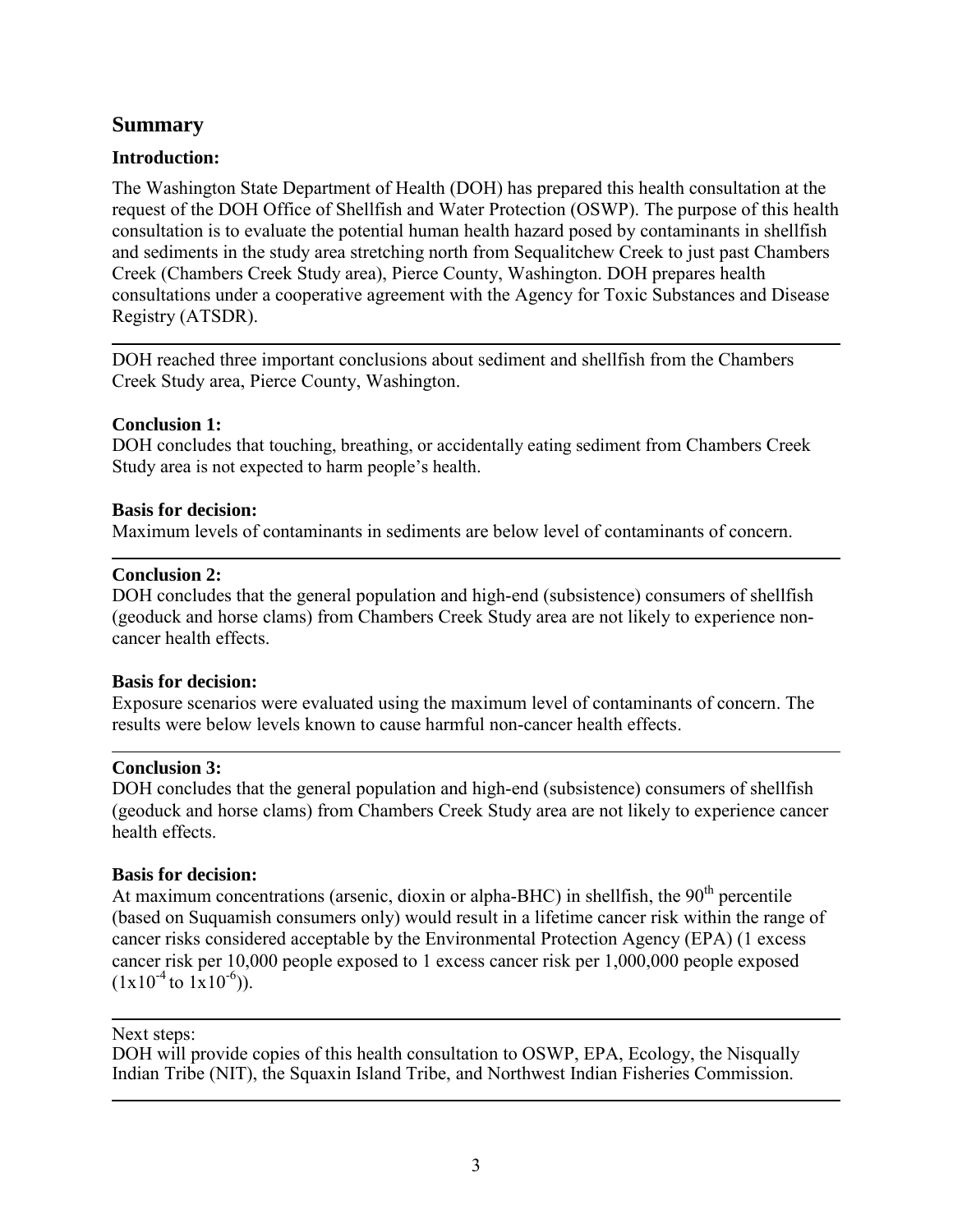#### **For More Information:**

If you have any questions about this health consultation contact Lenford O'Garro 360-236-3376 or 1-877-485-7316 at Washington State Department of Health. For more information about ATSDR, contact the Center for Disease Control and Prevention (CDC) Information Center at 1- 800-CDC-INFO (1-800-232-4636) or visit the agency's web site at [www.atsdr.cdc.gov](http://www.atsdr.cdc.gov/).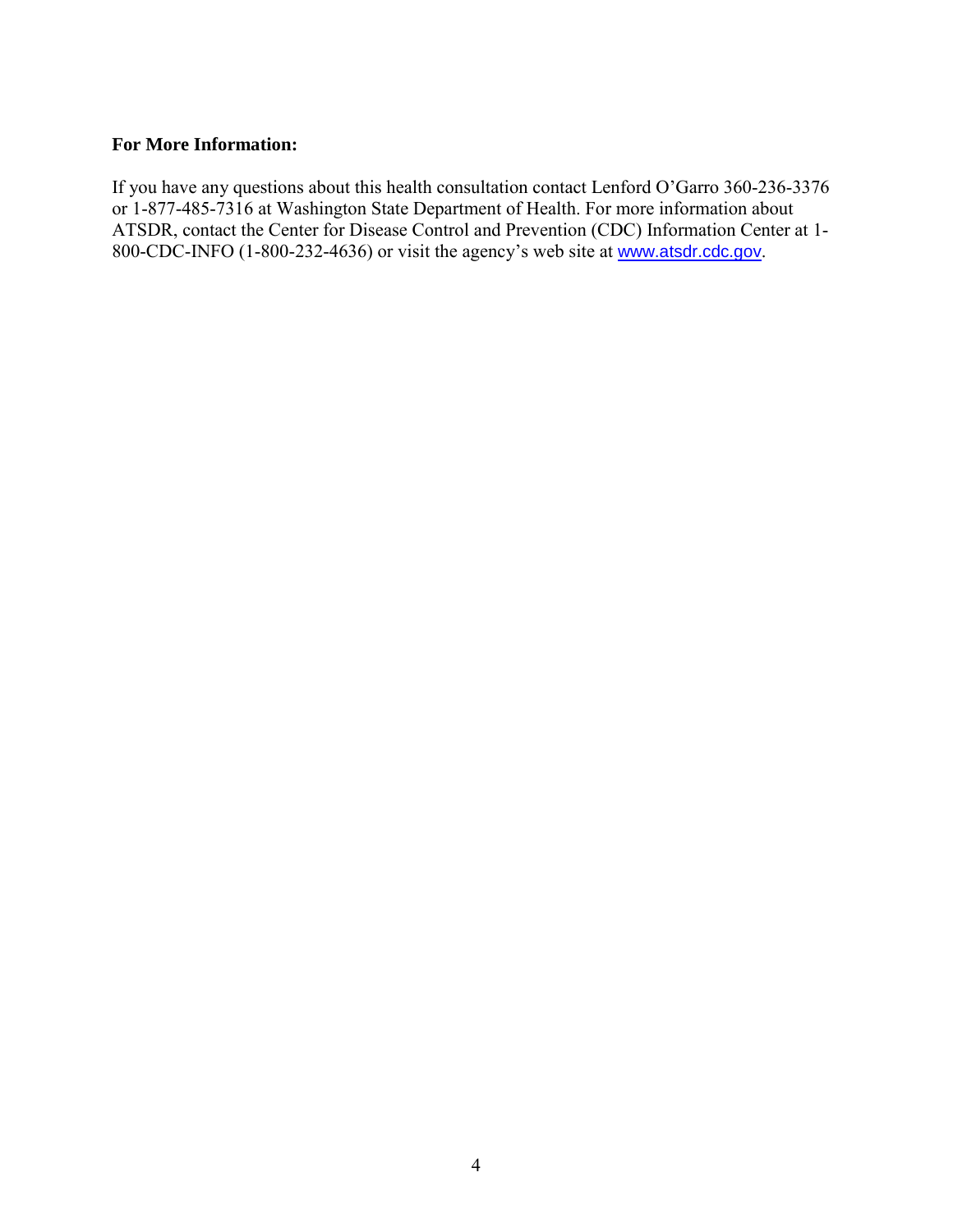#### <span id="page-5-0"></span>**Purpose and Statement of Issues**

The Washington State Department of Health (DOH) has prepared this health consultation at the request of the DOH Office of Shellfish and Water Protection (OSWP). The purpose of this health consultation is to evaluate the potential human health hazard posed by contaminants in shellfish and sediments in the study area stretching north from Sequalitchew Creek to just past Chambers Creek, Pierce County, Washington. DOH prepares health consultations under a cooperative agreement with the Agency for Toxic Substances and Disease Registry (ATSDR).

## <span id="page-5-1"></span>**Site Background**

The study area is located in Pierce County, Washington (see Figure 1). The area between Chambers Creek and Sequalitchew Creek has historically been closed to shellfish harvesting due to numerous municipal and industrial pollution sources along its shores. Therefore, only limited assessment of shellfish resources or the status of pollution has occurred in the area.

A literature review was conducted to identify potential current and legacy pollution sources in the study area. Part of the literature review was an internet search of many databases on the Washington State Department of Ecology's (Ecology) website, including the Environmental Information Management (EIM) database, National Pollutant Discharge Elimination System (NPDES) permits and fact sheets, and the Publications database. Subsequent inquiries with Ecology, Pierce County Public Works, and other facility staff were also conducted, as well as internet searches of specific industries and pollution sites. Potential current and legacy pollution sources were identified and are categorized below:

- **Wastewater outfalls** Active facilities include the Chambers Creek and Joint Base Lewis McChord wastewater treatment plants. Legacy pollution may also be detected at former wastewater plant outfalls at Steilacoom, Dupont, and Ketron Island.
- **Chambers Creek Watershed** Past monitoring of ambient water, sediment, and shellfish tissue have detected chlorinated pesticides, herbicides, polychlorinated biphenyls (PCBs), and metals [1,2,3,4,5]. Industries that have historically discharged into Chambers Creek and the adjacent shoreline include the former Abitibi/Boise Cascade pulp mill, Pacific Bridge and Lone Star Northwest gravel mines, Chambers Bay marina, and many smaller businesses upstream.
- **Sequalitchew Creek Watershed** The former Dupont Works explosives manufacturing facility was active for more than 75 years on either side of Sequalitchew Creek [6]. Deposits of arsenic, mercury, cadmium, and lead have historically been documented [6,7]. The City of Dupont's monitoring of this site includes detection of pesticides, herbicides, PCBs, metals, and semi-volatile organics [8]. Nearby Fort Lewis contamination sites (metals, pesticides, PCBs) may have legacy impacts downstream [9]. Current activities in the watershed include the CalPortland gravel mine.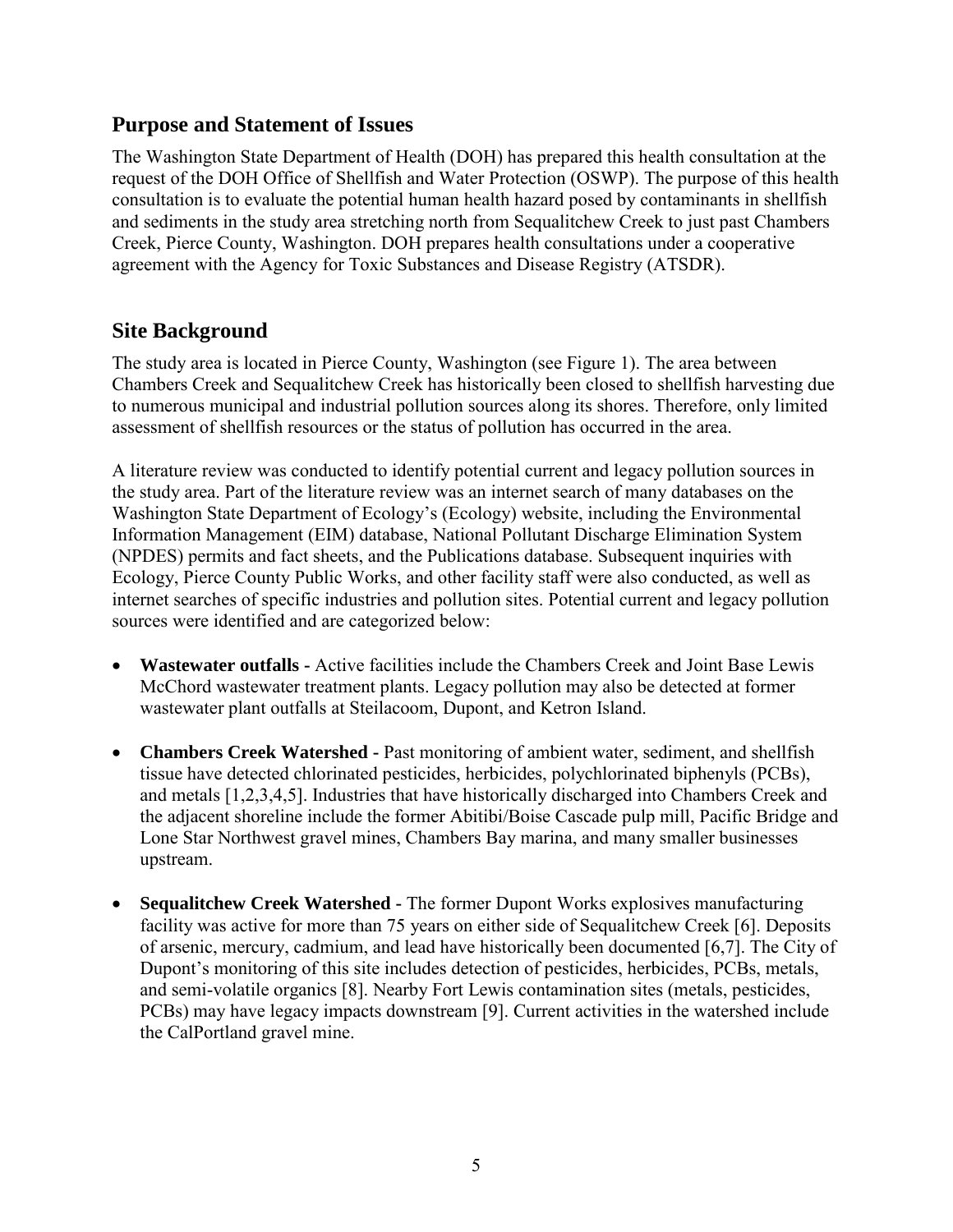

**Figure 1.** Sequalitchew Creek to Chambers Creek study area, sample collection map, Pierce County, Washington State.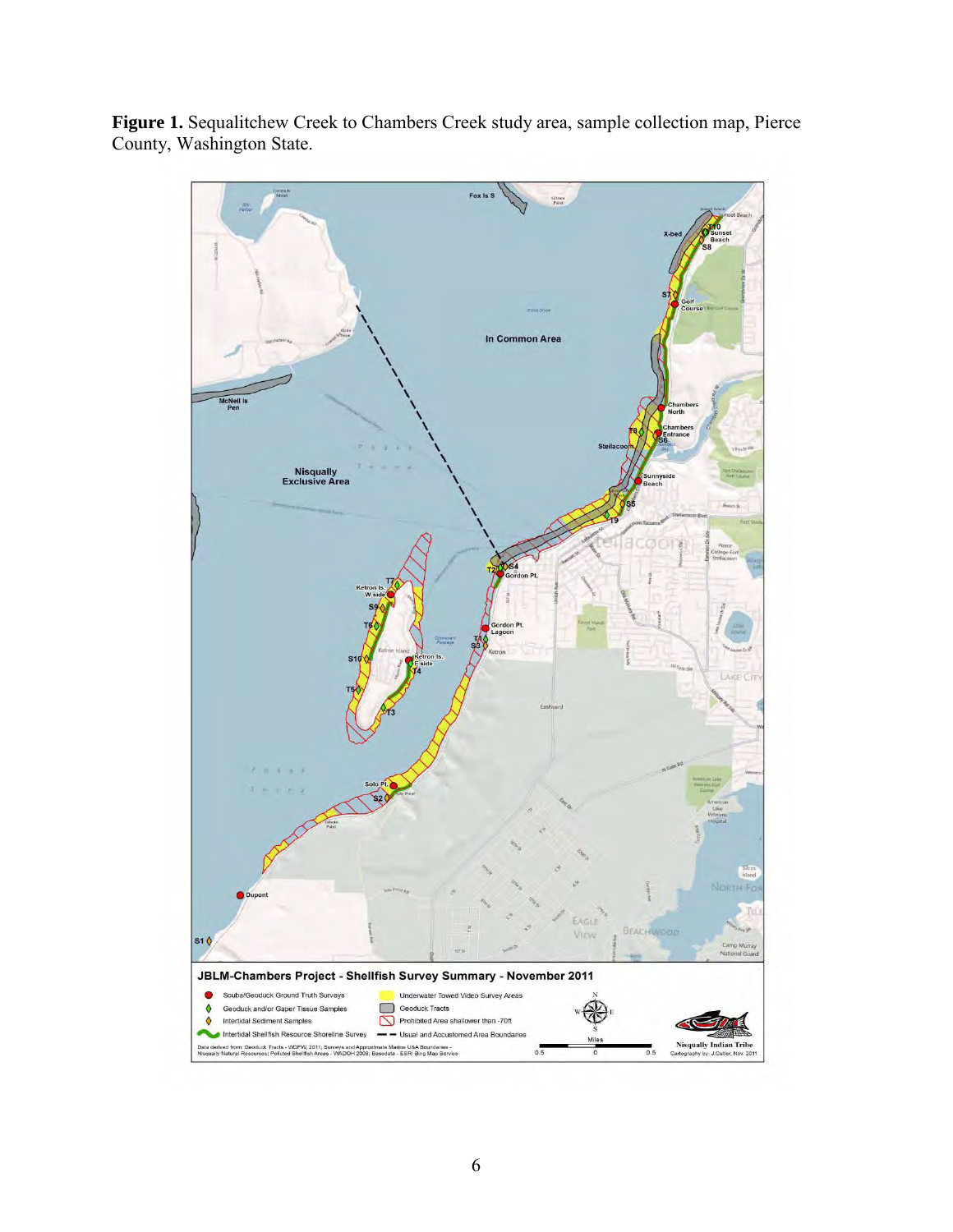**Other shoreline impacts** include deposition from the former Asarco Smelter plume, boat maintenance activities at the Steilacoom Marina at Gordon Point, and incidental spills along the Northern Pacific/Burlington Northern Santa Fe (BNSF) railroad tracks that hug the east shore of the study area.

Currently, the Chambers Creek to Sequalitchew Creek study area is classified as closed for shellfish harvesting due to pollution and areas along the beaches are within the closure area for sewage treatment plants outfalls. OSWP is responsible for classifying recreational shellfish growing areas.

## <span id="page-7-0"></span>**Sample Collection, preparation, and analysis**

SCUBA divers from the Nisqually Indian Tribe (NIT) collected 5 geoduck samples at 10 different locations for a total of 50 geoducks on September  $26 - 29$ , 2011. Also 5 horse clam samples were collected at 2 locations for a total of 10 horse clams on September 29, 2011. Samples were individually placed in zipper-locked plastic bags, given a unique identifier, placed on ice, and hand delivered to Ecology's laboratory in Lacey, Washington. DOH and NIT staff dissected each geoduck in a manner similar to the way they would be cleaned prior to consumption. As described in the Chambers Creek to Sequalitchew Creek study area shellfish and sediment sample plan [10]. Sample dissection and homogenization followed the DOH standard operating procedure (SOP) for geoduck tissue liquid nitrogen grinding [11]. Edible portions of geoduck tissue (neck and mantle) were separated from the shell and gutball, and the outer skin of the neck and mantle was removed and discarded. Similarly, horse clam tissue (neck and mantle) were separated from the shell and gutball. However, the gutball and the outer skin of the neck and mantle was removed and discarded. Samples were homogenized in liquid nitrogen and composited to make a single sample for each location. Each composite consisted of the edible portion of 5 individual geoducks, geoduck gutballs or edible portions of horse clams from each sampling site. Test America Laboratories, Inc., analyzed homogenized tissues. Tissues were analyzed for metals, herbicides, PCBs and other semi-volatile organics, and dioxins and furans.

Sediment samples were collected at 10 locations on October 10, 2011 and delivered to Test America Laboratories, Inc. Sediment samples were collected as described in the Chambers Creek to Sequalitchew Creek study area shellfish and sediment sample plan [10]. Tissues were analyzed for metals, herbicides, PCBs and other semi-volatile organics, and dioxins and furans.

#### <span id="page-7-1"></span>**Results**

The maximum contaminant concentrations for tissue samples are presented in Tables 1, 2, and 3. The non-edible portions of the geoducks (gutball) had slightly higher levels of contaminants than the edible portions (mantle and neck strap). The horse clams had slightly lower levels of contaminants than edible portions of the geoducks (mantle and neck strap).

Table 4, shows the maximum detected contaminants in sediments. None of the detected contaminants in the sediment samples exceeded their screening values and are below the state residential soil standards for everyday exposure.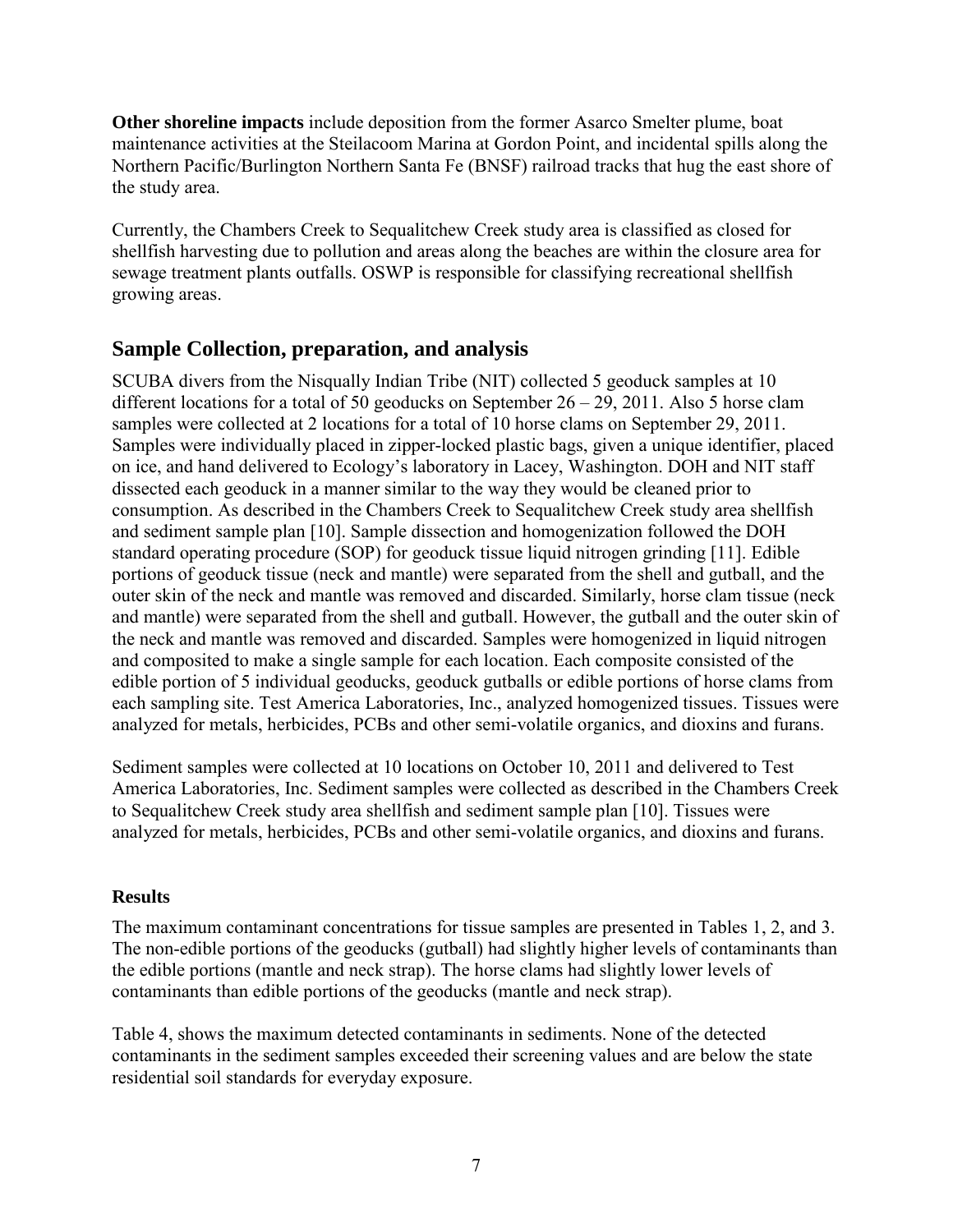**Table 1**. Maximum concentration of contaminants detected in geoduck (mantle and neck strap) collected within Chambers Creek study area in Pierce County, Washington by the Nisqually Indian Tribe in 2011 from Washington.

| <b>Chemicals</b>        | <b>Maximum</b><br><b>Concentration</b> | <b>Screening Values</b><br>(ppm) |                                | <b>EPA</b><br><b>Cancer</b> | (MRL or<br>RfD) | <b>Contaminant</b><br>of Concern |
|-------------------------|----------------------------------------|----------------------------------|--------------------------------|-----------------------------|-----------------|----------------------------------|
|                         | (ppm)                                  | General<br><b>Population</b>     | <b>Subsistence</b><br>consumer | <b>Class</b>                | (mg/kg/day)     |                                  |
| Arsenic total           | 3.4                                    | n/a                              | n/a                            |                             |                 | n/a                              |
| Arsenic, inorganic      | 0.034                                  | 1.2                              | 0.147                          | A                           | 0.0003          | N <sub>0</sub>                   |
| Cadmium                 | 0.13J                                  | $\overline{4}$                   | 0.49                           | B1                          | 0.001           | No                               |
| Chromium                | 0.12J                                  | 12                               | 1.47                           | D                           | 0.003           | N <sub>0</sub>                   |
| Copper                  | 11                                     | 160                              | 19.7                           | D                           | 0.04            | No                               |
| Lead                    | $0.022$ J                              | n/a                              | n/a                            | B <sub>2</sub>              | n/a             | Yes                              |
| Mercury                 | $0.012$ J                              | 0.4                              | 0.049                          | D                           | $0.0001*$       | No                               |
| Selenium                | 1.2                                    | 20                               | 2.46                           | D                           | 0.005           | No                               |
| Silver                  | 0.166                                  | 20                               | 2.46                           | D                           | 0.005           | N <sub>0</sub>                   |
| Zinc                    | 35                                     | 1200                             | 147.5                          | D                           | 0.3             | N <sub>0</sub>                   |
| Anthracene              | 0.0016J                                | 1200                             | 147.5                          | D                           | 0.3             | N <sub>0</sub>                   |
| alpha-BHC               | $0.00082$ J                            | 32                               | 3.9                            | B2                          | 0.008           | N <sub>o</sub>                   |
| beta-BHC                | $0.00056$ J                            | 2.4                              | 0.3                            | $\mathcal{C}$               | $0.0006**$      | No                               |
| <b>Total Dioxin TEQ</b> | $3.2E - 7$                             | $4.0E-6$                         | 4.9E-7                         |                             | $1.00E-9***$    | No                               |

A - EPA: Human carcinogen

B1 - EPA: Probable human carcinogen (limited human, sufficient animal studies)

B2 - EPA: Probable human carcinogen (inadequate human, sufficient animal studies)

C - EPA: Possible human carcinogen (no human, limited animal studies)

D - EPA: Not classifiable as to health carcinogenicity

J - data qualifier: The associated numerical result is an estimate

RfD - EPA oral reference dose

MRL - ATSDR's Minimal Risk Level

\* Minimal Risk Level (MRL) for methlymercury

\*\* ATSDR Intermediate Minimal Risk Level (MRL)

\*\*\* ATSDR Minimal Risk Level (MRL) for Dioxin TEQ

n/a - not available

ppm -parts per million

mg/kg/day - milligrams per kilogram body-weight per day

TEQ - Toxic Equivalent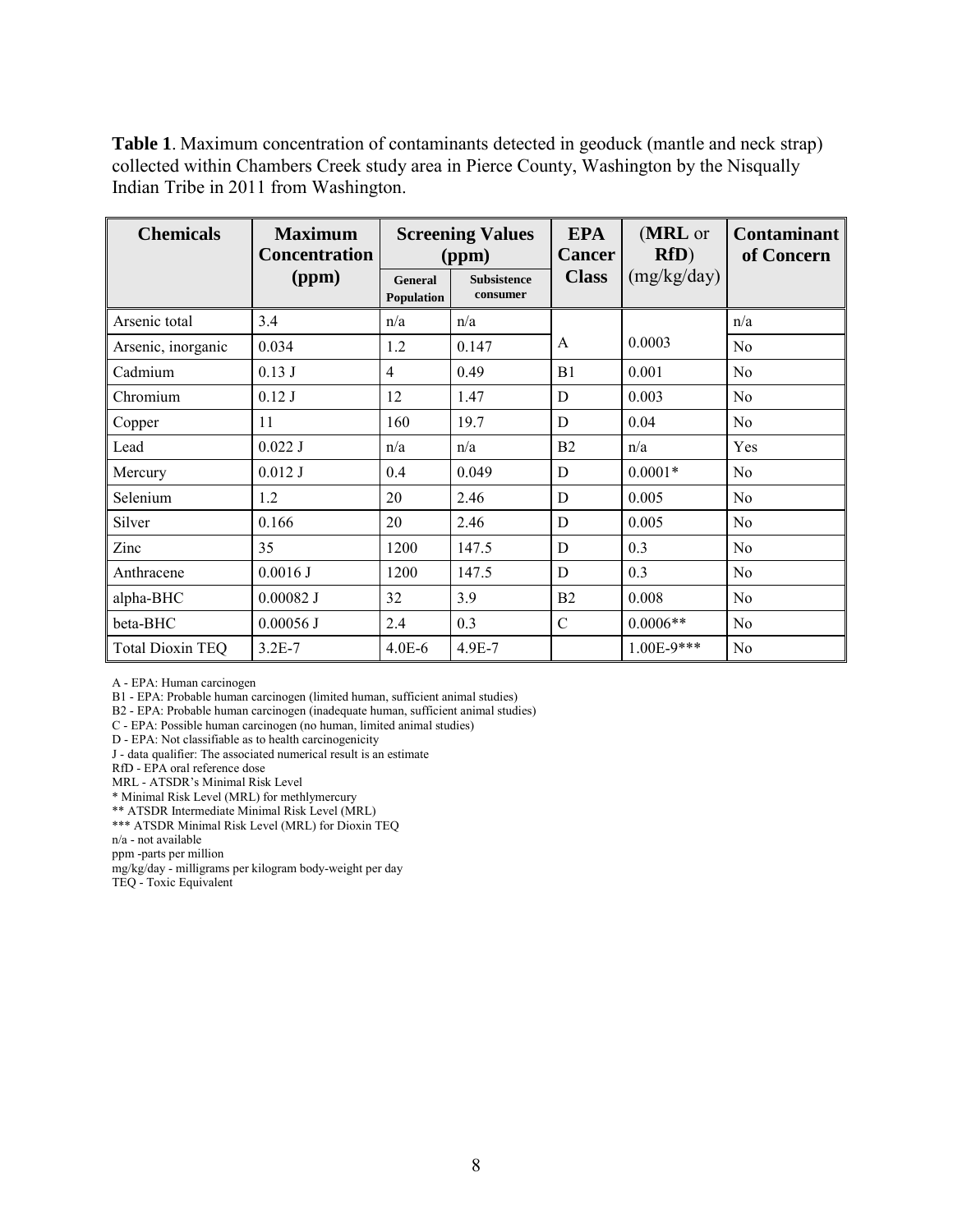**Table 2**. Maximum concentration of contaminants detected in geoduck gutball collected within Chambers Creek study area in Pierce County, Washington by Nisqually Indian Tribe in 2011 from Washington.

| <b>Chemicals</b>        | <b>Maximum</b><br><b>Concentration</b> | <b>Screening Values</b><br>(ppm)    |                                | <b>EPA</b><br><b>Cancer</b> | (MRL or<br>RfD) | <b>Contaminant</b><br>of Concern |
|-------------------------|----------------------------------------|-------------------------------------|--------------------------------|-----------------------------|-----------------|----------------------------------|
|                         | (ppm)                                  | <b>General</b><br><b>Population</b> | <b>Subsistence</b><br>consumer | <b>Class</b>                | (mg/kg/day)     |                                  |
| Arsenic total           | 5.9                                    | n/a                                 | n/a                            |                             |                 | n/a                              |
| Arsenic, inorganic      | 0.059                                  | 1.2                                 | 0.147                          | A                           | 0.0003          | N <sub>0</sub>                   |
| Cadmium                 | 0.82                                   | $\overline{4}$                      | 0.49                           | B1                          | 0.001           | Yes                              |
| Chromium                | 0.43                                   | 12                                  | 1.47                           | D                           | 0.003           | N <sub>0</sub>                   |
| Copper                  | 16                                     | 160                                 | 19.7                           | D                           | 0.04            | N <sub>0</sub>                   |
| Lead                    | 0.35                                   | n/a                                 | n/a                            | B <sub>2</sub>              | n/a             | Yes                              |
| Mercury                 | 0.016                                  | 0.4                                 | 0.049                          | D                           | $0.0001*$       | No                               |
| Nickel                  | 0.39                                   | 80                                  | 9.8                            |                             | 0.02            | N <sub>0</sub>                   |
| Selenium                | 2.4                                    | 20                                  | 2.46                           | $\mathbf D$                 | 0.005           | N <sub>0</sub>                   |
| Silver                  | 2.6                                    | 20                                  | 2.46                           | D                           | 0.005           | N <sub>0</sub>                   |
| Zinc                    | 44                                     | 1200                                | 147.5                          | D                           | 0.3             | N <sub>0</sub>                   |
| Acenaphthene            | $0.0041$ J                             | 240                                 | 29.5                           |                             | 0.06            | N <sub>0</sub>                   |
| Anthracene              | 0.0033J                                | 1200                                | 147.5                          | D                           | 0.3             | N <sub>0</sub>                   |
| Fluorene                | $0.0028$ J                             | 160                                 | 19.7                           | D                           | 0.04            | N <sub>0</sub>                   |
| Phenanthrene            | 0.0020J                                | 160                                 | 19.7                           | D                           | $0.04**$        | N <sub>0</sub>                   |
| Benzoic acid            | 3.2                                    | 16,000                              | 1,966                          | D                           | $\overline{4}$  | N <sub>0</sub>                   |
| <b>Total Dioxin TEQ</b> | $3.4E - 7$                             | $4.0E-6$                            | 4.9E-7                         |                             | $1.00E-9***$    | N <sub>0</sub>                   |

A - EPA: Human carcinogen

B1 - EPA: Probable human carcinogen (limited human, sufficient animal studies)

B2 - EPA: Probable human carcinogen (inadequate human, sufficient animal studies)

D - EPA: Not classifiable as to health carcinogenicity

J - data qualifier: The associated numerical result is an estimate

RfD - EPA oral reference dose

MRL - ATSDR's Minimal Risk Level

\* Minimal Risk Level (MRL) for methlymercury

\*\* Fluoranthene RfD value was used as a surrogate

\*\*\* ATSDR Minimal Risk Level (MRL) for Dioxin TEQ

n/a - not available

ppm -parts per million

mg/kg/day - milligrams per kilogram body-weight per day

TEQ - Toxic Equivalent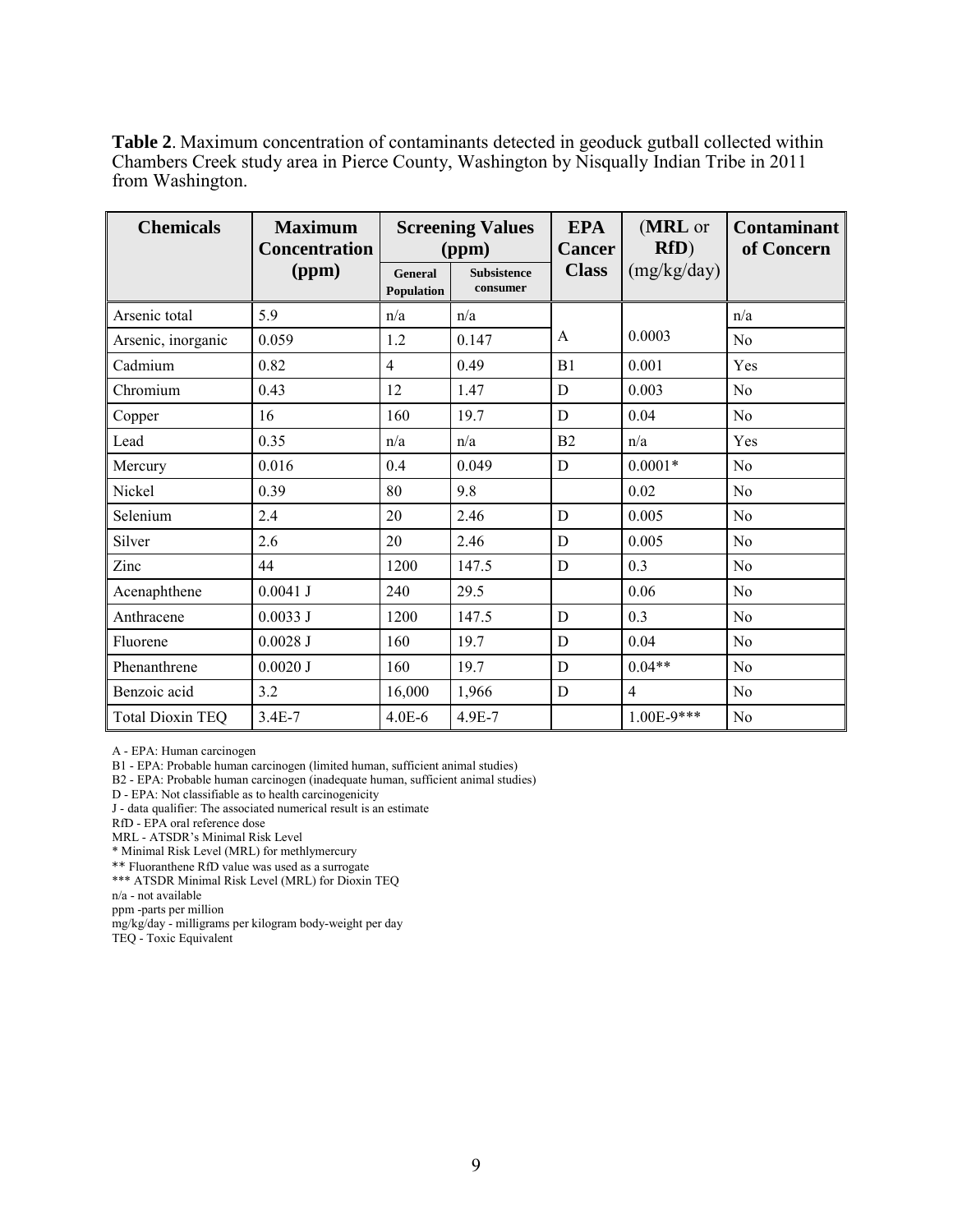**Table 3**. Maximum concentration of contaminants detected in horse clams collected within Chambers Creek study area in Pierce County, Washington by Nisqually Indian Tribe in 2011 from Washington.

| <b>Chemicals</b>        | <b>Maximum</b><br><b>Concentration</b> |                       | <b>Screening Values</b><br>(ppm) | <b>EPA</b><br><b>Cancer</b> | (MRL or<br>RfD) | <b>Contaminant</b><br>of Concern |
|-------------------------|----------------------------------------|-----------------------|----------------------------------|-----------------------------|-----------------|----------------------------------|
|                         | (ppm)                                  | General<br>Population | <b>Subsistence</b><br>consumer   | <b>Class</b>                | (mg/kg/day)     |                                  |
| Arsenic total           | 1.2                                    | n/a                   | n/a                              |                             |                 | n/a                              |
| Arsenic total           | 0.012                                  | 1.2                   | 0.147                            | A                           | 0.0003          | N <sub>0</sub>                   |
| Cadmium                 | 0.035 J                                | 4                     | 0.49                             | B <sub>1</sub>              | 0.001           | No                               |
| Chromium                | 0.15                                   | 12                    | 1.47                             | D                           | 0.003           | N <sub>0</sub>                   |
| Copper                  | $0.011$ J                              | 160                   | 19.7                             | D                           | 0.04            | N <sub>0</sub>                   |
| Lead                    | 0.33J                                  | n/a                   | n/a                              | B <sub>2</sub>              | n/a             | Yes                              |
| Nickel                  | 0.17                                   | 80                    | 9.8                              |                             | 0.02            | No                               |
| Selenium                | $0.26$ J                               | 20                    | 2.46                             | D                           | 0.005           | No                               |
| Silver                  | $0.076$ J                              | 20                    | 2.46                             | D                           | 0.005           | N <sub>0</sub>                   |
| Zinc                    | 8.4                                    | 1200                  | 147.5                            | D                           | 0.3             | No                               |
| Pyrene                  | 0.0016J                                | 120                   | 14.7                             | D                           | 0.03            | No                               |
| <b>Total Dioxin TEQ</b> | $2.4E - 7$                             | $4.0E-6$              | $4.9E - 7$                       |                             | $1.00E-9**$     | No                               |

A - EPA: Human carcinogen

B1 - EPA: Probable human carcinogen (limited human, sufficient animal studies)

B2 - EPA: Probable human carcinogen (inadequate human, sufficient animal studies)

D - EPA: Not classifiable as to health carcinogenicity

J - data qualifier: The associated numerical result is an estimate

RfD - EPA oral reference dose

MRL - ATSDR's Minimal Risk Level

\* Minimal Risk Level (MRL) for methlymercury

\*\* ATSDR Minimal Risk Level (MRL) for Dioxin TEQ

n/a - not available

ppm - parts per million

mg/kg/day - milligrams per kilogram body-weight per day

PCBs - polychlorinated biphenyls TEQ - Toxic Equivalent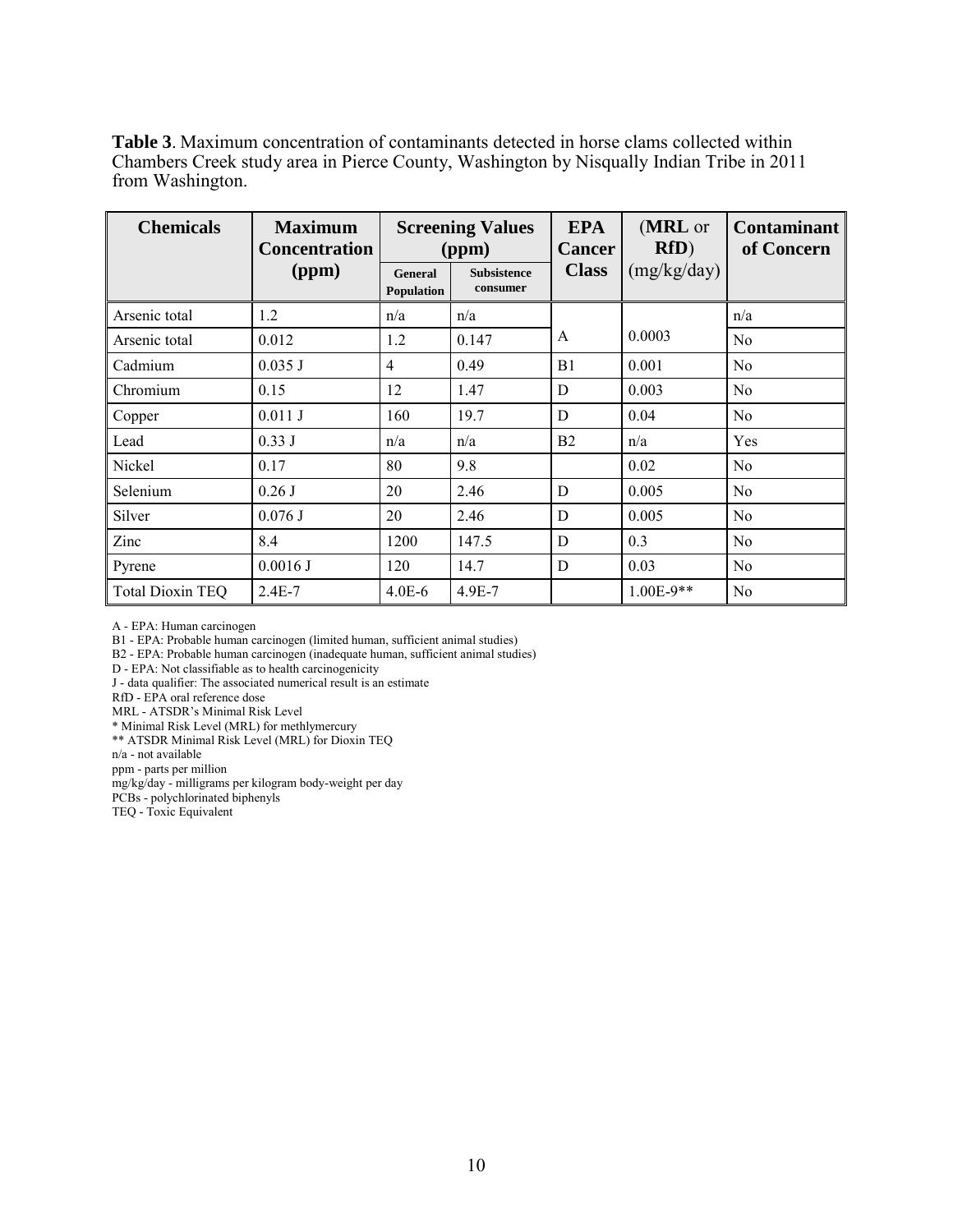**Table 4**. Maximum concentrations of contaminants detected in sediment within Chambers Creek study area in Pierce County, Washington collected by Nisqually Indian Tribe and Washington State Department of Health in 2011.

| <b>Compounds</b>           | <b>Maximum</b>                | Comparison<br><b>Value</b> | <b>EPA</b>                    | Comparison<br><b>Value</b> | <b>Contaminant</b>  |
|----------------------------|-------------------------------|----------------------------|-------------------------------|----------------------------|---------------------|
|                            | <b>Concentration</b><br>(ppm) | (ppm)                      | <b>Cancer</b><br><b>Class</b> | <b>Reference</b>           | of Concern<br>(COC) |
| Antimony                   | 0.37                          | 20                         | D                             | <b>RMEG</b>                | N <sub>o</sub>      |
| Arsenic                    | 4.7                           | 20                         | A                             | <b>EMEG</b>                | No                  |
| Beryllium                  | 0.17J                         | 100                        |                               | <b>EMEG</b>                | N <sub>o</sub>      |
| Cadmium                    | 0.28                          | 10                         | B1                            | <b>EMEG</b>                | N <sub>o</sub>      |
| Chromium                   | 22                            | 200 <sup>a</sup>           | $\mathbf{A}$                  | <b>RMEG</b>                | N <sub>o</sub>      |
| Copper                     | 13                            | 2,000                      | D                             | <b>IM EMEG</b>             | N <sub>o</sub>      |
| Lead                       | 7.5                           | 250                        | B2                            | <b>MTCA</b>                | N <sub>0</sub>      |
| Mercury                    | 0.043                         | $\mathbf{1}$               | $\mathbf D$                   | <b>MTCA</b>                | No                  |
| Nickel                     | 26                            | 1,000                      |                               | <b>RMEG</b>                | N <sub>o</sub>      |
| Selenium                   | 0.59J                         | 300                        | $\mathbf D$                   | <b>EMEG</b>                | N <sub>0</sub>      |
| Silver                     | 0.057J                        | 300                        | D                             | <b>RMEG</b>                | N <sub>o</sub>      |
| Zinc                       | 32                            | 20,000                     | $\mathbf D$                   | <b>EMEG</b>                | No                  |
| 2-Methylnaphthalene        | 0.0066                        | 200                        |                               | <b>RMEG</b>                | No                  |
| 1-Methylnaphthalene        | 0.0067                        | 4,000                      |                               | <b>EMEG</b>                | N <sub>o</sub>      |
| Acenaphthene               | 0.0056                        | 3,000                      |                               | <b>RMEG</b>                | No                  |
| Acenaphthylene             | 0.0016                        | $2,000*$                   | $\mathbf D$                   |                            | No                  |
| Anthracene                 | $0.011$ J                     | 20,000                     | D                             | <b>RMEG</b>                | N <sub>o</sub>      |
| Benzo(a)anthracene         | 0.027                         | 0.15                       | B2                            | <b>RSL</b>                 | N <sub>o</sub>      |
| Benzo(a)pyrene             | 0.03                          | 0.1                        | B2                            | <b>CREG</b>                | N <sub>o</sub>      |
| Benzo(b)fluoranthene       | 0.034                         | 0.15                       | B2                            | <b>RSL</b>                 | N <sub>0</sub>      |
| Benzo(k)fluoranthene       | 0.015                         | 1.5                        | B2                            | <b>RSL</b>                 | No                  |
| Benzo(ghi)perylene         | $0.02$ J                      | $2,000*$                   | D                             |                            | N <sub>o</sub>      |
| Chrysene                   | 0.033                         | 15                         | B2                            | <b>RSL</b>                 | No                  |
| Dibenz(a,h)anthracene      | 0.0061                        | $0.1**$                    |                               | <b>CREG</b>                | N <sub>o</sub>      |
| Dibenzofuran               | $0.00093$ J                   | 78                         | $\mathbf D$                   | <b>RSL</b>                 | N <sub>0</sub>      |
| Fluorene                   | 0.0068                        | 2,000                      | $\mathbf D$                   | <b>RMEG</b>                | No                  |
| Indeno $(1,2,3$ -cd)pyrene | 0.021                         | 0.15                       | B2                            | <b>RSL</b>                 | No                  |
| Naphthalene                | 0.0067                        | 30,000                     | $\mathbf C$                   | <b>IM EMEG</b>             | No                  |
| Phenanthrene               | 0.04                          | $2,000*$                   | ${\bf D}$                     |                            | No                  |
| Pyrene                     | 0.051                         | 2,000                      | $\mathbf D$                   | <b>RMEG</b>                | No                  |
| 3 & 4-Methylphenol         | $0.026$ J                     | 6,100                      |                               | <b>RSL</b>                 | No                  |
| Bis(2-ethylhexyl)phthalate | $0.032\:\rm J$                | 3,000                      | $\rm B2$                      | <b>EMEG</b>                | No                  |
| Di-n-butyl phthalate       | $0.012$ J                     | 5,000                      | ${\rm D}$                     | <b>RMEG</b>                | No                  |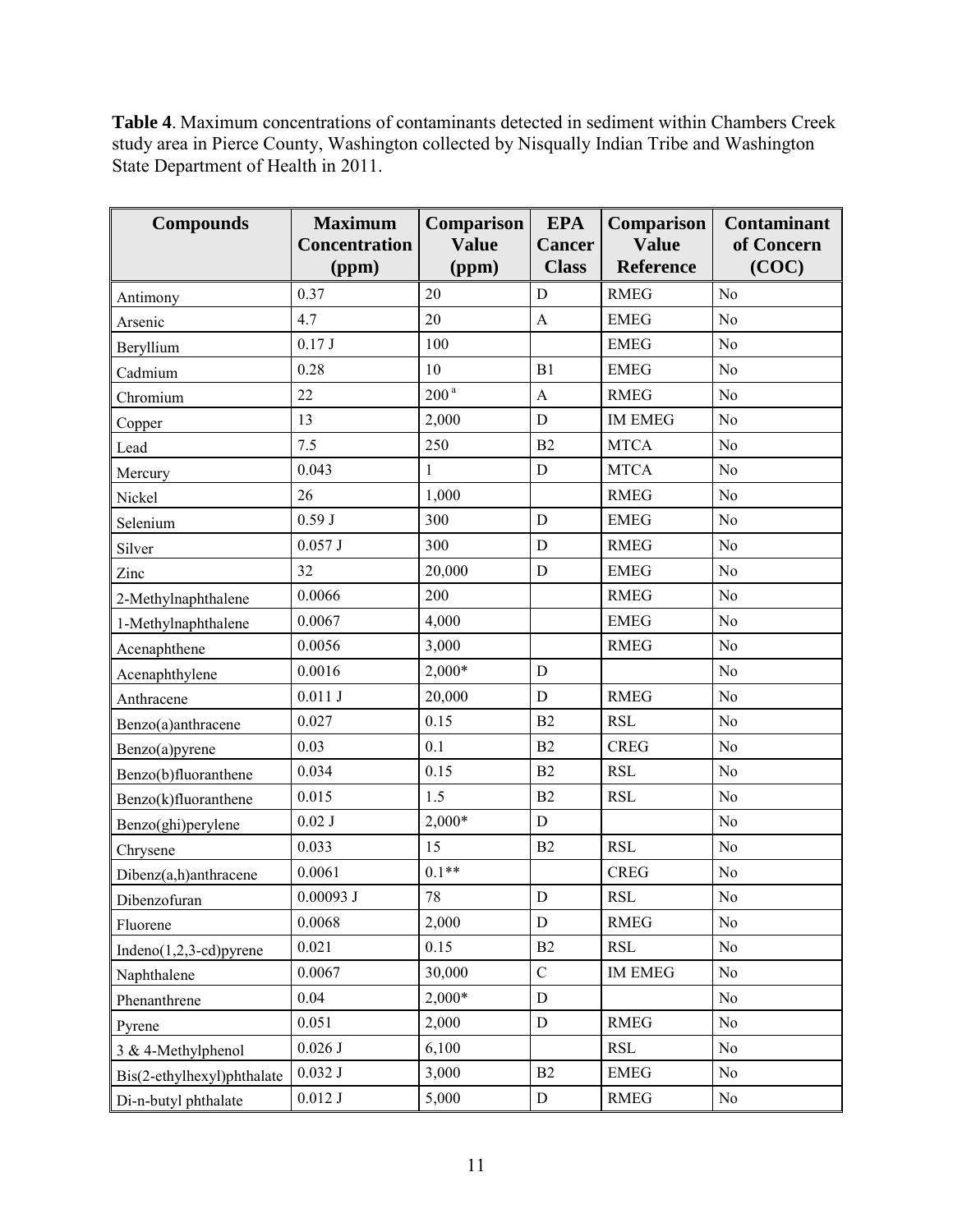| Phenol                                                           | 0.63       | 20,000  | ∸                    | <b>RMEG</b> | $\mathbf{r}$<br>N0 |
|------------------------------------------------------------------|------------|---------|----------------------|-------------|--------------------|
| $\mathbf{r}$<br>TEC<br>$\cdot$ $\mathbf{r}$ .<br>`otal<br>Dioxin | 0.00000043 | 0.00005 | B <sub>2</sub><br>-- | <b>EMEG</b> | $\mathbf{r}$<br>N0 |

CREG - ATSDR's Cancer Risk Evaluation Guide (child)

RMEG - ATSDR's Reference Dose Media Evaluation Guide (child)

EMEG - ATSDR's Environmental Media Evaluation Guide (child)

IM EMEG - ATSDR's Intermediate Environmental Media Evaluation Guide (child)

J - data qualifier: The associated numerical result is an estimate

A - EPA: Human carcinogen

B1 - EPA: Probable human carcinogen (limited human, sufficient animal studies)

B2 - EPA: Probable human carcinogen (inadequate human, sufficient animal studies)

C - EPA: Possible human carcinogen (no human, limited animal studies)

D - EPA: Not classifiable as to health carcinogenicity

RSL - EPA: Regional Screening Level

\* Fluoranthene RMEG value was used as a surrogate

\*\* Benzo(a)pyrene CREG value was used as a surrogate Total Dioxin TEQ - sum of dioxin/furans toxic equivalent (TEQ)

MTCA - Washington State Model Toxics Control Act

#### <span id="page-12-0"></span>**Discussion**

The main goal of sampling from the Chambers Creek Study area was to determine if geoduck and horse clams are suitable for commercial harvest based on human health criteria. With the exception of mercury, PCBs, and some pesticides, there are no existing regulatory criteria established with regard to chemical contaminant levels in shellfish. The following discussion presents how geoduck and horse clam tissue contaminant data were evaluated with regard to human health.

#### <span id="page-12-1"></span>**Shellfish Contaminants of Concern Screening**

Contaminants of concern (COC) were determined by employing a screening process. Screening values (SVs) were developed according to EPA guidance and are used to narrow the focus of evaluation to contaminants that are present at potential levels of public health concern (Appendix B) [12]. Maximum shellfish contamination levels for each contaminant were screened against values for non-cancer health effects (see Tables 1, 2, and 3).

With the exception of lead, SVs for chemicals that do not cause cancer represent levels that are not expected to cause any health problems. For lead, SVs are usually based on the goal of keeping children's blood lead levels below 5 micrograms per deciliter ( $\mu$ g/dl). These types of SVs often form the basis for cleanup goals. In general, if a contaminant's maximum concentration is greater than its SV, then the contaminant is evaluated further. For chemicals that cause cancer, SVs represent levels that are calculated to increase the risk of cancer by about 1 in 100,000. However, for this health consultation all contaminants that are possible carcinogens were automatically evaluated further, except cadmium. Cadmium was not considered because it is only known to cause cancer through inhalation and not ingestion.

#### <span id="page-12-2"></span>**Sediment Contaminants of Concern**

COCs in sediments were determined by employing a screening process. Maximum sediment contaminant levels were screened against health-based soil comparison values. Several types of health-based comparison or SVs were used during this process [see the glossary (Appendix A)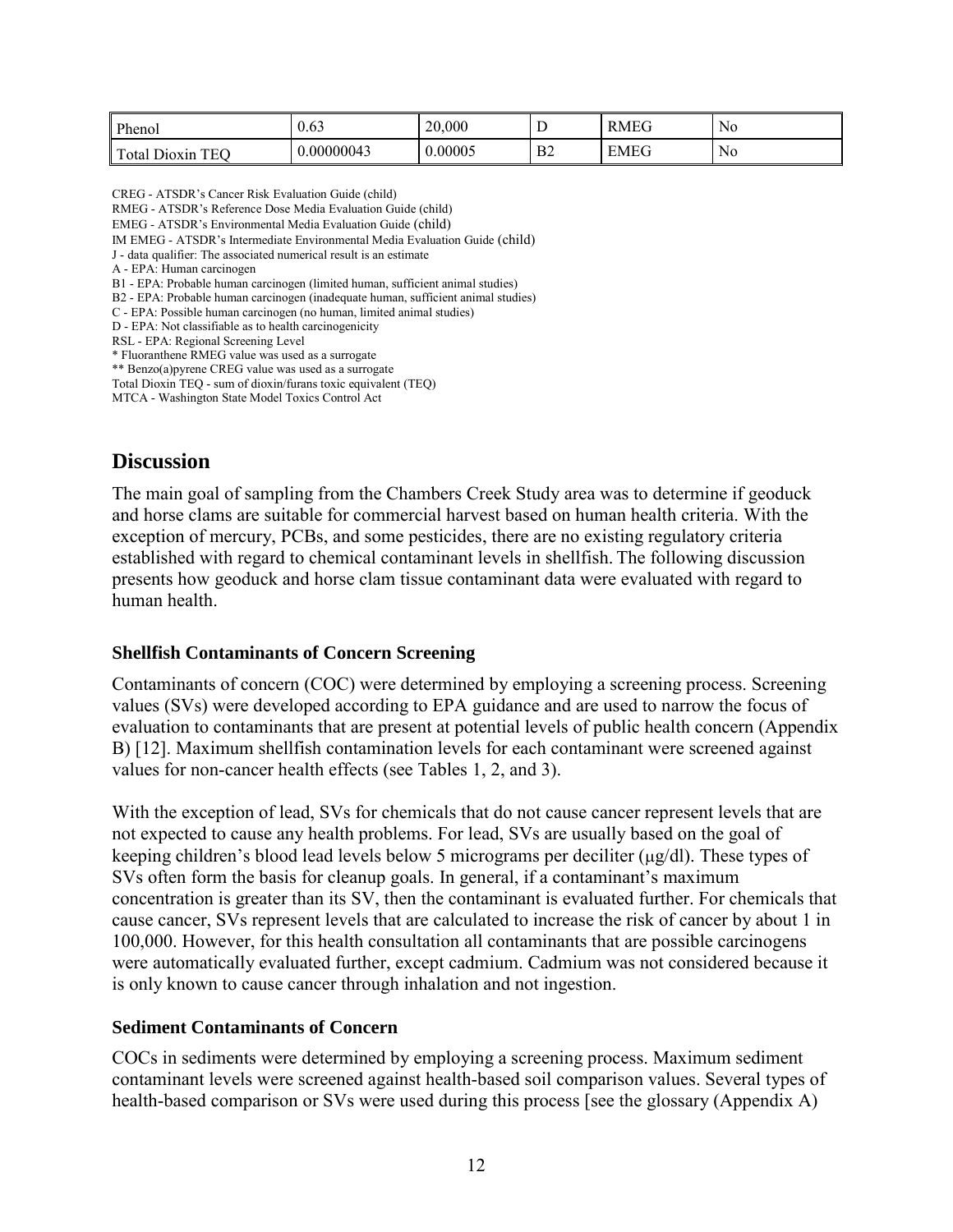for descriptions of "comparison value," "cancer risk evaluation guide (CREG)," "environmental media evaluation guide (EMEG)," and "reference dose media evaluation guide (RMEG)"]. Comparison values such as the CREG and EMEG offer a high degree of protection and assurance that people are unlikely to be harmed by contaminants in the environment. For chemicals that cause cancer, the comparison values represent levels that are calculated to increase the estimated risk of cancer by about 1 in 1,000,000. These types of comparison values often form the basis for cleanup. In general, if a contaminant's maximum concentration is greater than its comparison value, then the contaminant is evaluated further.

Comparisons may also be made with legal standards such as the cleanup levels specified in the Washington State toxic waste cleanup regulation, the Model Toxics Control Act (MTCA). Legal standards may be strictly health-based or they may incorporate non-health considerations such as the cost, the practicality of attainment, or natural background levels.

However, none of the detected contaminants in the sediment samples exceeded their screening values and are below the state residential soil standards for everyday exposure. Therefore, sediment will not be evaluated any further.

## <span id="page-13-0"></span>**Exposure Pathways**

In order for any contaminant to be a health concern, the contaminant must be present at a high enough concentr[a](#page-1-1)tion to cause potential harm, and there must be a completed route of exposure <sup>a</sup> to people.

In general, people can be exposed through incidental ingestion of soils or sediments that are contaminated, eating foods and drinking water containing contaminants, inhaling airborne contaminants, and skin contact with contaminated media. Human use patterns and site-specific conditions were considered in the evaluation of exposure to the contaminants of concern identified in Tables 1 - 4. Exposure to contaminants in surface sediment can occur through the following completed pathways and routes:

#### *Ingestion Exposure (swallowing)*

Most people inadvertently swallow small amounts of sediment, soil, and dust (and any contaminants they might contain). Young children often put hands, toys, pacifiers, and other things in their mouths, and these items may have dirt or dust on them that may be swallowed. Adults may ingest sediments, soil, and dust through activities such as gardening, mowing, construction work, dusting, and recreational activities. For chemicals (like dioxins) that are persistent and build up over time, contaminants in food are the primary source of exposure. Meat, dairy products, and fish contribute more than 90% of the dioxin intake for the public. Therefore, everyone has some dioxin in their body. Yet for most, it is not a health threat; the

 $\overline{a}$ <sup>a</sup> Route of exposure means the way people come into contact with a hazardous substance. There are three routes of exposure, breathing (inhalation), eating or drinking (ingestion), or contact with the skin (dermal contact). A completed exposure pathway exists when there is direct evidence of a strong likelihood that people have in the past or are presently coming in contact with site-related contaminants.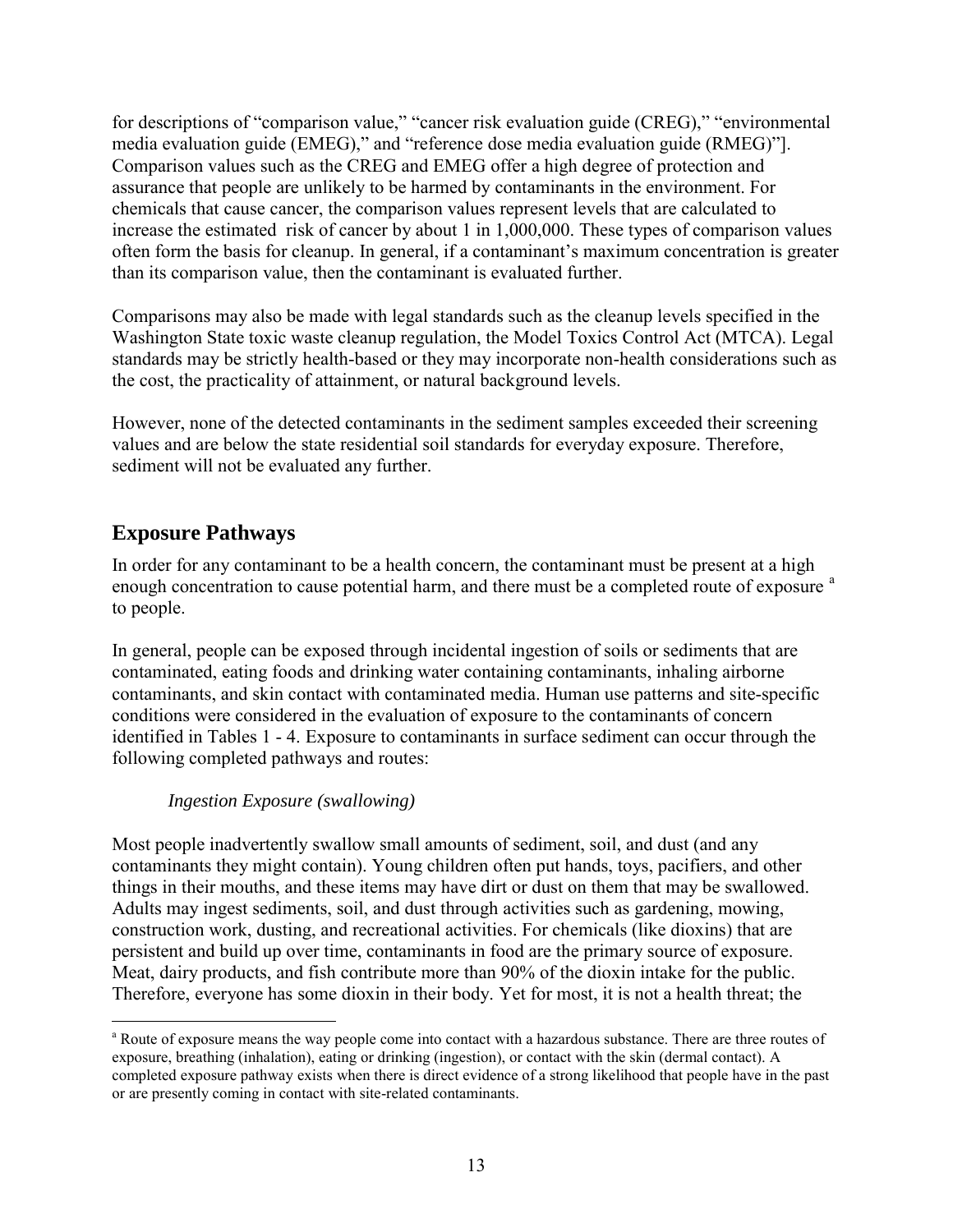health threat depends on how much meat or seafood a person eats, over what period of time and the level of contamination found. Exposure to contaminants in clams at the Chambers Creek site for the general population and a subsistence fish/shellfish consumer occurs mainly through ingestion.

The following discussion addresses human use patterns and site-specific conditions that are considered in the evaluation of exposure to contaminants in clams, and contaminants in surface sediment at the Chambers Creek study area. Exposure to contaminants in surface sediments can occur through the following pathways and routes:

• Inadvertent sediment ingestion, dust particle inhalation, and dermal absorption of contaminants in sediment during beach play.

#### *Inhalation Exposure (breathing)*

Although people can inhale suspended sediment, soil, or dust, airborne sediment usually consists of relatively large particles that are trapped in the nose, mouth, and throat and are then swallowed, rather than breathed into the lungs.

#### *Skin Exposure (dermal)*

Dirt particles that can adhere to the skin may cause additional exposure to contaminants through dermal absorption. Although human skin is an effective barrier for many environmental contaminants, some chemicals can move easily through the skin.

#### **Evaluating Exposure to Contaminants in Geoduck and Horse Clams**

As mentioned above, there are no established regulatory levels with regard to chemical contaminants in seafood and shellfish (excluding mercury) [13, 14]. The U.S. Food and Drug Administration (FDA) had previously derived action levels, tolerances, and guidance levels for poisonous deleterious substances in seafood, but these levels were not intended for enforcement purposes [13, 14]. More recently, these levels were removed from FDA guidance documents to eliminate confusion.

In absence of existing regulatory levels, DOH will assess human health risk using the methodology described below:

- Estimate how much geoduck meat is consumed by potentially exposed consumers, tribal members, and additional high-end geoduck consuming populations. Because it appears that horse clam consumption rates are lower than geoduck rates, therefore DOH will be using geoduck consumption rates in this report.
- Obtain data from analyze geoduck and horse clam samples for contaminant concentrations in order to estimate levels in tissue (in this case, samples taken from the Chambers Creek study area by the NIT).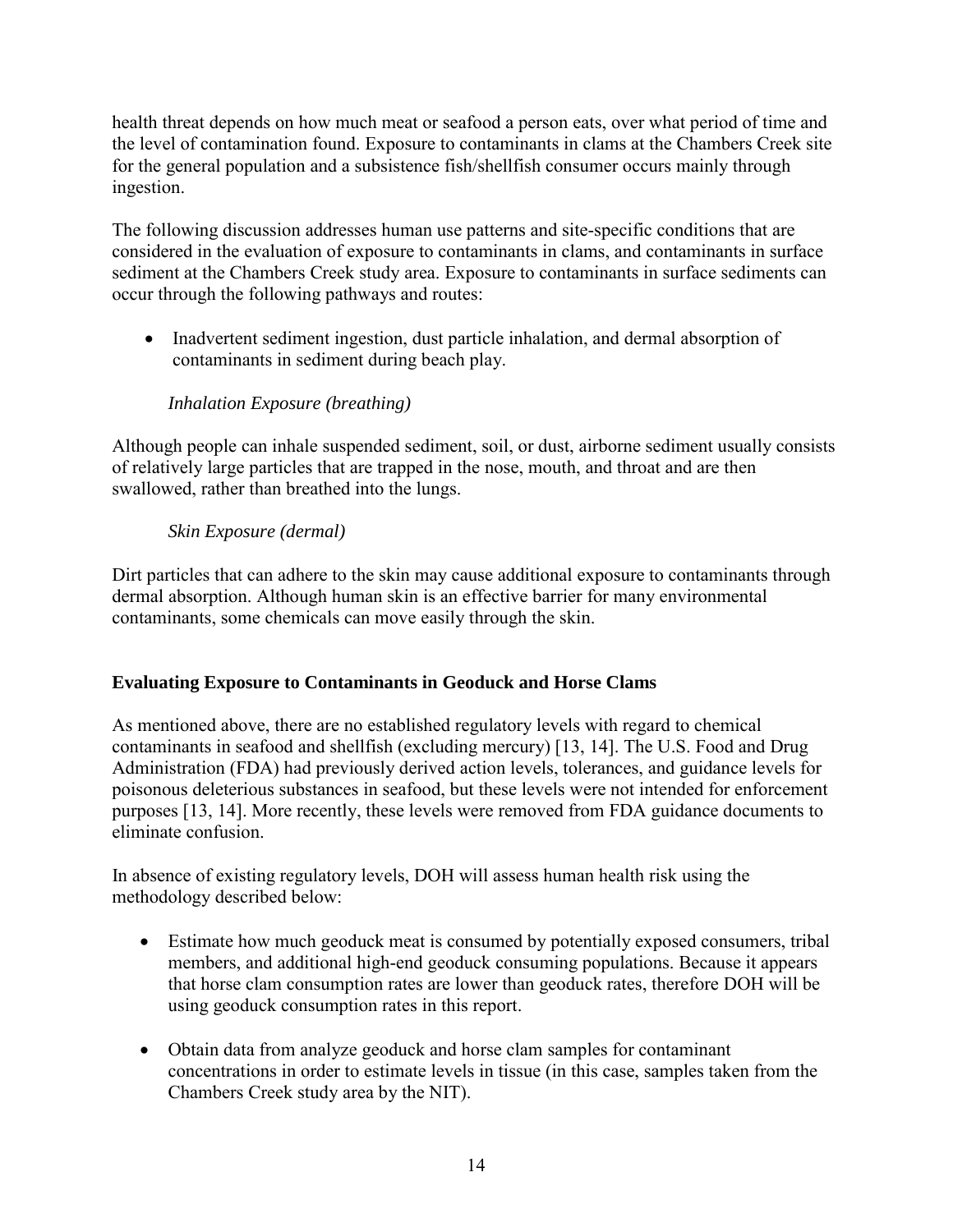- Using this information, DOH can establish what people are potentially exposed to (i.e., DOH can calculate the dose of a contaminant that a person would receive from consuming geoduck or horse clams). For the purpose of this health consultation, it will be assumed that all geoduck or horse clams consumed are harvested from Chambers Creek study area.
- Finally, determine if the calculated exposure dose is considered safe. This is done by comparing the calculated exposure dose to ATSDR's minimal risk level (MRL) or EPA's oral reference dose (RfD) specific to each chemical of concern, modeling blood lead levels in children and fetuses, and estimating a consumer's lifetime increased estimated cancer risk.

#### *Geoduck Consumption Rates*

The majority of geoduck harvested in Puget Sound is exported to markets in Asia. The amount of geoduck typically consumed per person in the Asian markets is not known, but geoduck are costly ( $\sim$  \$20.00 per pound), so frequent consumption is not likely and are probably eaten only on special occasions. Nevertheless, it is important to estimate a reasonable geoduck consumption rate in order to estimate exposure to chemical contaminants.

Table 5 shows shellfish and geoduck consumption rates for the U.S. population, Puget Sound Native American Tribes, and Asian and Pacific Islanders (API) from King County [15, 16, 17]. Suquamish geoduck consumption rates range from 1 three-ounce (oz.) meal per month ( $75<sup>th</sup>$ percentile Suquamish children) to 2.7 eight-oz. meals per week  $(95<sup>th</sup>$  percentile Suquamish adults).

The consumption rate used in this evaluation is based on the  $90<sup>th</sup>$  percentile Suquamish (consumers only) rate for geoduck (i.e., 0.44 g/kg/day which corresponds to  $\sim 1.0$  eight-oz. meals per week). This rate represents geoduck as a portion of the total shellfish eaten. The 2000 Suquamish survey presents a range of total seafood ingestion rates that include many species of shellfish, as well as fin fish. Geoduck is a subgroup of all shellfish. The geoduck only rate used in this evaluation is not meant to represent a tribal subsistence consumption rate. Appendix C, Table C1 shows the exposure assumptions.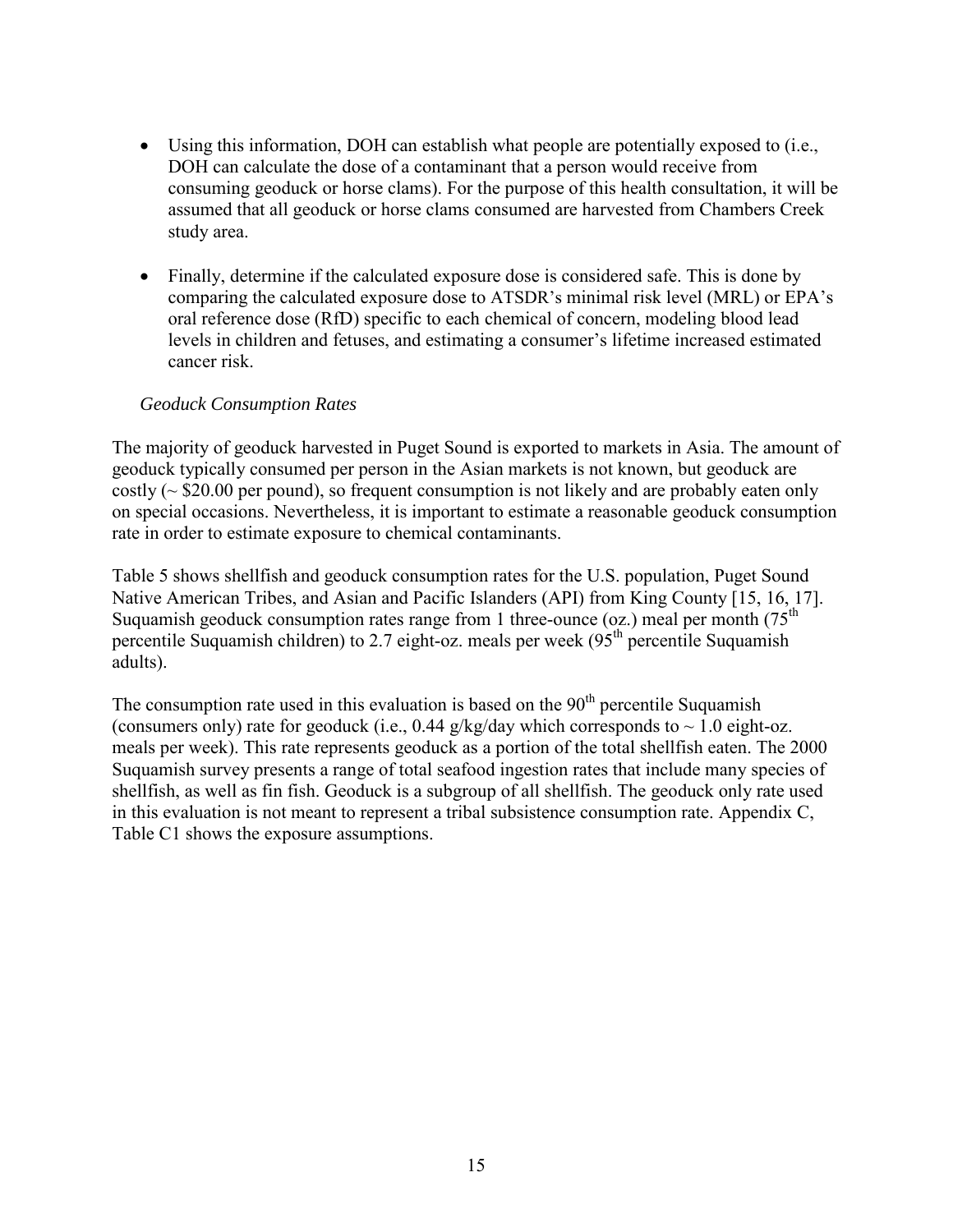**Table 5.** Shellfish or geoduck consumption rates for adults and children, General Population, Asian Pacific Islander, and Tribal.

| <b>Consumption</b><br>Rate (meals per<br>month) | Daily rate-<br>$(g/day)^a$ |          | <b>Grams</b> shellfish<br>consumed per<br>kilogram body<br>weight per day |          | $(g/kg/day)^b$                                                                                                                                                                                                |  | <b>Comparable ingestion rates</b> |
|-------------------------------------------------|----------------------------|----------|---------------------------------------------------------------------------|----------|---------------------------------------------------------------------------------------------------------------------------------------------------------------------------------------------------------------|--|-----------------------------------|
|                                                 | <b>Adults</b>              | Children | <b>Adults</b>                                                             | Children |                                                                                                                                                                                                               |  |                                   |
| 0.25                                            | 1.9                        | 0.7      | 0.03                                                                      | 0.05     | Average U.S. general population marine shellfish<br>consumption rate $(1.7 \text{ g/day})$                                                                                                                    |  |                                   |
| 3 meals per year                                |                            |          |                                                                           |          | Suquamish Tribal children median (consumers<br>only) geoduck consumption rate (0.053 g/kg/day)                                                                                                                |  |                                   |
| 0.5                                             | 3.7                        | 1.4      | 0.05                                                                      | 0.09     | Squaxin Island Tribal adult median shellfish<br>consumption rate $(0.065 \text{ g/kg/day})$                                                                                                                   |  |                                   |
| 6 meals per year                                |                            |          |                                                                           |          | Suquamish Tribal adult median (consumers only)<br>geoduck consumption rate (0.052 g/kg/day)                                                                                                                   |  |                                   |
| $\mathbf{1}$                                    | 7.5                        | 2.8      | 0.11                                                                      | 0.19     | Tulalip Tribal adult median shellfish<br>consumption rate (0.153 g/kg/day)<br>Suquamish Tribal children 75 <sup>th</sup> percentile<br>(consumers only) geoduck consumption rate<br>$(0.23 \text{ g/kg/day})$ |  |                                   |
| $\overline{2}$                                  | 15                         | 5.6      | 0.22                                                                      | 0.37     | Suquamish Tribal adults 80 <sup>th</sup> percentile<br>(consumers only) geoduck consumption rate<br>$(0.25 \text{ g/kg/day})$                                                                                 |  |                                   |
|                                                 |                            |          |                                                                           |          | Suquamish Tribal adults 90 <sup>th</sup> percentile<br>(including non-consumers) geoduck consumption<br>rate $(0.39 \text{ g/kg/day})$<br>Suquamish Tribal adults 90 <sup>th</sup> percentile                 |  |                                   |
| $\overline{4}$                                  | 30                         | 11       | 0.43                                                                      | 0.73     | (consumers only) geoduck consumption rate<br>$(0.44 \text{ g/kg/day})$                                                                                                                                        |  |                                   |
|                                                 |                            |          |                                                                           |          | King County Asian and Pacific Islander median<br>all shellfish consumption rate $(0.50 \text{ g/kg/day})$                                                                                                     |  |                                   |
|                                                 |                            |          |                                                                           |          | Suquamish Tribal children 95 <sup>th</sup> percentile<br>(including non-consumers) geoduck consumption<br>rate $(0.84 \text{ g/kg/day})$                                                                      |  |                                   |
| 10                                              | 76                         | 28       | 1.08                                                                      | 1.9      | Suquamish Tribal adult 95 <sup>th</sup> percentile geoduck<br>consumption rate consumers only (1.117<br>g/kg/day)                                                                                             |  |                                   |

<sup>a</sup>-assumes eight-ounce meal (227 g) for adults and three-ounce meal (85 g) for children <sup>b</sup>-assumes a bodyweight of 70 kg for adults and 15 kg for children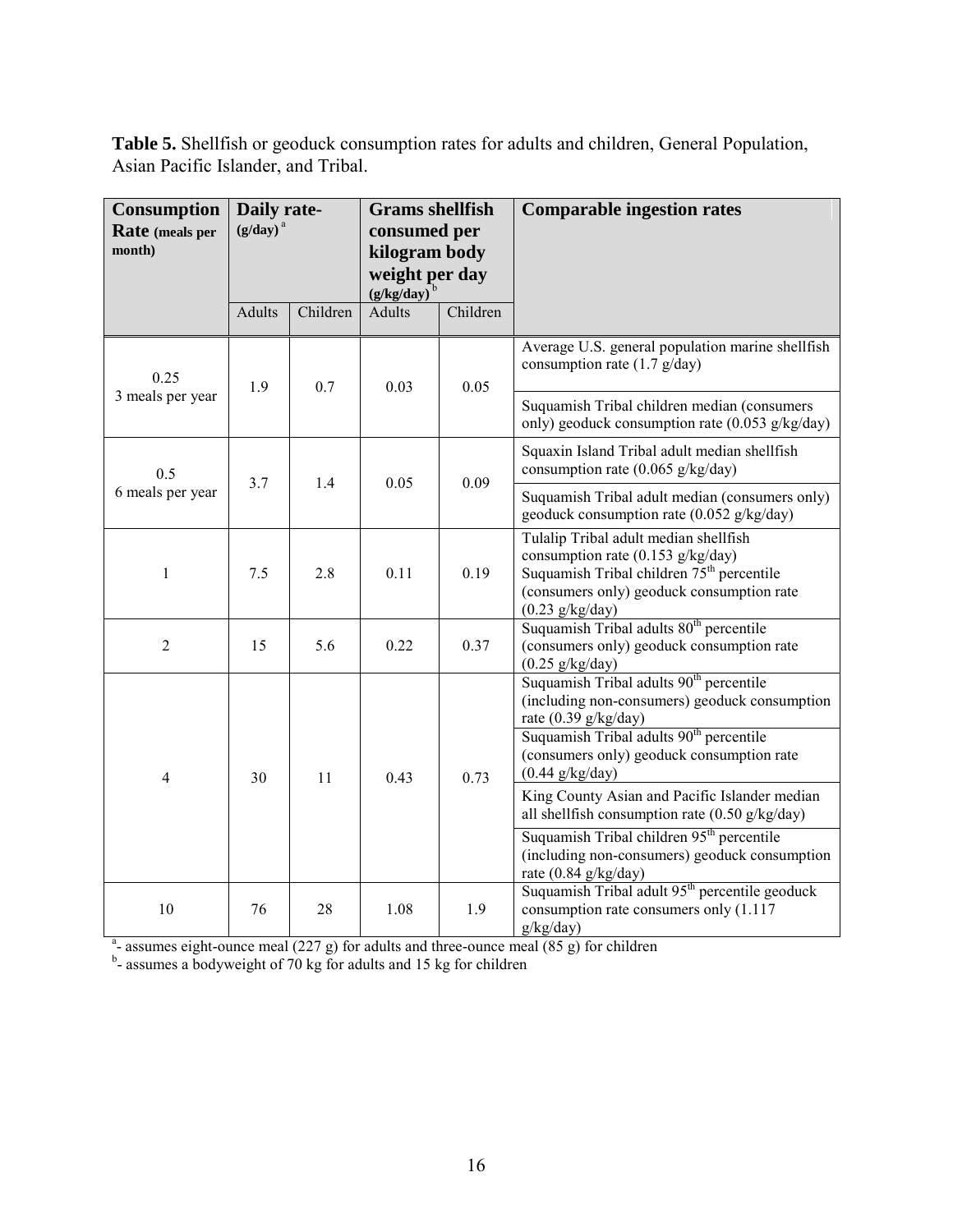## <span id="page-17-0"></span>**Chemical Specific Toxicity**

#### <span id="page-17-1"></span>**Arsenic**

The majority of information concerning the health effects of arsenic exposure in humans comes from studies of populations that were chronically exposed to arsenic in their drinking water and occupational studies in which workers were exposed to arsenic trioxide dust in the workplace. Several studies have indicated that workers exposed to arsenic trioxide (As2O3) dust in air at smelters have an increased risk of lung cancer [18]. Furthermore, a positive dose response between cumulative exposure to arsenic and lung cancer risk was observed. In other words, the more arsenic workers were exposed to, the more likely they were to develop lung cancer. Chronic exposure to arsenic in drinking water has occurred in large populations in Taiwan, Chile, Mexico, Argentina, and Bangladesh [18]. In Bangladesh, where the water concentrations were frequently greater than 0.5 mg/L and as high as 3.8 mg/L, symptoms included dermatological effects (hyperpigmentation, hypopigmentation, keratosis, cracking skin, lesions, and skin cancers), bladder cancer, and black foot disease that ultimately leads to gangrene. Studies in U.S. populations exposed to arsenic in drinking water have not shown increased cancer incidences, but arsenic concentrations in water were generally less than those reported in Taiwan and Bangladesh.

The effects of chronic exposure to arsenic in shellfish have not been studied. Seafood is recognized as one of the main dietary sources of arsenic [19]. However, arsenic in shellfish is considered nontoxic because it is present mainly in its organic form; only the inorganic forms, arsenite and arsenate, are considered toxic [20]. Arsenic ingested with shellfish is usually in the relatively nontoxic form of arsenobetaine [21].

Speciation of the various forms of arsenic has been conducted in shellfish [20, 21, 22, 23] Inorganic and organic species present in some shellfish (pacific oysters) include arsenite, arsenate, methylarsonic acid (MA), dimethylarsinic acid (DMA), and the nontoxic arsenobetaine (AB). Shellfish contains a relatively small amount of inorganic arsenic compared to the total arsenic concentration. The ratio of mean concentration of inorganic As species to total concentration of As in oysters ranges approximately from 1% to 2% [21, 22, 23].

On the other hand, other studies revealed that shellfish may contain a relatively large amount of inorganic arsenic (up to 19% of the total arsenic in one homogenate) [20]. The levels of inorganic arsenic compared to total arsenic concentration in most shellfish vary from species to species; therefore, the amount of toxic arsenic species in shellfish (geoduck) is uncertain. Recent data obtained from the Suquamish Tribe and EPA's Manchester Laboratory revealed that inorganic arsenic levels in edible tissue is less than 1% of the total arsenic. For this assessment, DOH assumes that inorganic arsenic represents 1% of the total arsenic detected in edible tissue.

#### <span id="page-17-2"></span>**Cadmium**

Cadmium is a naturally-occurring element in the earth's crust. Cadmium is used mainly in batteries, pigments, metal coatings, and metal alloys. Cadmium is found in most foods at low levels, with the lowest levels found in fruits and the highest levels found in leafy vegetables and potatoes. Shellfish have higher cadmium levels (up to 1 ppm) than other types of fish or meat.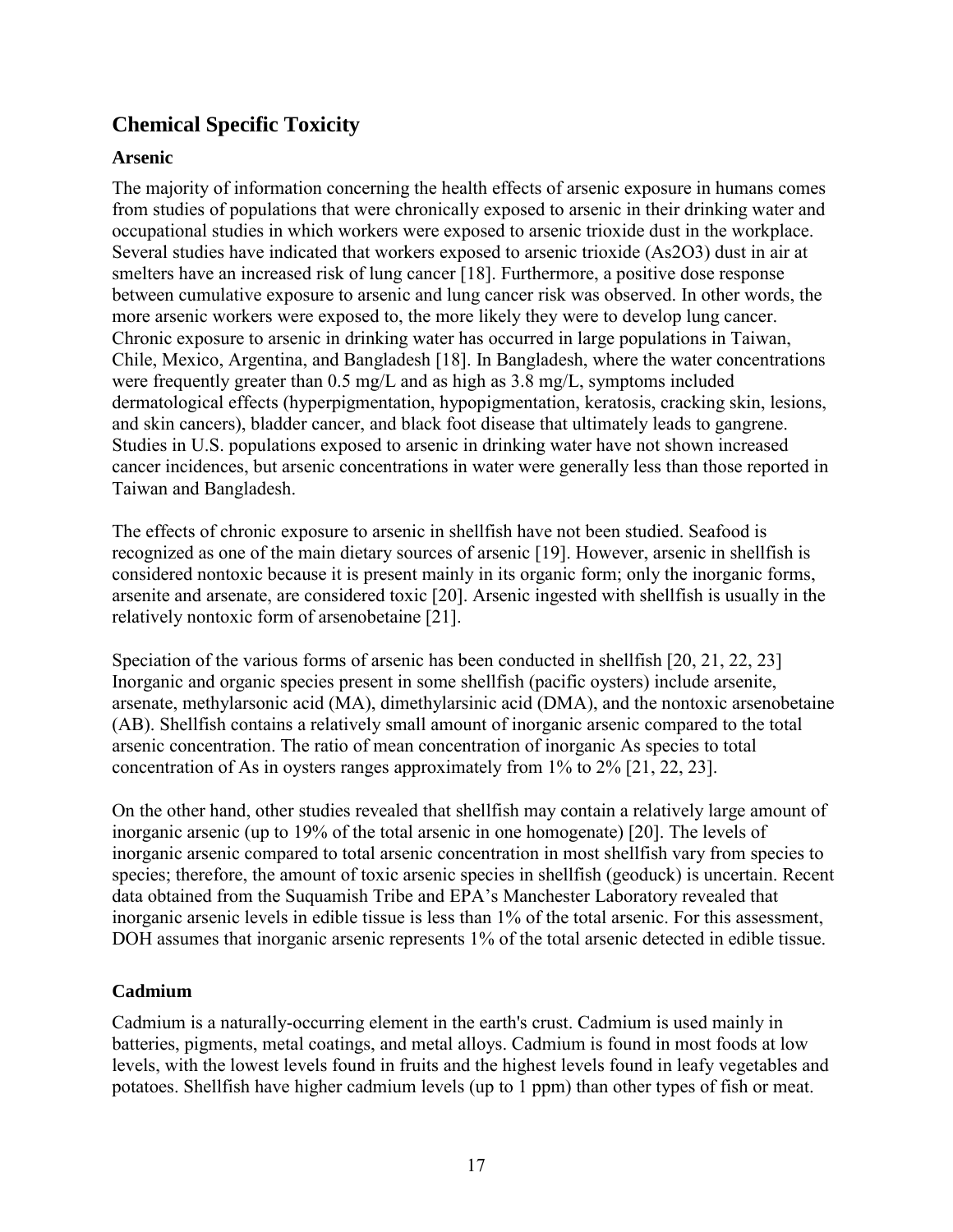Cadmium is stored in the liver and kidneys and slowly leaves the body in the urine and feces [24]. However, high levels of cadmium will cause kidney damage and cause bones to become fragile and break easily. Occupational exposure to inhaled cadmium is suspected to be a cause of lung cancer in workers while animal studies have confirmed the ability of cadmium to cause lung tumors via the inhalation route. Studies of workers exposed to airborne cadmium also suggest a link with prostate cancer. The ability of cadmium to cause cancer via the oral route is disputed. The RfD for cadmium ingested with food is 0.001 mg/kg/day.

#### <span id="page-18-0"></span>**Dioxins and Furans**

#### *Dioxins, Furans TEQ Concentrations*

Although several dioxin and furan congeners were analyzed in tissue, only a single value called a dioxin toxic equivalent (TEQ) is presented in this health consultation. Each dioxin/furan or dioxin-like PCB congener is multiplied by a Toxic Equivalency Factor (TEF) to produce the dioxin TEQ. The TEQs for each chemical are then summed to give the overall 2,3,7,8 tetrachlorodibenzo-p-dioxin TEQ. The TEQ approach is based on the premise that many dioxins/furans and dioxin-like PCB congeners are structurally and toxicologically similar to 2,3,7,8-tetrachlorodibenzo-p-dioxin. TEFs are used to account for the different potency of dioxins and furans relative to 2,3,7,8-tetrachlorodibenzo-p-dioxin, and are available for ten chlorinated dibenzofurans and seven chlorinated dibenzodioxins using the World Health Organization (WHO) methodology [25].

Dioxins and furans (dioxins) consist of about 210 structural variations of dioxin congeners, which differ by the number and location of chlorine atoms on the chemical structure. The primary sources of dioxin releases to the environment are the combustion of fossil fuels and wood; the incineration of municipal, medical, and hazardous waste; and certain pulp and paper processes. Dioxins also occur at very low levels from naturally occurring sources and can be found in food, water, air, and cigarette smoke.

The most toxic of the dioxin congeners, 2,3,7,8-tetrachlorodibenzo-p-dioxin (TCDD) can cause chloracne (a condition of acne like lesions on the face and neck). Exposure to high levels of dioxins can cause liver damage, developmental effects, and impaired immune function [26]. Long-term exposure to dioxins could increase the likelihood of developing cancer. Studies in rats and mice exposed to TCDD resulted in thyroid and liver cancer [27]. EPA considers TCDD to be a probable human carcinogen and developed a cancer slope factor of 1.5x  $10^5$  mg/kg/day [28, 29].

#### <span id="page-18-1"></span>**Lead – Occurrence, Health Concerns, and Risks**

Lead is a naturally occurring chemical that is normally found in soil. In Washington, normal background concentrations rarely exceed 20 ppm [30]. However, widespread use of certain products (such as leaded gasoline, lead-containing pesticides, and lead-based paint) and emissions from certain industrial operations (such as smelters) have resulted in significantly higher levels of lead in many areas of the state.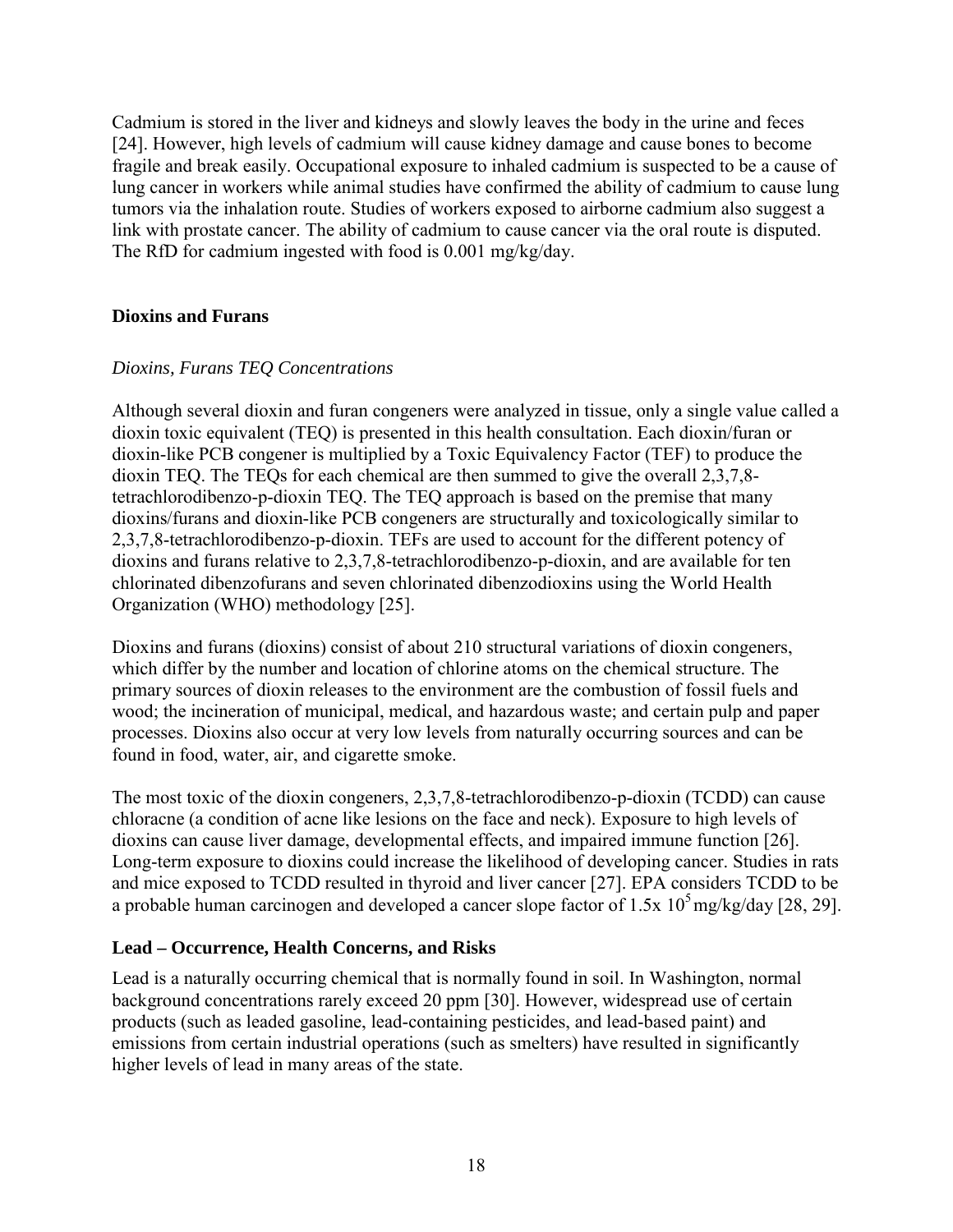Elimination of lead in gasoline and solder used in food and beverage cans has greatly reduced exposure to lead. Currently, the main pathways of lead exposure in children are ingestion of paint chips, contaminated soil and house dust, and drinking water in homes with old plumbing.

Children less than seven years old are particularly vulnerable to the effects of lead. Compared to older children and adults, younger children tend to ingest more dust and soil, absorb significantly more of the lead that they swallow, and more of the lead that they absorb can enter their developing brains. Pregnant women and women of childbearing age should also be aware of lead in their environment because lead ingested by a mother can affect the unborn fetus.

### *Health Effects*

Exposure to lead can be monitored by measuring the level of lead in the blood. In general, blood lead rises 1-5 µg/dl for every 1,000 ppm increase in soil or dust concentration [31]. For children, the Centers for Disease Control and Prevention (CDC) has defined an elevated blood lead level (BLL) as greater than, or equal to, 10 micrograms of lead per deciliter of blood (µg/dl). However, there is growing evidence that damage to the central nervous system resulting in learning problems can occur at blood lead levels less than 10 µg/dl. The CDC has recently updated its definition for elevated BLL to greater than, or equal to, 5 µg/dl [32]. U.S. state childhood lead program's 2006 data showed 1.21% of children tested in the U.S. had blood lead levels greater than 10 µg/dl [33].

Lead poisoning can affect almost every system of the body and often occurs with no obvious or distinctive symptoms. Depending on the amount of exposure a child has, lead can cause behavior and learning problems, central nervous system damage, kidney damage, reduced growth, hearing impairment, and anemia [34].

In adults, lead can cause health problems such as high blood pressure, kidney damage, nerve disorders, memory and concentration problems, difficulties during pregnancy, digestive problems, and pain in the muscles and joints [34]. These health effects have usually been associated with blood lead levels greater than 30 µg/dl.

Because of chemical similarities to calcium, lead can be stored in bone for many years. Even after exposure to environmental lead has been reduced, lead stored in bone can be released back into the blood where it can have harmful effects. Normally this release occurs relatively slowly. However, certain conditions such as pregnancy, lactation, menopause, and hyperthyroidism can cause more rapid release of the lead, which could lead to a significant rise in blood lead levels [35].

## <span id="page-19-0"></span>**Evaluating Non-cancer Hazards**

Estimated doses for average U.S. and Suquamish Tribe shellfish or geoduck consumption were calculated and shown in Appendix C, Tables  $C1 - C7$ . These were intended to represent a reasonable range for exposure to contaminants from geoduck consumption for children and adults. In order to evaluate the potential for *non-cancer* adverse health effects in children and adults that might result from exposure to contaminants in geoduck harvested from the study area,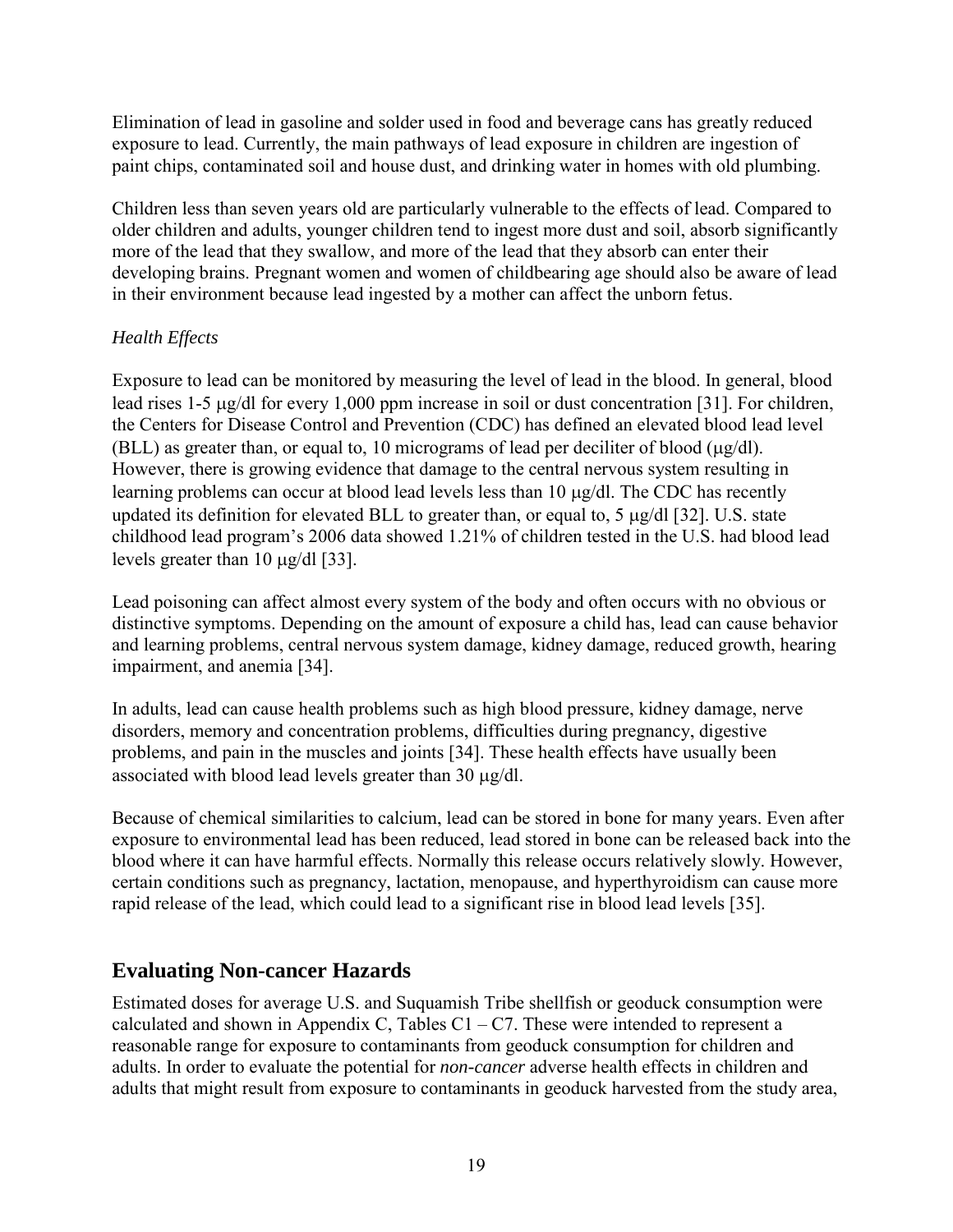a dose is estimated for each COC. These estimated doses were then compared to either the MRL. MRLs are an estimate of the daily human exposure to a substance that is likely to be without appreciable risk of adverse health effects during a specified duration of exposure. In the absence of MRLs, DOH uses the EPA's RfD. RfDs are doses below which non-cancer adverse health effects are not expected to occur. MRLs and/or RfDs are derived from observed effect levels obtained from human population and laboratory animal studies. These observed effect levels can be either the lowest-observed adverse effect level (LOAEL) or a no-observed adverse effect level (NOAEL). In human or animal studies, the LOAEL is the lowest dose at which an adverse health effect is seen, while the NOAEL is the highest dose that does not result in any adverse health effects.

Because of uncertainty in these data, the toxic effect level is divided by "uncertainty factors" to produce the lower and more protective MRL or RfD. If a dose exceeds the MRL or RfD, it does not mean that adverse health effects will occur, it just means further toxicological evaluation is needed. Further evaluation includes comparing the site-specific estimated dose to doses from animal and human studies that showed either an effect level or a no effect level. This comparison, combined with other toxicological information, such as sensitive groups, and chemical metabolism, is used to determine the risk of specific harmful effects. A MRL or RfD is exceeded whenever the Hazard Quotient (HQ) is greater than one. See Appendix C for the hazard quotient equation.

Estimated exposure doses, exposure assumptions, and hazard quotients are presented in Appendix C for COCs found in shellfish. Based on exposure estimates quantified in Appendix C Table C1, people eating shellfish from the study area are not likely to experience adverse noncancer health effects from exposure to COCs in shellfish at this site since the exposure dose did not exceed the MRL or RfD.

## <span id="page-20-0"></span>**Evaluating Exposure to Lead**

The biokinetics of lead are different from most toxicants because it is stored in bones and remains in the body long after it is ingested. Children's exposure to lead is evaluated through the use of the Integrated Exposure Uptake Biokinetic Model for Lead in Children (IEUBK) developed by the EPA. The IEUBK predicts blood lead levels in a distribution of exposed children based on the amount of lead that is in environmental media (e.g., shellfish) [36]. It is important to note that the IEUBK model is not expected to accurately predict the blood lead level of a child (or a small group of children) at a specific point in time. In part, this is because a child (or group of children) may behave differently and therefore have different amounts of exposure to contaminated soil and dust than the average group of children used by the model to calculate blood lead levels. For example, the model does not take into account reductions in exposure that could result from community education programs. Despite this limitation, the IEUBK model is a useful tool to help prevent lead poisoning because of the information it can provide about the hazards of environmental lead exposure. For children who are regularly exposed to lead contaminated fish, the IEUBK model can estimate the percentage of young children who are likely to have blood lead concentrations that exceed a level that may be associated with health problems (usually 10  $\mu$ g/dl).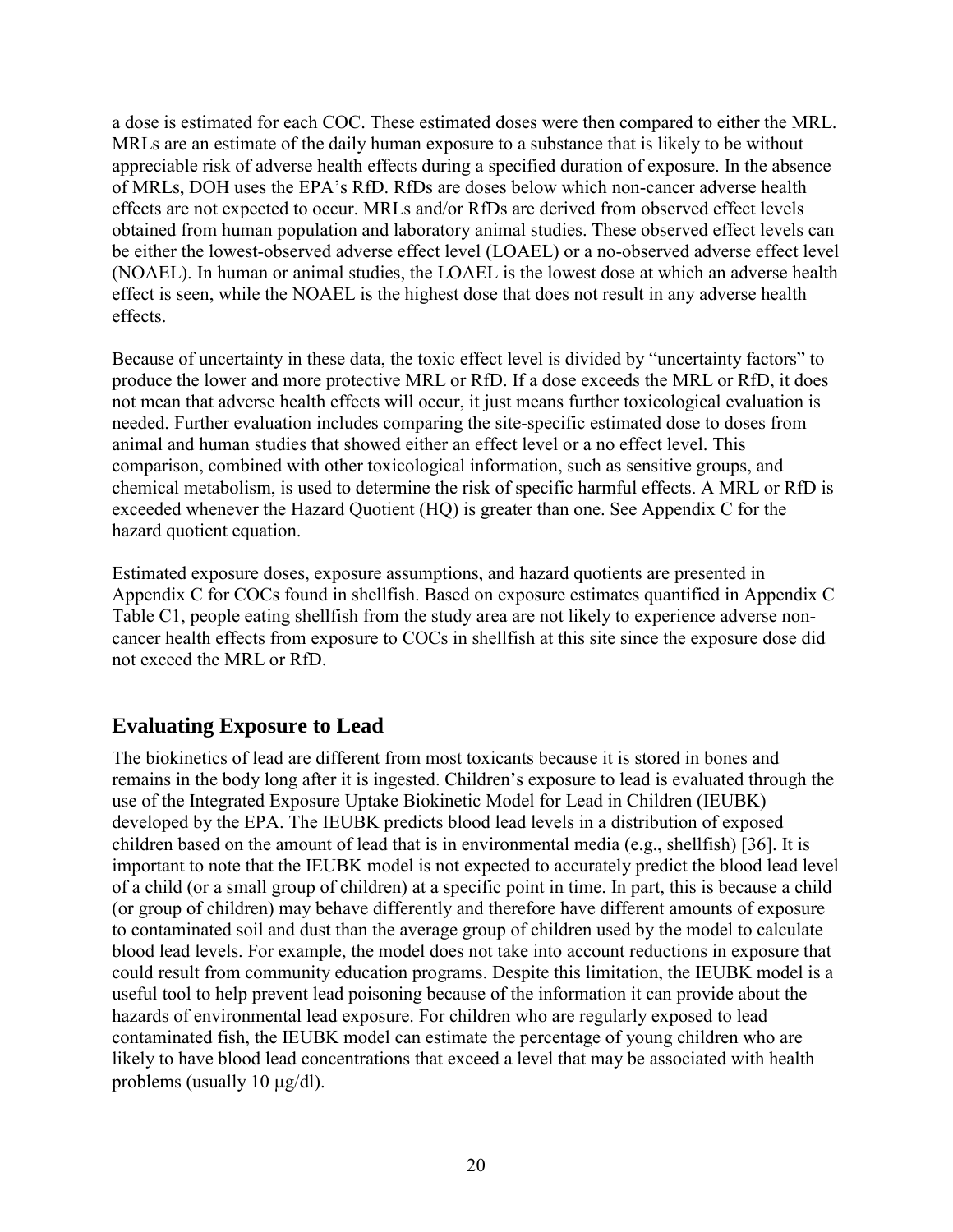#### *Average Shellfish Lead Concentrations and Estimated Blood Lead Levels*

The IEUBK model was used to estimate the percentage of children that could have elevated blood lead levels if they frequently eat lead contaminated shellfish. Default parameters are used for all model inputs unless stated [36]. Exposure was based on a tribal scenario for children eating shellfish containing an average concentration of lead (see Appendix D, Tables D1 – D3).

The adult lead model was used to estimate the 95<sup>th</sup> percentile Fetal Blood Lead and the average blood lead levels of women who consume lead contaminated seafood. Exposure was based on a general population and tribal scenario for adults eating shellfish containing an average concentration of lead (see Appendix D, Tables D4 – D6).

EPA's target cleanup goal is no more than 5% of the community with BLLs above 10  $\mu$ g/dL. Consuming shellfish from the Chambers Creek study area would result in children BLL ranging from 0.3% to 0.4% above the EPA 10  $\mu$ g/dL target level (see Appendix D, Tables D1 – D3).

Similarly, consuming shellfish from the Chambers Creek study area would result in less than 5% estimated BLL above 10 μg/dL for an adult (see Appendix D, Tables D4 – D6). A pregnant mother consuming shellfish from the Chambers Creek study area would result in the fetus' BLL ranging from 0.3% to 0.7% above 10 μg/dL and the mother's average BLL ranging from 1.5 μg/dL to  $1.8 \mu$ g/dL.

## <span id="page-21-0"></span>**Evaluating Cancer Risk**

Some chemicals have the ability to cause cancer. Cancer risk is estimated by calculating a dose similar to that described above and multiplying it by a cancer potency factor, also known as the cancer slope factor. Some cancer potency factors are derived from human population data. Others are derived from laboratory animal studies involving doses much higher than are encountered in the environment. Use of animal data requires extrapolation of the cancer potency obtained from these high dose studies down to real-world exposures. This process involves much uncertainty.

Current regulatory practice assumes there is no "safe dose" of a carcinogen. Any dose of a carcinogen will result in some additional cancer risk. Cancer risk estimates are, therefore, not yes/no answers but measures of chance (probability). Such measures, however uncertain, are useful in determining the magnitude of a cancer threat because any level of a carcinogenic contaminant carries an associated risk. The validity of the "no safe dose" assumption for all cancer-causing chemicals is not clear. Some evidence suggests that certain chemicals considered to be carcinogenic must exceed a threshold of tolerance before initiating cancer. For such chemicals, risk estimates are not appropriate. Recent guidelines on cancer risk from EPA reflect the potential that thresholds for some carcinogenesis exist. However, EPA still assumes no threshold unless sufficient data indicate otherwise [37].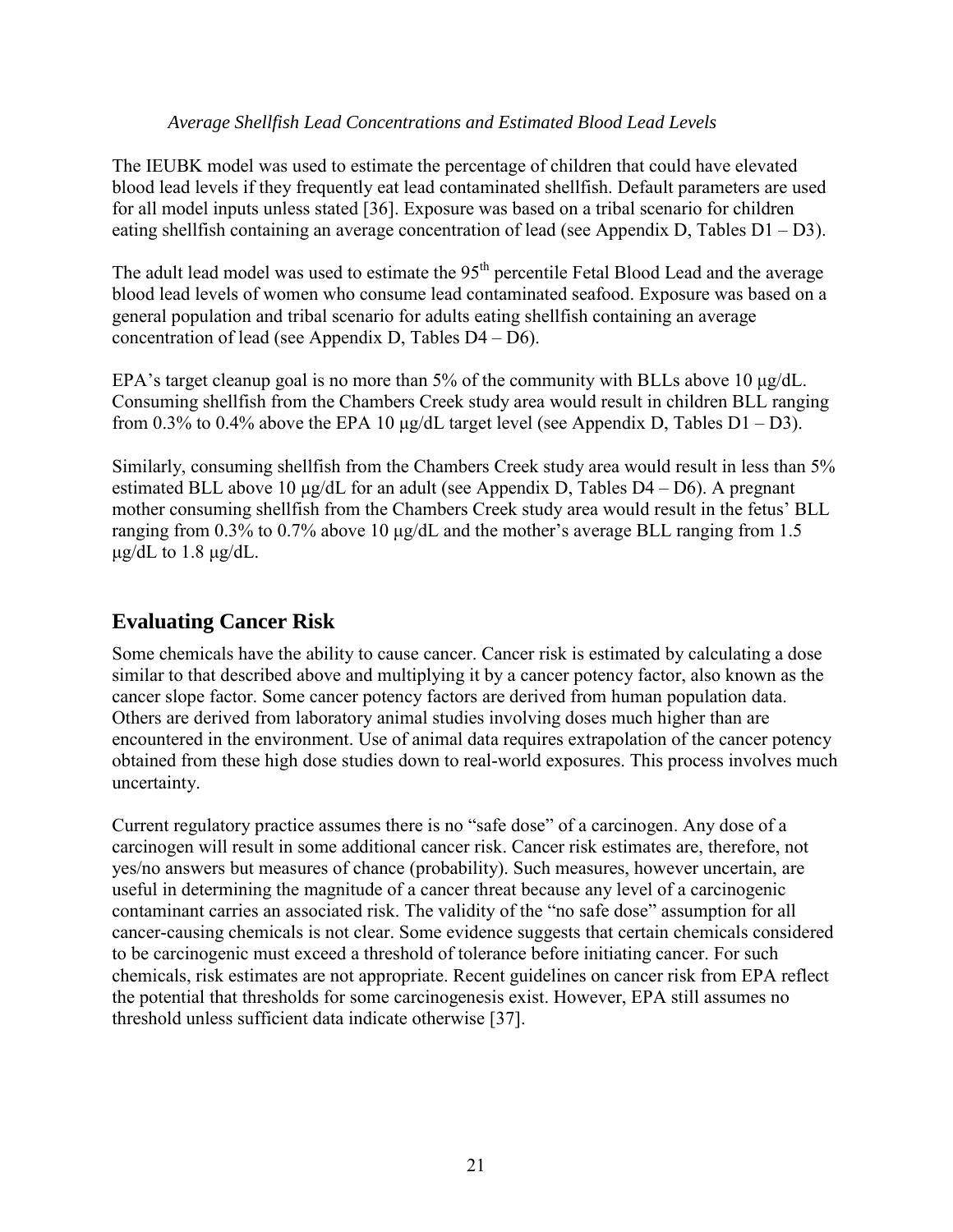This document describes estimated cancer risk that is attributable to site-related contaminants in qualitative terms like low, very low, slight, and no significant increase in estimated cancer risk.

These terms can be better understood by considering the population size required for such an estimate to result in a single cancer case. For example, a low increase in cancer risk indicates an estimate in the range of one cancer case per ten thousand persons similarly exposed over a lifetime. A very low estimate might result in one cancer case per several tens of thousands similarly exposed persons over a lifetime and a slight estimate would require an similarly exposed population of several hundreds of thousands to result in a single case. DOH considers estimated cancer risk insignificant when the estimate results in less than one cancer per one million exposed over a lifetime. The

| <b>Estimated Cancer Risk</b>                                                                                                                                                                                              |                                                                                                                                  |                                                                                                      |  |  |  |  |  |
|---------------------------------------------------------------------------------------------------------------------------------------------------------------------------------------------------------------------------|----------------------------------------------------------------------------------------------------------------------------------|------------------------------------------------------------------------------------------------------|--|--|--|--|--|
| Estimated cancer risk does not reach zero no<br>matter how low the level of exposure to a<br>carcinogen. Terms used to describe this risk are<br>defined below as the number of excess cancers<br>expected in a lifetime: |                                                                                                                                  |                                                                                                      |  |  |  |  |  |
| Term<br>moderate<br>low<br>very low<br>slight<br>insignificant                                                                                                                                                            | is approximately equal to<br>is approximately equal to<br>is approximately equal to<br>is approximately equal to<br>is less than | # of Excess Cancers<br>1 in 1,000<br>1 in 10,000<br>1 in 100,000<br>1 in 1,000,000<br>1 in 1,000,000 |  |  |  |  |  |

reader should note that these estimates are for excess cancers that might result in addition to those normally expected in an unexposed population.

Cancer is a common illness and its occurrence in a population increases with the age of the population. There are many different forms of cancer resulting from a variety of causes; not all are fatal. Approximately 1 in 3 to 1 in 2 people living in the United States will develop cancer at some point in their lives [38].

Total estimated cancer risk from exposure to maximum contaminants in geoduck (neck and strap) range from low (5 estimated excess cancers per 100,000 people exposed) to slight (1 estimated excess cancer per 1,000,000 people exposed) (see Appendix C, Table C3). This estimate is within EPA's acceptable risk for fish consumption. The range of cancer risks considered acceptable by EPA is 1 excess cancer risk per 10,000 people exposed to 1 excess cancer risk per  $1,000,000$  people exposed  $(1x10^{-4}$  to  $1x10^{-6})$ . Similarly, total estimated cancer risk from exposure to maximum contaminants in geoduck (gut ball) range from low (7 estimated excess cancers per 100,000 people exposed) to slight (2 estimated excess cancers per 1,000,000 people exposed) (see Appendix C, Table C4).

Total estimated cancer risk from exposure to maximum contaminants in horse clams range from very low (2 estimated excess cancers per 100,000 people exposed) to insignificant (4 estimated excess cancers per 10,000,000 people exposed) (see Appendix C, Table C5). This estimate is within EPA's acceptable risk for fish consumption. The range of cancer risks considered acceptable by EPA is 1 excess cancer risk per 10,000 people exposed to 1 excess cancer risk per 1,000,000 people exposed  $(1x10^{-4}$  to  $1x10^{-6})$ .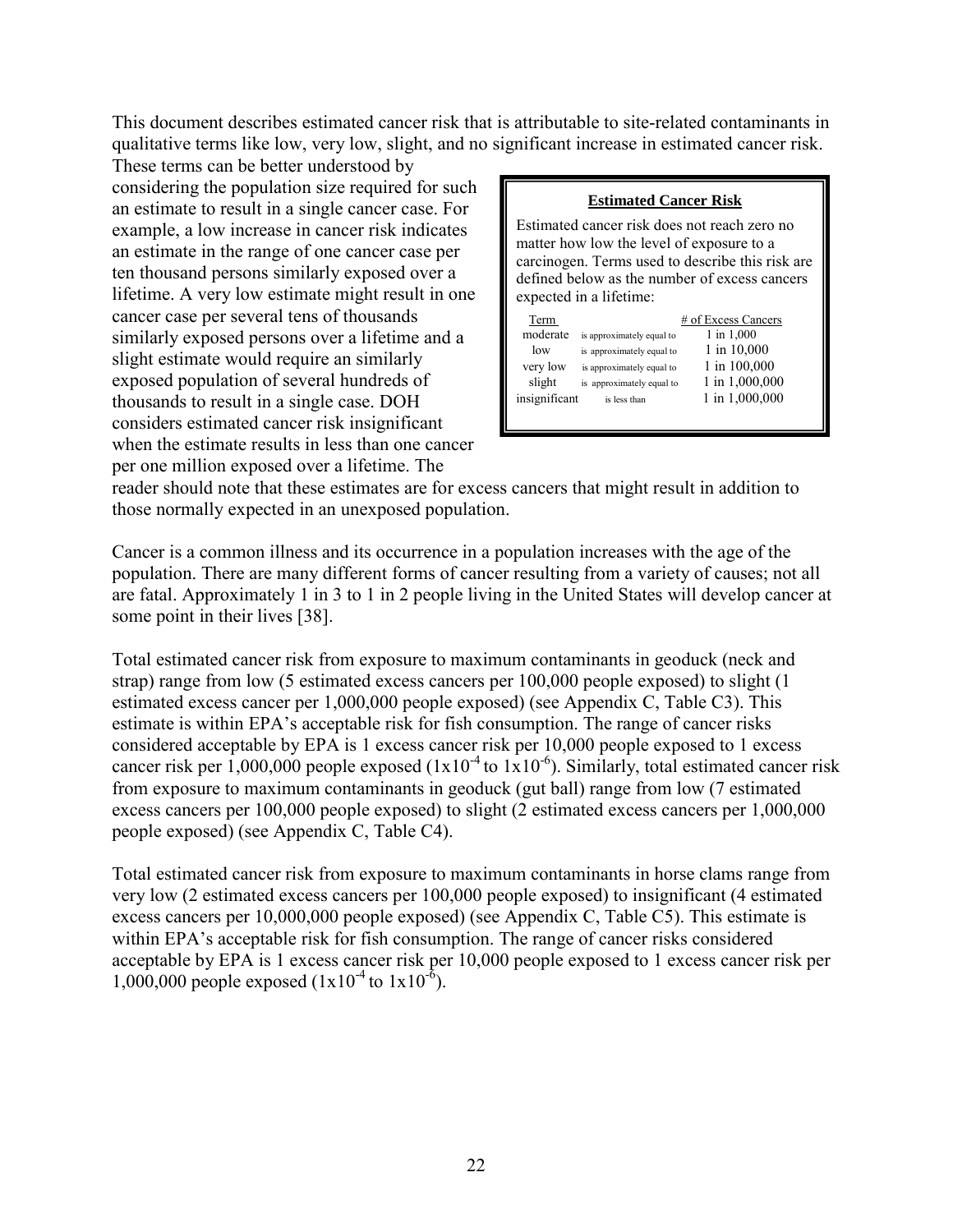## <span id="page-23-0"></span>**Uncertainty**

## <span id="page-23-1"></span>**Carcinogenic Potential of Arsenic**

Although there is some uncertainty surrounding the magnitude of the carcinogenic potential of arsenic, there is a strong scientific basis for choosing a slope factor that is different from the value (1.5 per mg/kg-day) currently listed in the EPA integrated risk information system (IRIS) database [39]. Several recent reviews of the literature have evaluated bladder and lung cancer endpoints instead of skin cancer (which is the endpoint used for the current IRIS value):

- National Research Council (2001) [40]
- EPA Office of Drinking Water (2001) [41]
- Consumer Product Safety Commission (2003) [42]
- EPA Office of Pesticide Programs (2003) [43]
- California Office of Environmental Health Hazard Assessment (2004) [44]
- EPA IRIS Review Draft for the SAB (2005) [39]

Information provided in these reviews allows the calculation of slope factors for arsenic which range from 0.4 to 23 per mg/kg-day (but mostly greater than 3.7 mg/kg-day). A previous EPA IRIS review draft presented a slope factor for combined lung and bladder cancer of 5.7 per mg/kg-day. The slope factor calculated from the work by the National Research Council is about 21 per mg/kg-day. These slope factors could be higher if the combined risk for all arsenicassociated cancers (bladder, lung, skin, kidney, liver, etc.) were evaluated. For this health consultation, DOH used a slope factor of 5.7 per mg/kg-day.

## <span id="page-23-2"></span>**Child Health Considerations**

The potential for exposure and subsequent adverse health effects often increases for younger children compared with older children or adults. ATSDR and DOH recognize that children are susceptible to developmental toxicity that can occur at levels much lower than those causing other types of toxicity. The following factors contribute to this vulnerability:

- Children are more likely to play outdoors in contaminated areas by disregarding signs and wandering onto restricted locations.
- Children often bring food into contaminated areas, resulting in hand-to-mouth activities.
- Children are smaller and receive higher doses of contaminant exposures per body weight.
- Children are shorter than adults; therefore, they have a higher possibility of breathing in dust and soil.
- Fetal and child exposure to contaminants can cause permanent damage during critical growth stages.

These unique vulnerabilities of infants and children demand special attention in communities that have contaminated water, food, soil, or air. Children's health was considered in the writing of this health consultation and the exposure scenarios treated children as the most sensitive population being exposed. The doses calculated for the COCs are not expected to result in adverse health effects for children.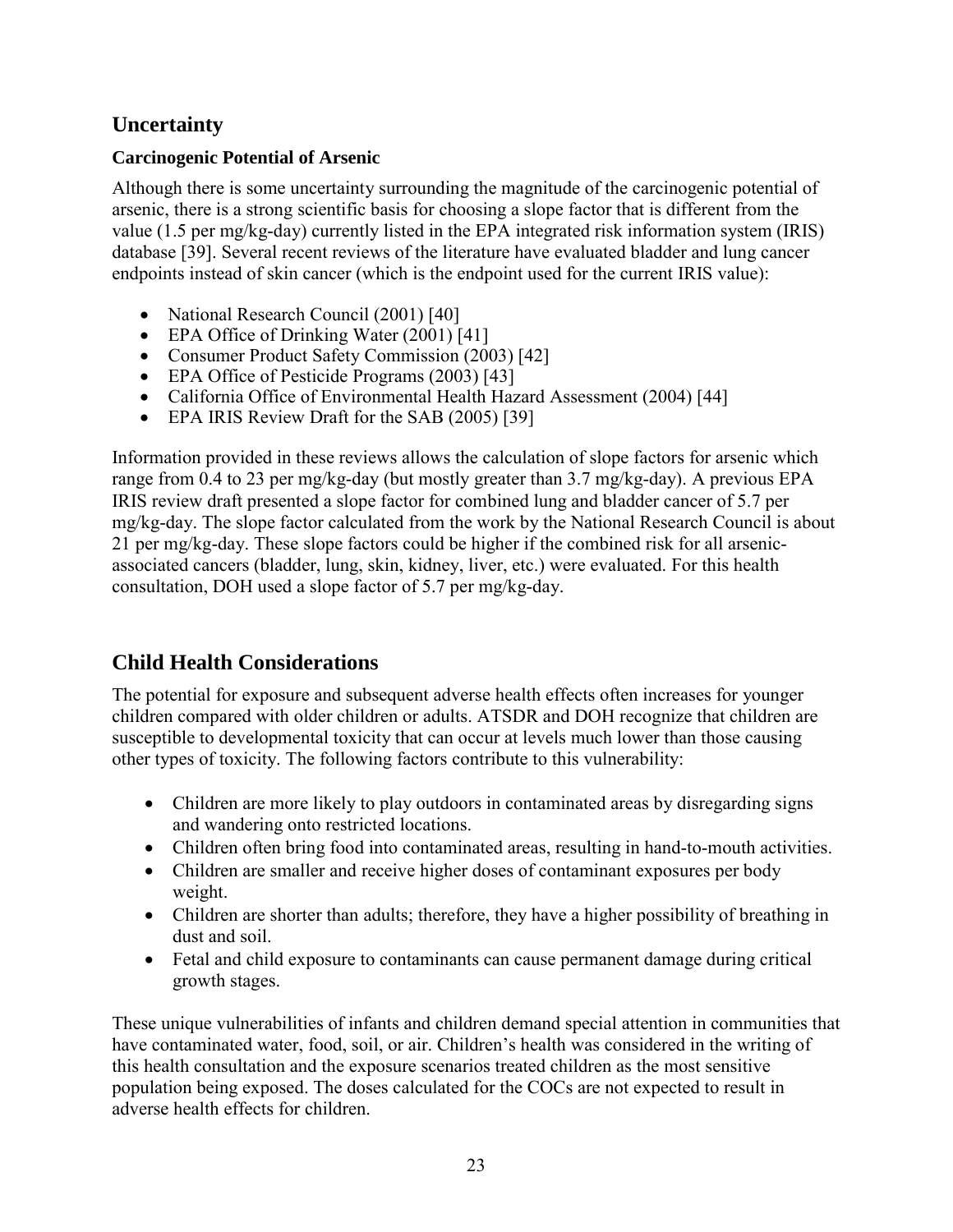#### <span id="page-24-0"></span>**Conclusions**

- 1. DOH concludes that touching, breathing, or accidentally eating sediment from Chambers Creek Study area is not expected to harm people's health. Maximum levels of contaminants in sediments are below level of contaminants of concern.
- 2. DOH concludes that the general population and high-end (subsistence) consumers of shellfish (geoduck and horse clams) from Chambers Creek Study area are not likely to experience non-cancer health effects. Exposure scenarios were evaluated using the maximum level of contaminants of concern. The results were below levels known to cause harmful non-cancer health effects.
- 3. DOH concludes that the general population and high-end (subsistence) consumers of shellfish (geoduck and horse clams) from Chambers Creek Study area are not likely to experience cancer health effects. At maximum concentrations (arsenic, dioxin or alpha- $BHC$ ) in shellfish, the  $90<sup>th</sup>$  percentile (based on Suquamish consumers only) would result in a lifetime cancer risk within the range of cancer risks considered acceptable by EPA (1 excess cancer risk per 10,000 people exposed to 1 excess cancer risk per 1,000,000 people exposed  $(1x10^{-4}$  to  $1x10^{-6})$ ).

#### <span id="page-24-1"></span>**Public Health Action Plan**

Actions Planned

DOH will provide copies of this health consultation to OSWP, EPA, Ecology, the Nisqually Indian Tribe (NIT), the Squaxin Island Tribe, and Northwest Indian Fisheries Commission.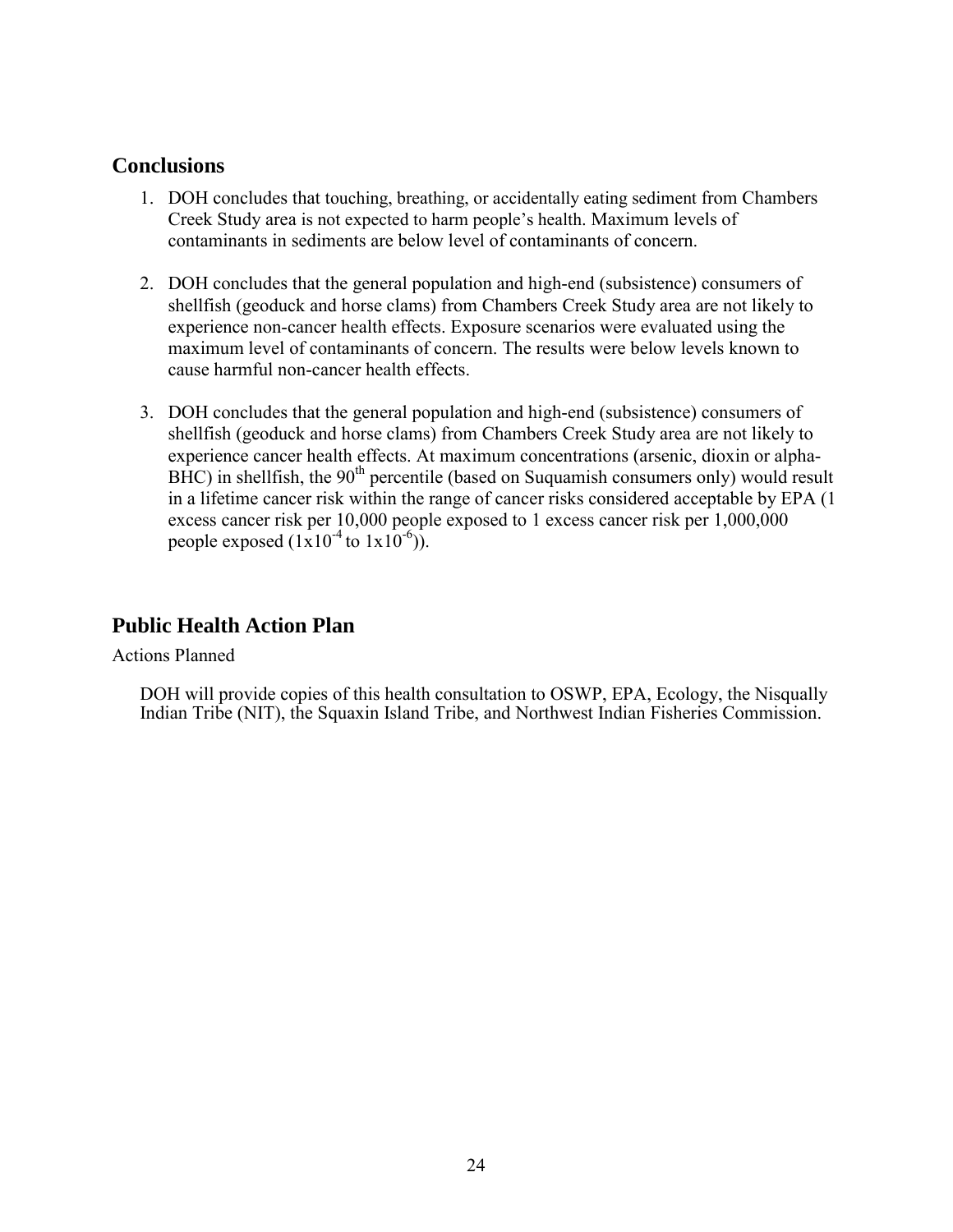### <span id="page-25-0"></span>**Report Preparation**

This health consultation for the Chambers Creek was prepared by the Washington State Department of Health under a cooperative agreement with the federal Agency for Toxic Substances and Disease Registry (ATSDR). It is in accordance with the approved agency methods, policies, procedures existing at the date of publication. Editorial review was completed by the cooperative agreement partner. This report was (supported/supported in part) by funds from a cooperative agreement with the Agency for Toxics Substances and Disease Registry, U.S. Department of Health and Human Services. This document has not been reviewed and cleared by ATSDR.

#### **Site Team**

#### **Report Author**

Lenford O'Garro Toxicologist Washington State Department of Health Site Assessment and Toxicology Section Office of Environmental Health, Safety, and Toxicology

#### **Designated Reviewer**

Joanne Snarski, Principal Investigator Erin Kochaniewicz, Public Health Educator Marilyn Hanna, Editorial Review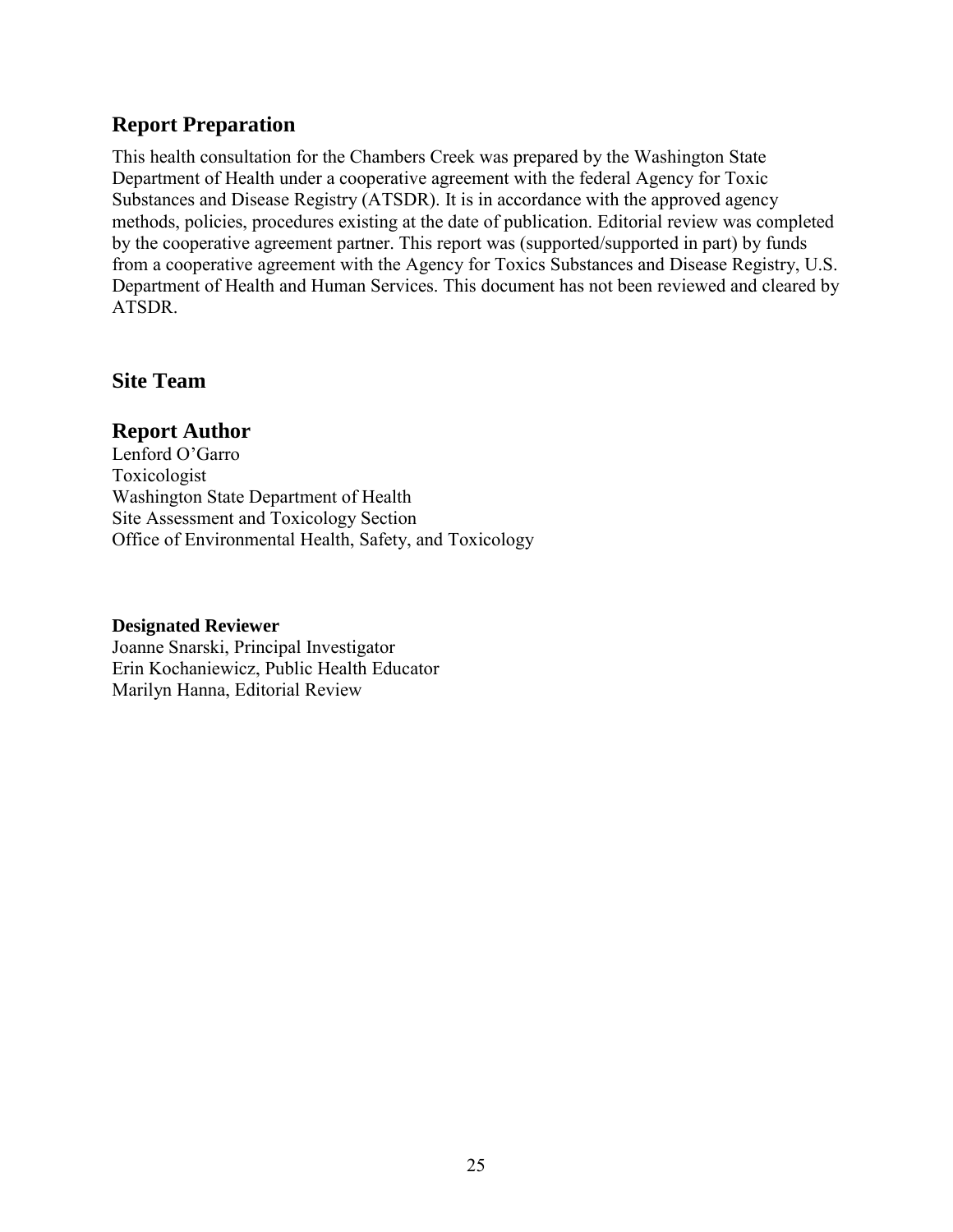#### <span id="page-26-0"></span>**References**

- 1. Dutch, M., E. Long, W. Kammin, and S. Redman. 1998. [Puget Sound Ambient](http://www.ecy.wa.gov/programs/eap/psamp/PSAMPNOAA/NOAA-PSAMP%20QAPP.pdf)  [Monitoring Program: Marine Sediment Monitoring Component - Final Quality Assurance](http://www.ecy.wa.gov/programs/eap/psamp/PSAMPNOAA/NOAA-PSAMP%20QAPP.pdf)  [Project and Implementation Plan.](http://www.ecy.wa.gov/programs/eap/psamp/PSAMPNOAA/NOAA-PSAMP%20QAPP.pdf) Washington State Department of Ecology, Olympia, WA. 31 pp.
- 2. National Oceanic and Atmospheric Administration and Washington State Dept. of Ecology, Sediment Quality in Puget Sound Year 3 - Southern Puget Sound, Ecology Publication No. 02-03-033, July 2002.
- 3. Pierce County Public Works and Utilities Environmental Service, Chambers Creek Properties Master Site Plan Update: Final SEIS, December 2005
- 4. Washington State Dept. of Ecology, 1998 303(d) PCB Listing for Chambers Creek Mussels: New Data, Publication No. 02-03-013, April 2002.
- 5. Washington State Dept. of Ecology and National Oceanic and Atmospheric Administration, Chemical Contamination, Acute Toxicity in Laboratory Tests and Benthic Impacts in Sediments of Puget Sound, Publication No. 03-03-049, October 2003.
- 6. Andrews, E. & M. Swint. A Twentieth Century History of Sequalitchew Creek, October 1994.
- 7. URS Inc., FINAL Human Health and Ecological Risk Assessment for the Former DuPont Works Site, July 2003.
- 8. URS Inc., FINAL Remedial Investigation for the Former DuPont Works Site, July 2003.
- 9. Cantrell, K.J, Liikala, T.L., Strenge, D.L. and Taira, R.Y. Decision Document for the Storm Water Outfalls/Industrial Wastewater Treatment Plant, Pesticide Rinse Area, Old Fire Fighting Training Pit, Illicit PCB Dump Site, and the Battery Acid Pit, Fort Lewis, Washington. Pacific Northwest National Laboratory Publication No.-13413, December 2000.
- 10. Washington State Department of Health, Chambers Creek to Sequalitchew Creek Study Area Shellfish and Sediment Sample Plan, September 29, 2011
- 11. Washington State Department of Health, geoduck tissue sample preparation and homogenization: standard operating procedure (SOP), Updated February 4, 2011
- 12. U.S. Environmental Protection Agency. Guidance for assessing chemical contaminant data for use in fish advisories: volume 2, risk assessment and fish consumption limits, third edition. Office of Water, Washington, DC. EPA 823-B-00-008; 2000b.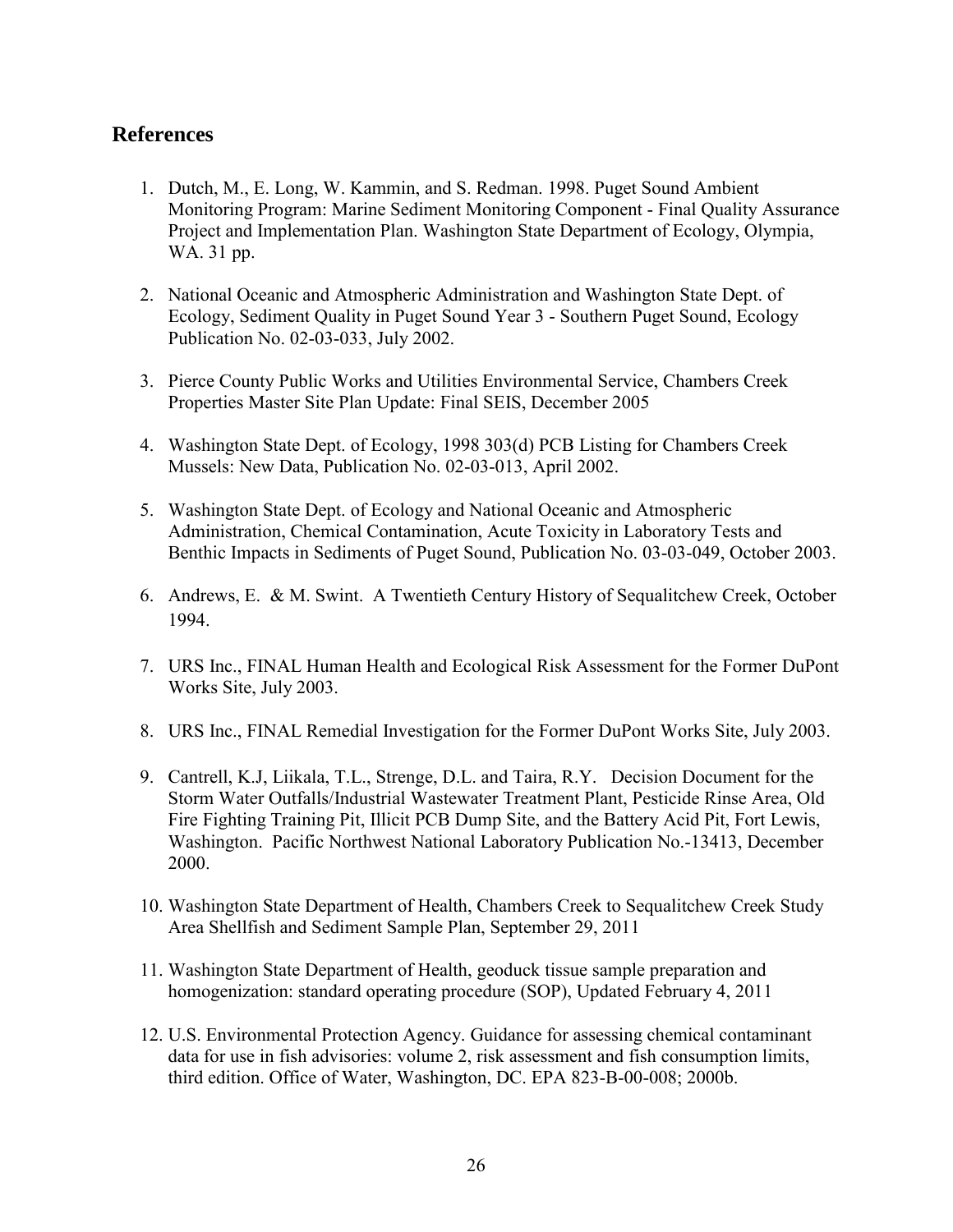- 13. U.S.Food and Drug Administration. National Shellfish Sanitation Program Guide for the Control of Molluscan Shellfish 2009 Revision. [http://www.fda.gov/Food/FoodSafety/Product-](http://www.fda.gov/Food/FoodSafety/Product-SpecificInformation/Seafood/FederalStatePrograms/NationalShellfishSanitationProgram/ucm046353.htm)[SpecificInformation/Seafood/FederalStatePrograms/NationalShellfishSanitationProgram/](http://www.fda.gov/Food/FoodSafety/Product-SpecificInformation/Seafood/FederalStatePrograms/NationalShellfishSanitationProgram/ucm046353.htm) [ucm046353.htm](http://www.fda.gov/Food/FoodSafety/Product-SpecificInformation/Seafood/FederalStatePrograms/NationalShellfishSanitationProgram/ucm046353.htm)
- 14. Food and Drug Administration, *Fish and Fisheries Products Hazards & Controls Guidance*, Fourth Edition - April 2011. U.S. Department of Health and Human Services, Public Health Service, Center for Food Safety and Applied Nutrition, Office of Food Safety. [http://www.fda.gov/downloads/Food/GuidanceComplianceRegulatoryInformation/Guida](http://www.fda.gov/downloads/Food/GuidanceComplianceRegulatoryInformation/GuidanceDocuments/Seafood/UCM251970.pdf) [nceDocuments/Seafood/UCM251970.pdf](http://www.fda.gov/downloads/Food/GuidanceComplianceRegulatoryInformation/GuidanceDocuments/Seafood/UCM251970.pdf)
- 15. The Suquamish Tribe. 2000. Fish Consumption Survey of the Suquamish Indian Tribe of the Port Madison Indian Reservation, Puget Sound Region.
- 16. Toy KA, Polissar NL Liao S and Gawne-Mittelstaedt GD. A Fish Consumption Survey of the Tulalip and Squaxin Island Tribes of the Puget Sound Region. 1996.
- 17. United States Environmental Protection Agency. Asian and Pacific Islander SeafoodConsumption Study in King County, WA. 1999. EPA910/R-99-003.
- 18. Agency for Toxic Substances and Disease Registry (ATSDR). Toxicological profile for arsenic (update) PB/2000/108021. Atlanta, GA: U.S. Department of Health and Human Services, Public Health Service. September 2005.
- 19. Munoz, O., Devesa, V., Suner, M. A., Velez, D., Montoro, R., Urieta, I., Macho, M. L., and Jalon, M. 2000. Total and inorganic arsenic in fresh and processed fish products. J Agric. Food Chem. 48:4369-4376.
- 20. Gagnon, F., Tremblay, T., Rouette, J., and Cartier, J. F. 2004. Chemical risks associated with consumption of shellfish harvested on the north shore of the St. Lawrence River's lower estuary. Environ Health Perspect. 112:883-888.
- 21. Hsiung, T. M. and Huang, C. W. 4-5-2006. Quantitation of toxic arsenic species and arsenobetaine in Pacific oysters using an off-line process with hydride generation-atomic absorption spectroscopy. J Agric.Food Chem. 54:2470-2478.
- 22. Li, W., Wei, C., Zhang, C., van, Hulle M., Cornelis, R., and Zhang, X. 2003. A survey of arsenic species in Chinese seafood. Food Chem.Toxicol. 41:1103-1110.
- 23. Liu, C. W., Liang, C. P., Huang, F. M., and Hsueh, Y. M. 5-15-2006. Assessing the human health risks from exposure of inorganic arsenic through oyster (Crassostrea gigas) consumption in Taiwan. Sci Total Environ. 361:57-66.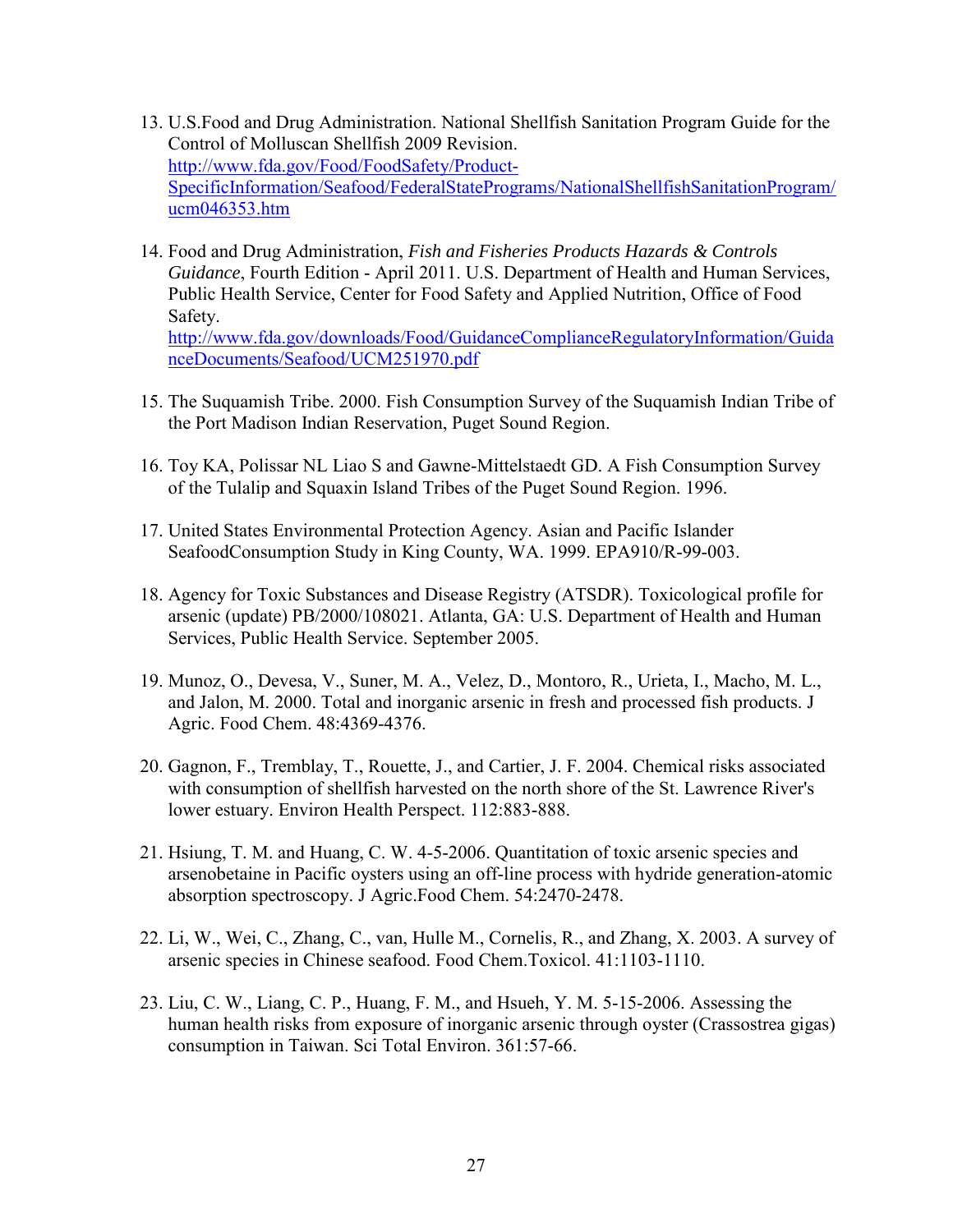- 24. U.S. Department of Health and Human Services, Agency for Toxic Substances and Disease Registry: Toxicological profile for Cadmium (update) PB/99/166621. Atlanta: U.S. Department of Health and Human Services. July 1999.
- 25. Van den Berg, M., Birnbaum, L.S., Denison, M., De Vito, M., Farland, W., Feeley, M.,Fiedler, H., Hakansson, H., Hanberg, A., Haws, L., Rose, M., Safe, S., Schrenk, D., Tohyama, C., Tritscher, A., Tuomisto, J., Tysklind, M., Walker, N. & Peterson, R.E. (2006). The 2005 World Health Organization Reevaluation of Human and Mammalian Toxic Equivalency Factors for Dioxins and Dioxin-Like Compounds. *Toxicol. Sci.*, **93,** 223-241. Available at:<http://toxsci.oxfordjournals.org/cgi/content/abstract/93/2/223>
- 26. Agency for Toxic Substances and Disease Registry. Toxicological profile for chlorinated dibenzo-*p*-dioxins (update). Draft for public comment. Atlanta: U.S. Department of Health and Human Services; 2000.
- 27. National Toxicology Program. Carcinogenesis bioassay of 2,3,7,8- tetrachlorodibenzopdioxin in Swiss-Webster mice (gavage study). Carcinogenesis Testing Program, National Cancer Institute, National Institute of Health National Toxicology Program. Bethesda, MD: DHHS publication no 82-1765; 1982.
- 28. United States Environmental Protection Agency. Health assessment document for polychlorinated dibenzo-p-dioxins. Washington, DC: U.S. Environmental Protection Agency, Office of Health and Environmental Assessment. EPA report no. 600/8-84/014; 1985.
- 29. United States Environmental Protection Agency. Report on the peer review of the dioxin reassessment documents: toxicity equivalency factors for dioxin and related compounds (Chapter 9) and integrated risk characterization document. Alexandria, VA: National Center for Environmental Assessment; 2000.
- 30. Toxics Cleanup Program, Department of Ecology: Natural background soil metals concentrations in Washington State Publication No. 94-115.Olympia: Washington State Department of Ecology: October 1994.
- 31. U.S. EPA, Air Quality Criteria for Lead Volume I. U.S. Environmental Protection Agency, Washington, DC, EPA/600/R-5/144aF, October 2006.
- 32. CDC. Blood lead levels in children: factsheet by the Centers for Disease Control, 2012. Atlanta, Georgia: U.S. Department of Health and Human Services, Public Health Service, CDC. 2012. [http://www.cdc.gov/nceh/lead/ACCLPP/Lead\\_Levels\\_in\\_Children\\_Fact\\_Sheet.pdf](http://www.cdc.gov/nceh/lead/ACCLPP/Lead_Levels_in_Children_Fact_Sheet.pdf)
- 33. Centers for Disease Control and Prevention. *Fourth National Report on Human Exposure to Environmental Chemicals*. http://www.cdc.gov/exposurereport/. December 2009.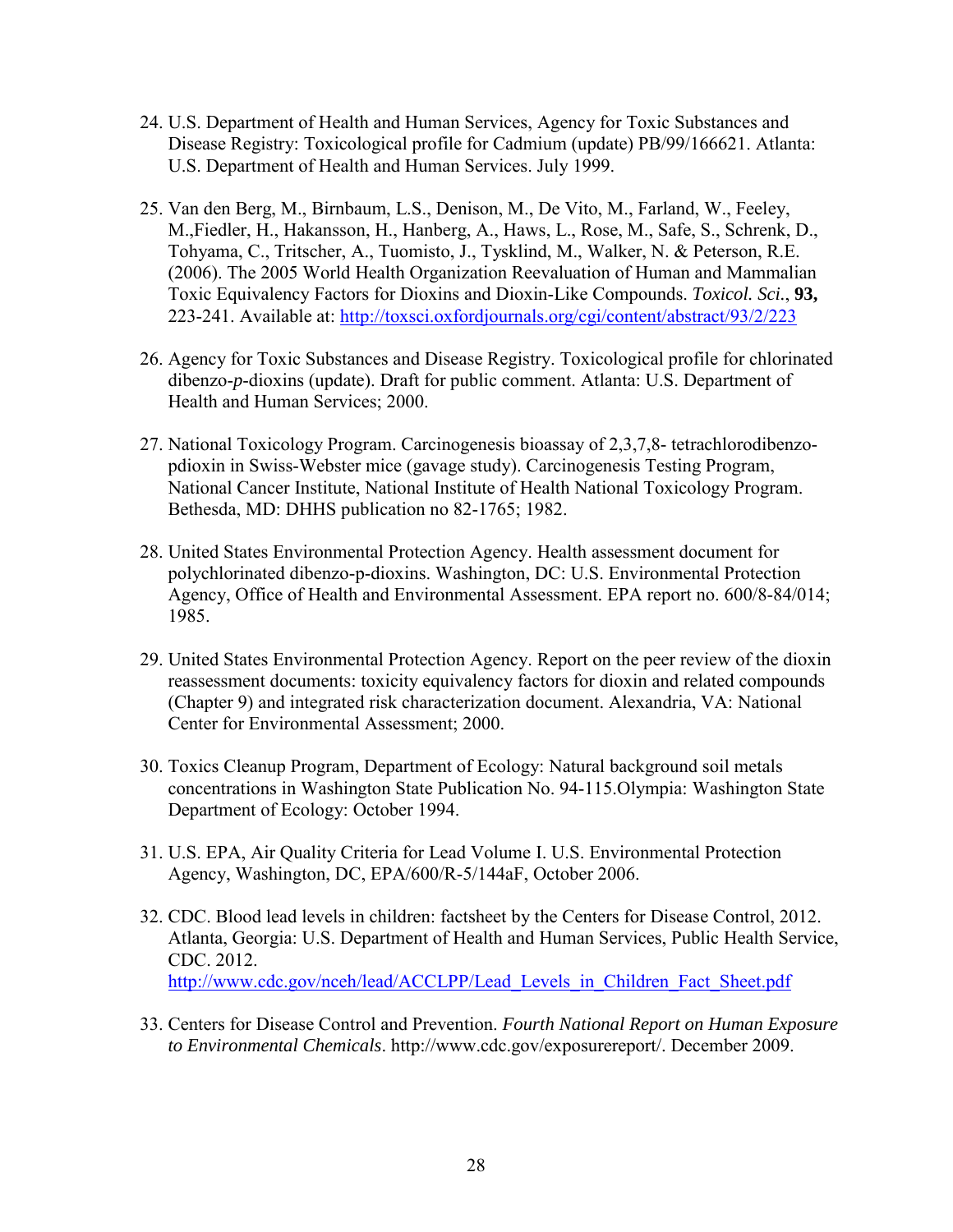- 34. U.S. Department of Health and Human Services, Agency for Toxic Substances and Disease Registry: Toxicological profile for Lead (update) PB/99/166704. Atlanta: U.S. Department of Health and Human Services. July 1999.
- 35. Agency for Toxic Substances and Disease Registry (ATSDR). Lead Toxicity (Case studies in environmental medicine Course) SS3059. Atlanta: U.S. Department of Health and Human Services, Public Health Service. October 2000.
- 36. U.S. Environmental Protection Agency. Technical Review Workgroup for Lead. *User's Guide for the Integrated Exposure Uptake Biokinetic Model for Lead in Children,* (IEUBK) *Windows version 1.0*, OSWER Directive No.9285.7-42. Document No. EPA 540-K-01-005 Washington, DC: May 2002.
- 37. U.S. Environmental Protection Agency. Guidelines for Carcinogen Risk Assessment (Review Draft). NCEA-F-0644 July 1999. Available at internet: [http://www.epa.gov/raf/publications/pdfs/CANCER\\_GUIDELINES\\_FINAL\\_3-25-](http://www.epa.gov/raf/publications/pdfs/CANCER_GUIDELINES_FINAL_3-25-05.PDF) [05.PDF](http://www.epa.gov/raf/publications/pdfs/CANCER_GUIDELINES_FINAL_3-25-05.PDF)
- 38. American Cancer Society. Cancer Facts & Figures 2010. Atlanta: American Cancer Society; 2010.
- 39. U.S.Environmental Protection Agency. 4-10-1998. Integrated Risk Information System, Arsenic, Inorganic.<http://www.epa.gov/iris/subst/0278.htm>
- 40. National Research Council. Arsenic in Drinking Water: 2001 Update. 2001.
- 41. U.S.Environmental Protection Agency. National Primary Drinking Water Regulations; Arsenic and Clarifications to Compliance and New Source Contaminants Monitoring; Final Rule. 1-16-2001.
- 42. Consumer Product Safety Commission. Briefing Package. Staff Recommendation to Ban Use of Chromated Copper Arsenate (CCA)-Treated Wood in Playground Equipment (Petition HP 01-3). 2-1-2003.
- 43. U.S.Environmental Protection Agency. A probabilistic Risk Assessment for Children Who Contact CCA-Treated Playsets and Decks. 11-10-2003.
- 44. California Environmental Protection Agency. Public Health Goals for Arsenic in Drinking Water. 4-1-2004.
- 45. U.S. Environmental Protection Agency. Guidance for assessing chemical contaminant data for use in fish advisories: volume 2, risk assessment and fish consumption limits, third edition. Office of Water, Washington, DC. EPA 823-B-00-008; 2000b.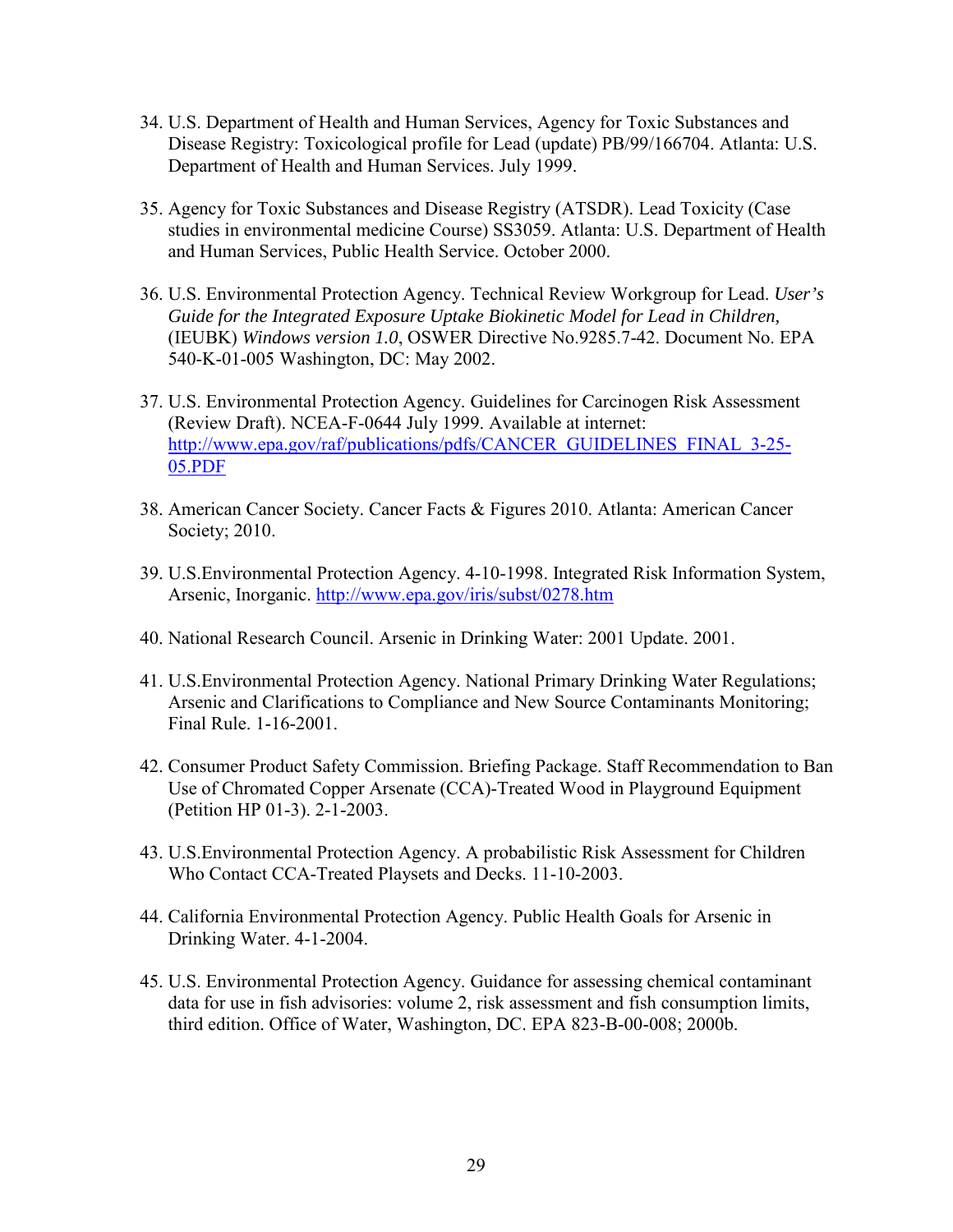46. U.S. Environmental Protection Agency. Health Effects Assessment Summary Tables: FY 1997 Update. Office of Research and Development, Washington, DC. EPA 540-R-97- 036. July 1997.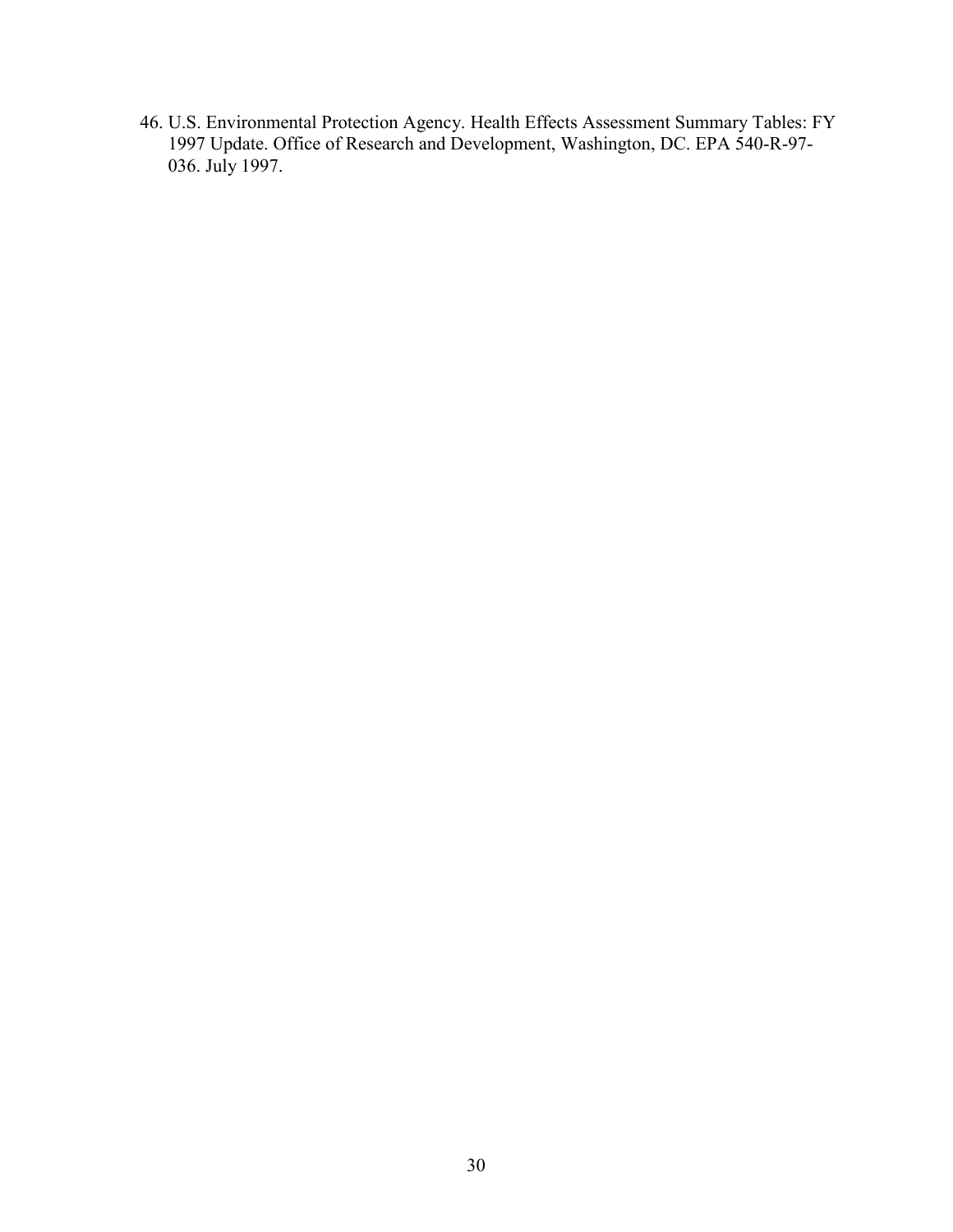## <span id="page-31-0"></span>**Appendix A Glossary**

| Acute                                                                                  | Occurring over a short time [compare with chronic].                                                                                                                                                                                                                                                                                                                                  |
|----------------------------------------------------------------------------------------|--------------------------------------------------------------------------------------------------------------------------------------------------------------------------------------------------------------------------------------------------------------------------------------------------------------------------------------------------------------------------------------|
| <b>Agency for Toxic</b><br><b>Substances and</b><br><b>Disease Registry</b><br>(ATSDR) | The principal federal public health agency involved with hazardous waste issues,<br>responsible for preventing or reducing the harmful effects of exposure to hazardous<br>substances on human health and quality of life. ATSDR is part of the U.S.<br>Department of Health and Human Services.                                                                                     |
| <b>Aquifer</b>                                                                         | An underground formation composed of materials such as sand, soil, or gravel that<br>can store and/or supply groundwater to wells and springs.                                                                                                                                                                                                                                       |
| <b>Cancer Risk</b><br><b>Evaluation Guide</b><br>(CREG)                                | The concentration of a chemical in air, soil, or water that is expected to cause no<br>more than one excess cancer in a million persons exposed over a lifetime. The CREG<br>is a comparison value used to select contaminants of potential health concern and is<br>based on the <i>cancer slope factor</i> (CSF).                                                                  |
| <b>Cancer Slope</b><br>Factor (CSF)                                                    | A number assigned to a cancer causing chemical that is used to estimate its ability to<br>cause cancer in humans.                                                                                                                                                                                                                                                                    |
| Carcinogen                                                                             | Any substance that causes cancer.                                                                                                                                                                                                                                                                                                                                                    |
| <b>Chronic</b>                                                                         | Occurring over a long time (more than 1 year) [compare with <b>acute</b> ].                                                                                                                                                                                                                                                                                                          |
| <b>Comparison Value</b><br>(CV)                                                        | Calculated concentration of a substance in air, water, food, or soil that is unlikely to<br>cause harmful (adverse) health effects in exposed people. The CV is used as a<br>screening level during the public health assessment process. Substances found in<br>amounts greater than their CVs might be selected for further evaluation in the public<br>health assessment process. |
| <b>Contaminant</b>                                                                     | A substance that is either present in an environment where it does not belong or is<br>present at levels that might cause harmful (adverse) health effects.                                                                                                                                                                                                                          |
| <b>Dermal Contact</b>                                                                  | Contact with (touching) the skin (see route of exposure).                                                                                                                                                                                                                                                                                                                            |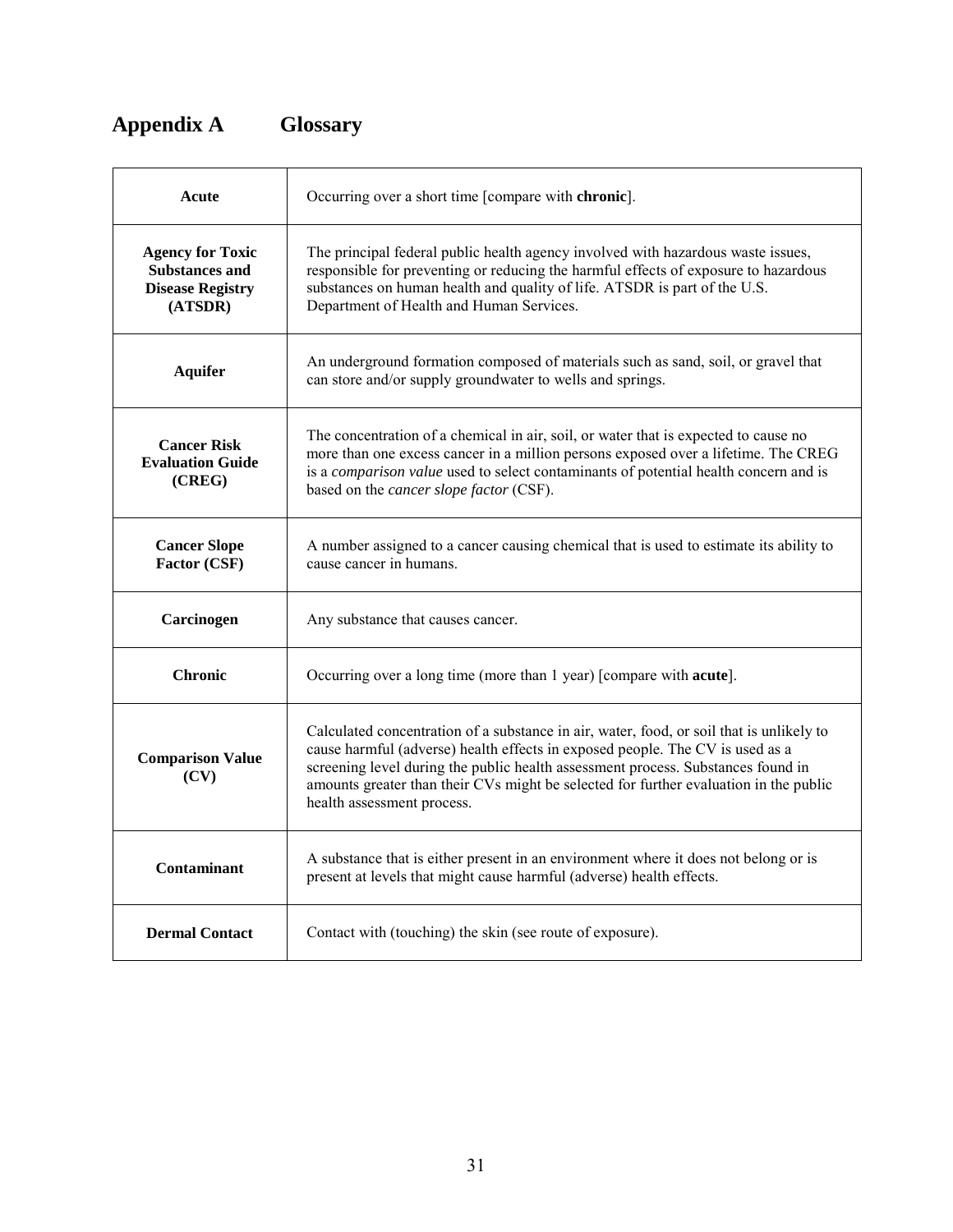| <b>Dose</b><br>(for chemicals that<br>are not radioactive)      | The amount of a substance to which a person is exposed over some time period. Dose<br>is a measurement of exposure. Dose is often expressed as milligram (amount) per<br>kilogram (a measure of body weight) per day (a measure of time) when people eat or<br>drink contaminated water, food, or soil. In general, the greater the dose, the greater<br>the likelihood of an effect. An "exposure dose" is how much of a substance is<br>encountered in the environment. An "absorbed dose" is the amount of a substance<br>that actually got into the body through the eyes, skin, stomach, intestines, or lungs. |
|-----------------------------------------------------------------|---------------------------------------------------------------------------------------------------------------------------------------------------------------------------------------------------------------------------------------------------------------------------------------------------------------------------------------------------------------------------------------------------------------------------------------------------------------------------------------------------------------------------------------------------------------------------------------------------------------------|
| <b>Environmental</b><br><b>Media Evaluation</b><br>Guide (EMEG) | A concentration in air, soil, or water below which adverse non-cancer health effects<br>are not expected to occur. The EMEG is a comparison value used to select<br>contaminants of potential health concern and is based on ATSDR's minimal risk<br>level (MRL).                                                                                                                                                                                                                                                                                                                                                   |
| <b>Environmental</b><br><b>Protection Agency</b><br>(EPA)       | United States Environmental Protection Agency.                                                                                                                                                                                                                                                                                                                                                                                                                                                                                                                                                                      |
| Epidemiology                                                    | The study of the occurrence and causes of health effects in human populations. An<br>epidemiological study often compares two groups of people who are alike except for<br>one factor, such as exposure to a chemical or the presence of a health effect. The<br>investigators try to determine if any factor (i.e., age, sex, occupation, economic<br>status) is associated with the health effect.                                                                                                                                                                                                                |
| <b>Exposure</b>                                                 | Contact with a substance by swallowing, breathing, or touching the skin or eyes.<br>Exposure may be short-term [acute exposure], of intermediate duration, or long-term<br>[chronic exposure].                                                                                                                                                                                                                                                                                                                                                                                                                      |
| Groundwater                                                     | Water beneath the earth's surface in the spaces between soil particles and between<br>rock surfaces [compare with surface water].                                                                                                                                                                                                                                                                                                                                                                                                                                                                                   |
| <b>Hazardous</b><br><b>Substance</b>                            | Any material that poses a threat to public health and/or the environment. Typical<br>hazardous substances are materials that are toxic, corrosive, ignitable, explosive, or<br>chemically reactive.                                                                                                                                                                                                                                                                                                                                                                                                                 |
| Indeterminate<br><b>Public Health</b><br><b>Hazard</b>          | The category used in ATSDR's public health assessment documents when a<br>professional judgment about the level of health hazard cannot be made because<br>information critical to such a decision is lacking.                                                                                                                                                                                                                                                                                                                                                                                                      |
| <b>Ingestion</b>                                                | The act of swallowing something through eating, drinking, or mouthing objects. A<br>hazardous substance can enter the body this way [see route of exposure].                                                                                                                                                                                                                                                                                                                                                                                                                                                        |
| <b>Ingestion Rate (IR)</b>                                      | The amount of an environmental medium that could be ingested typically on a daily<br>basis. Units for IR are usually liter/day for water, and mg/day for soil.                                                                                                                                                                                                                                                                                                                                                                                                                                                      |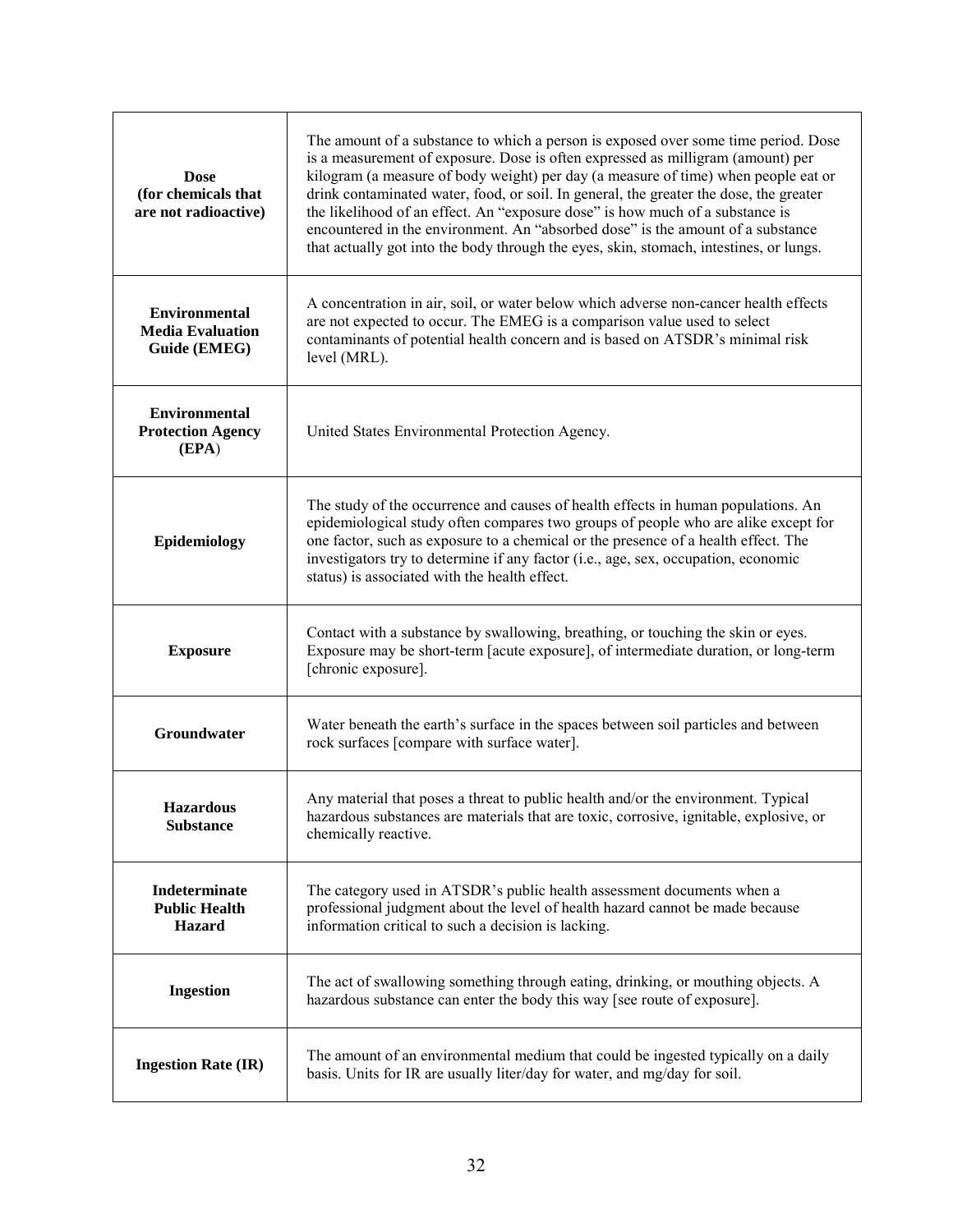| <b>Inhalation</b>                                                | The act of breathing. A hazardous substance can enter the body this way [see route]<br>of exposure].                                                                                                                                                                                                                                                                                                                               |
|------------------------------------------------------------------|------------------------------------------------------------------------------------------------------------------------------------------------------------------------------------------------------------------------------------------------------------------------------------------------------------------------------------------------------------------------------------------------------------------------------------|
| Inorganic                                                        | Compounds composed of mineral materials, including elemental salts and metals<br>such as iron, aluminum, mercury, and zinc.                                                                                                                                                                                                                                                                                                        |
| <b>Lowest Observed</b><br><b>Adverse Effect</b><br>Level (LOAEL) | The lowest tested dose of a substance that has been reported to cause harmful<br>(adverse) health effects in people or animals.                                                                                                                                                                                                                                                                                                    |
| <b>Maximum</b><br><b>Contaminant Level</b><br>(MCL)              | A drinking water regulation established by the federal Safe Drinking Water Act. It is<br>the maximum permissible concentration of a contaminant in water that is delivered to<br>the free flowing outlet of the ultimate user of a public water system. MCLs are<br>enforceable standards.                                                                                                                                         |
| <b>Media</b>                                                     | Soil, water, air, plants, animals, or any other part of the environment that can contain<br>contaminants.                                                                                                                                                                                                                                                                                                                          |
| <b>Minimal Risk Level</b><br>(MRL)                               | An ATSDR estimate of daily human exposure to a hazardous substance at or below<br>which that substance is unlikely to pose a measurable risk of harmful (adverse),<br>noncancerous effects. MRLs are calculated for a route of exposure (inhalation or<br>oral) over a specified time period (acute, intermediate, or chronic). MRLs should not<br>be used as predictors of harmful (adverse) health effects [see reference dose]. |
| <b>Model Toxics</b><br><b>Control Act</b><br>(MTCA)              | The hazardous waste cleanup law for Washington State.                                                                                                                                                                                                                                                                                                                                                                              |
| <b>Monitoring Wells</b>                                          | Special wells drilled at locations on or off a hazardous waste site so water can be<br>sampled at selected depths and studied to determine the movement of groundwater<br>and the amount, distribution, and type of contaminant.                                                                                                                                                                                                   |
| <b>No Apparent Public</b><br><b>Health Hazard</b>                | A category used in ATSDR's public health assessments for sites where human<br>exposure to contaminated media might be occurring, might have occurred in the past,<br>or might occur in the future, but where the exposure is not expected to cause any<br>harmful health effects.                                                                                                                                                  |
| <b>No Observed</b><br><b>Adverse Effect</b><br>Level (NOAEL)     | The highest tested dose of a substance that has been reported to have no harmful<br>(adverse) health effects on people or animals.                                                                                                                                                                                                                                                                                                 |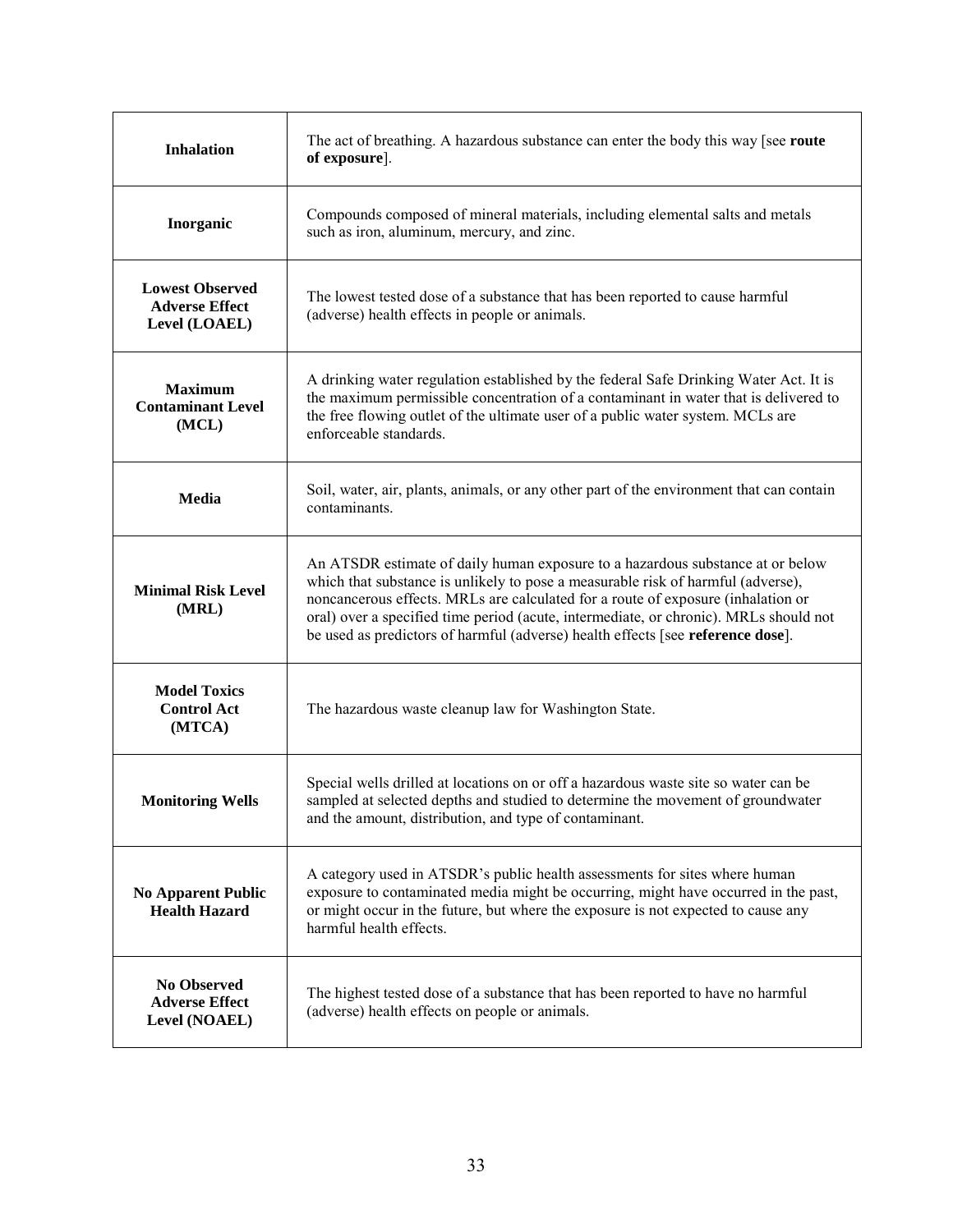| <b>No Public Health</b><br><b>Hazard</b>                         | A category used in ATSDR's public health assessment documents for sites where<br>people have never and will never come into contact with harmful amounts of site-<br>related substances.                                                                                                                                             |
|------------------------------------------------------------------|--------------------------------------------------------------------------------------------------------------------------------------------------------------------------------------------------------------------------------------------------------------------------------------------------------------------------------------|
| <b>Oral Reference</b><br>Dose (RfD)                              | An amount of chemical ingested into the body (i.e., dose) below which health effects<br>are not expected. RfDs are published by EPA.                                                                                                                                                                                                 |
| Organic                                                          | Compounds composed of carbon, including materials such as solvents, oils, and<br>pesticides that are not easily dissolved in water.                                                                                                                                                                                                  |
| Parts per billion<br>(ppb)/Parts per<br>million (ppm)            | Units commonly used to express low concentrations of contaminants. For example, 1<br>ounce of trichloroethylene (TCE) in 1 million ounces of water is 1 ppm. 1 ounce of<br>TCE in 1 billion ounces of water is 1 ppb. If one drop of TCE is mixed in a<br>competition size swimming pool, the water will contain about 1 ppb of TCE. |
| Plume                                                            | A volume of a substance that moves from its source to places farther away from the<br>source. Plumes can be described by the volume of air or water they occupy and the<br>direction they move. For example, a plume can be a column of smoke from a<br>chimney or a substance moving with groundwater.                              |
| <b>Reference Dose</b><br><b>Media Evaluation</b><br>Guide (RMEG) | A concentration in air, soil, or water below which adverse non-cancer health effects<br>are not expected to occur. The EMEG is a <i>comparison value</i> used to select<br>contaminants of potential health concern and is based on EPA's oral reference dose<br>(RfD).                                                              |
| <b>Remedial</b><br><b>Investigation (RI)</b>                     | The CERCLA process of determining the type and extent of hazardous material<br>contamination at a site.                                                                                                                                                                                                                              |
| <b>Route of Exposure</b>                                         | The way people come into contact with a hazardous substance. Three routes of<br>exposure are breathing [inhalation], eating or drinking [ingestion], or contact with the<br>skin [dermal contact].                                                                                                                                   |
| <b>Surface Water</b>                                             | Water on the surface of the earth, such as in lakes, rivers, streams, ponds, and springs<br>[compare with groundwater].                                                                                                                                                                                                              |
| <b>Volatile Organic</b><br>Compound (VOC)                        | Organic compounds that evaporate readily into the air. VOCs include substances such<br>as benzene, toluene, methylene chloride, and methyl chloroform.                                                                                                                                                                               |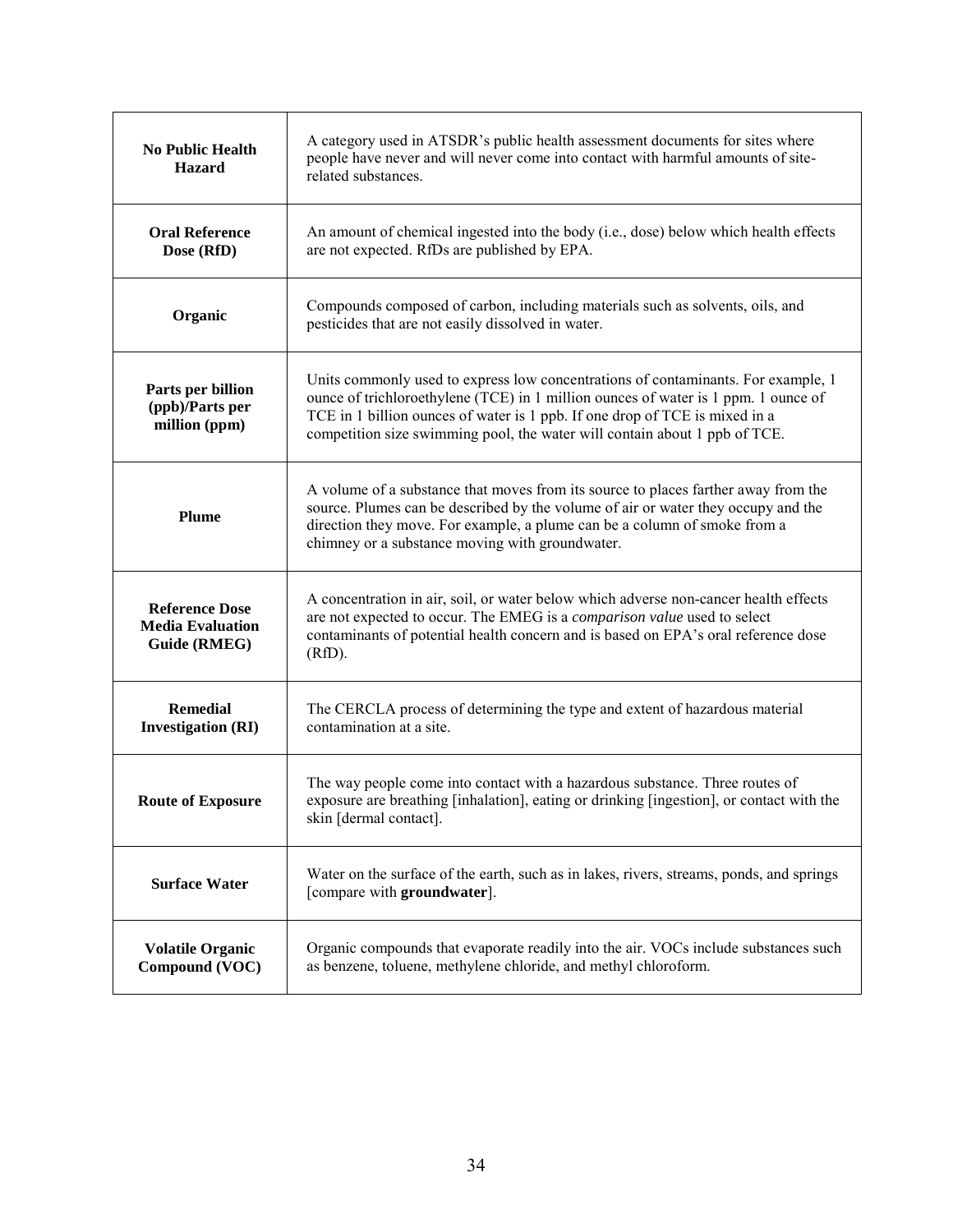## <span id="page-35-0"></span>**Appendix B Screening Value Calculations**

For Non-cancer Health Effects

 $SV = [(MRL or RfD)*BW]/CR [45]$ 

 $SV =$  Screening value (mg/kg or ppm)  $MRL =$  Minimal risk level (mg/kg/day)  $RfD =$ Reference dose (mg/kg/day)  $BW = Mean$  body weight (kg)  $CR = Mean$  daily consumption rate (kg/day)

BW (adult) =  $70 \text{ kg}$ General population  $CR = 17.5$  g/day = 0.0175 kg/day Subsistence Consumer CR = 142.4  $g/day = 0.1424$  kg/day

If maximum concentration is greater than screening value, further evaluation is required.

For Cancer Health Effects

 $SV_{\text{cancer}} = [(RL / CSF) * BW] / CR [45]$ 

 $SV<sub>cancer</sub> = Cancer screening value (mg/kg or ppm)$ RL = Risk level (life time cancer risk)  $BW = Mean$  body weight (kg)  $CR = Mean$  daily consumption rate (kg/day)  $CSF =$  Oral cancer slope factor (mg/kg/day)

BW (adult) =  $70 \text{ kg}$ General population  $CR = 17.5$  g/day = 0.0175 kg/day Subsistence Consumer CR =  $142.4$  g/day = 0.1424 kg/day  $RL = 1x10^{-5}$  $CSF =$  contaminants specific

If maximum concentration is greater than screening value, further evaluation is required.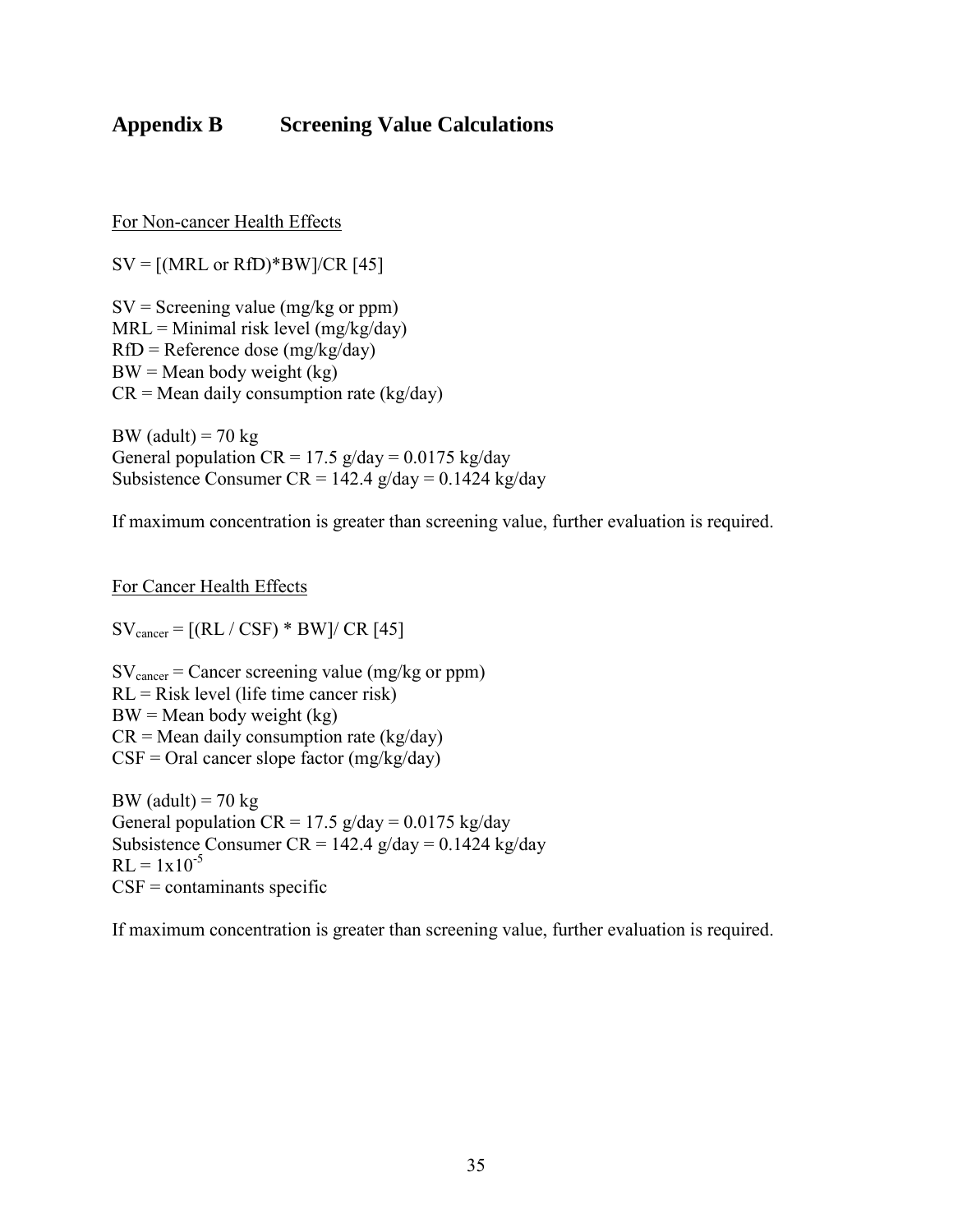## <span id="page-36-0"></span>**Appendix C Exposure Assumptions**

General population and Tribal exposure scenarios were evaluated for consumption of shellfish from Chambers Creek. Exposure assumptions given in Table C1 below were used with the following equations to estimate contaminant doses associated with shellfish consumption.

 $Dose_{(non-cancer (mg/kg-day))} = C \times CF_1 \times IR \times CF_2 \times EF \times ED$  $AT_{non-cancer}$ 

Cancer Risk =  $C x CF_1 x IR x CF_2 x EF x ED x CPF$  $AT<sub>cancer</sub>$ 

**Table C1.** Exposure Assumptions

| <b>Parameter</b>                                                                                            | <b>Value</b>             | Unit                                                                                                                   | <b>Comments</b>                                                                  |
|-------------------------------------------------------------------------------------------------------------|--------------------------|------------------------------------------------------------------------------------------------------------------------|----------------------------------------------------------------------------------|
| Concentration (C) - High-end                                                                                | Variable                 | $\frac{u g}{k g}$                                                                                                      | Average value.                                                                   |
| Conversion Factor <sub>1</sub> ( $CF1$ )                                                                    | 0.001                    | mg/ug                                                                                                                  | Converts contaminant concentration from micrograms<br>(ug) to milligrams (mg)    |
| Ingestion Rate (IR) – median<br>Suquamish children - geoduck [43]                                           | 0.05                     |                                                                                                                        | $\sim$ 3 three-oz. meals per year                                                |
| Ingestion Rate $(IR) - 75th$<br>percentile Suquamish children-<br>geoduck [43]                              | 0.23                     |                                                                                                                        | $\sim$ 1 three-oz. meal per month                                                |
| Ingestion Rate $(IR) - 95th$<br>percentile Suquamish children<br>(includes non-consumers) -<br>geoduck [43] | 0.84                     | g/kg/day                                                                                                               | $\sim$ 1 three-oz. meal per week                                                 |
| Ingestion Rate (IR) - U.S. average<br>adults - all shellfish                                                | 0.03                     |                                                                                                                        | $\sim$ 3 eight-oz. meals per year                                                |
| Ingestion Rate (IR) – median<br>Tulalip adults - all shellfish [44]                                         | 0.11                     |                                                                                                                        | $\sim$ 1 eight-oz. meal per month                                                |
| Ingestion Rate $(IR) - 90^{th}$<br>percentile adults Suquamish -<br>geoduck (consumers only) [43]           | 0.44                     |                                                                                                                        | $\sim$ 1 eight-oz. meal per week                                                 |
| Conversion Factor <sub>2</sub> ( $CF_2$ )                                                                   | 0.001                    | kg/g                                                                                                                   | Converts mass of fish from grams (g) to kilograms (kg)                           |
| <b>Exposure Frequency (EF)</b>                                                                              | 365                      | days/year                                                                                                              | Assumes daily exposure consistent with units of<br>ingestion rate given in g/day |
| <b>Exposure Duration (ED)</b>                                                                               | 70                       | years                                                                                                                  | Number of years eating shellfish (adults)                                        |
| Averaging Time <sub>non-cancer</sub> (AT)                                                                   | 25550                    | days                                                                                                                   | 70 years                                                                         |
| Averaging Time <sub>cancer</sub> (AT)                                                                       | 25550                    | days                                                                                                                   | 70 years                                                                         |
| Minimal Risk Level (MRL) or Oral<br>Reference Dose (RfD)                                                    | Contaminant-<br>specific | mg/kg/day                                                                                                              | Source: ATSDR, EPA                                                               |
| Cancer Slope Factor (CSF)                                                                                   | Contaminant-<br>specific | $\ensuremath{\mathrm{mg}}\xspace/\ensuremath{\mathrm{kg}}\xspace\ensuremath{\text{-}}\ensuremath{\mathrm{day}}\xspace$ | Source: EPA                                                                      |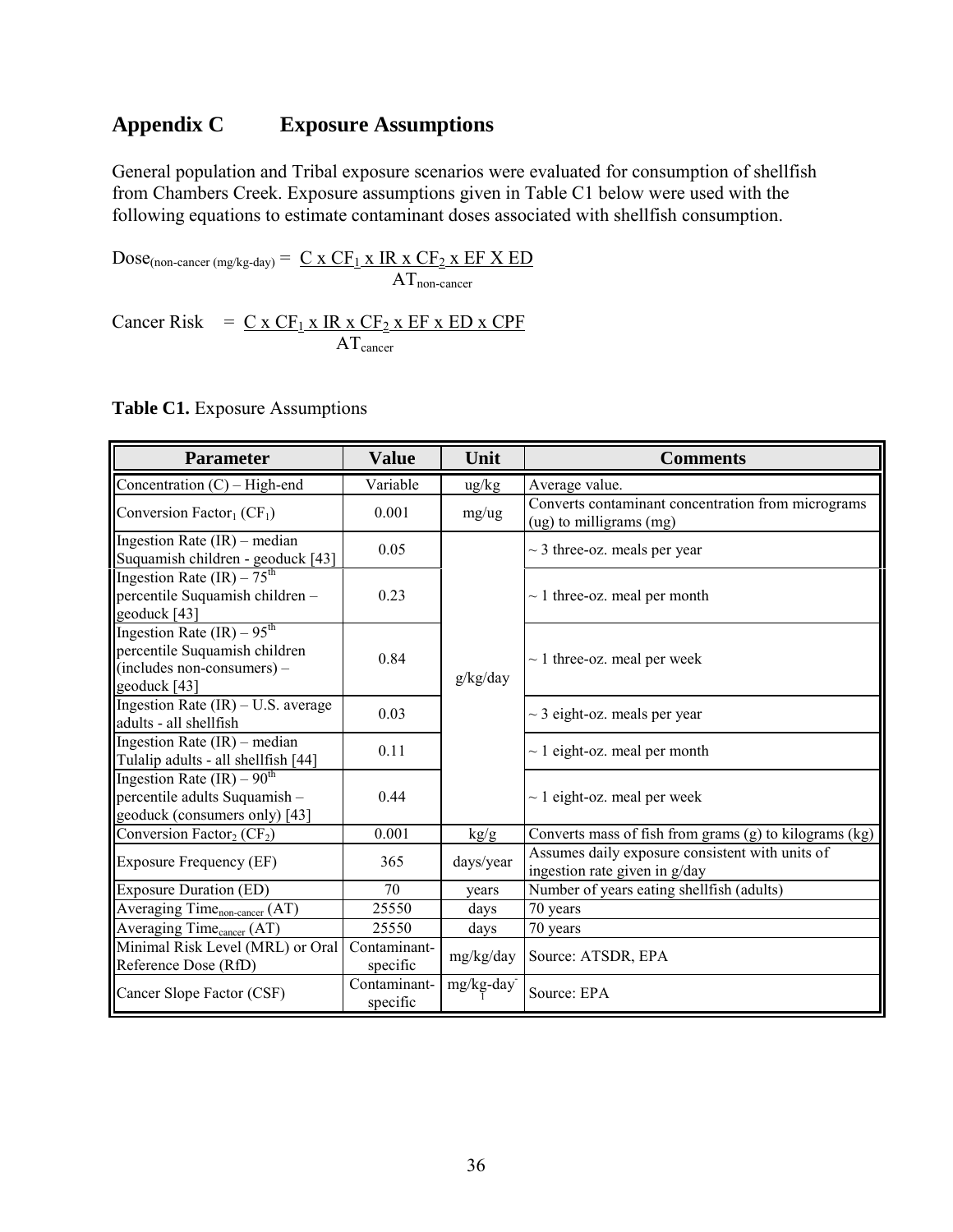Table C2. Non-cancer hazards associated with exposure to contaminants of concern in geoduck gutball sampled from Chamber Creek study area, Pierce County, Washington.

|                        |                                                    |            | <b>Child Dose</b>   |                               |                                                                   | <b>Adult Dose</b> |                                      |                                |
|------------------------|----------------------------------------------------|------------|---------------------|-------------------------------|-------------------------------------------------------------------|-------------------|--------------------------------------|--------------------------------|
| <b>Chemical</b>        | <b>Maximum</b><br><b>Concentration</b> (mg/kg/day) | <b>RfD</b> | Median<br>Suquamish | 75 <sup>th</sup><br>Suquamish | 95 <sup>th</sup><br>Suquamish<br>(includes)<br>non-<br>consumers) | Average U.S       | Median<br>Tulalip (All<br>Shellfish) | 90 <sup>th</sup><br>Suquamish* |
| Cadmium                | 0.82                                               | 0.001      | $4.1E - 5$          | $1.9E-4$                      | $6.9E-4$                                                          | $2.5E-5$          | $9.0E - 5$                           | $3.6E-4$                       |
| <b>Hazard Quotient</b> |                                                    |            | 0.04                | 0.19                          | 0.69                                                              | 0.025             | 0.09                                 | 0.36                           |

\* 90<sup>th</sup> Suquamish (consumers only).

#### Hazard Quotient (HQ) formula:

 $HQ = Estimated Does (mg/kg-day)$ RfD (mg/kg-day)

RfD - EPA's Oral Reference Dose mg/kg/day - milligrams per kilogram body-weight per day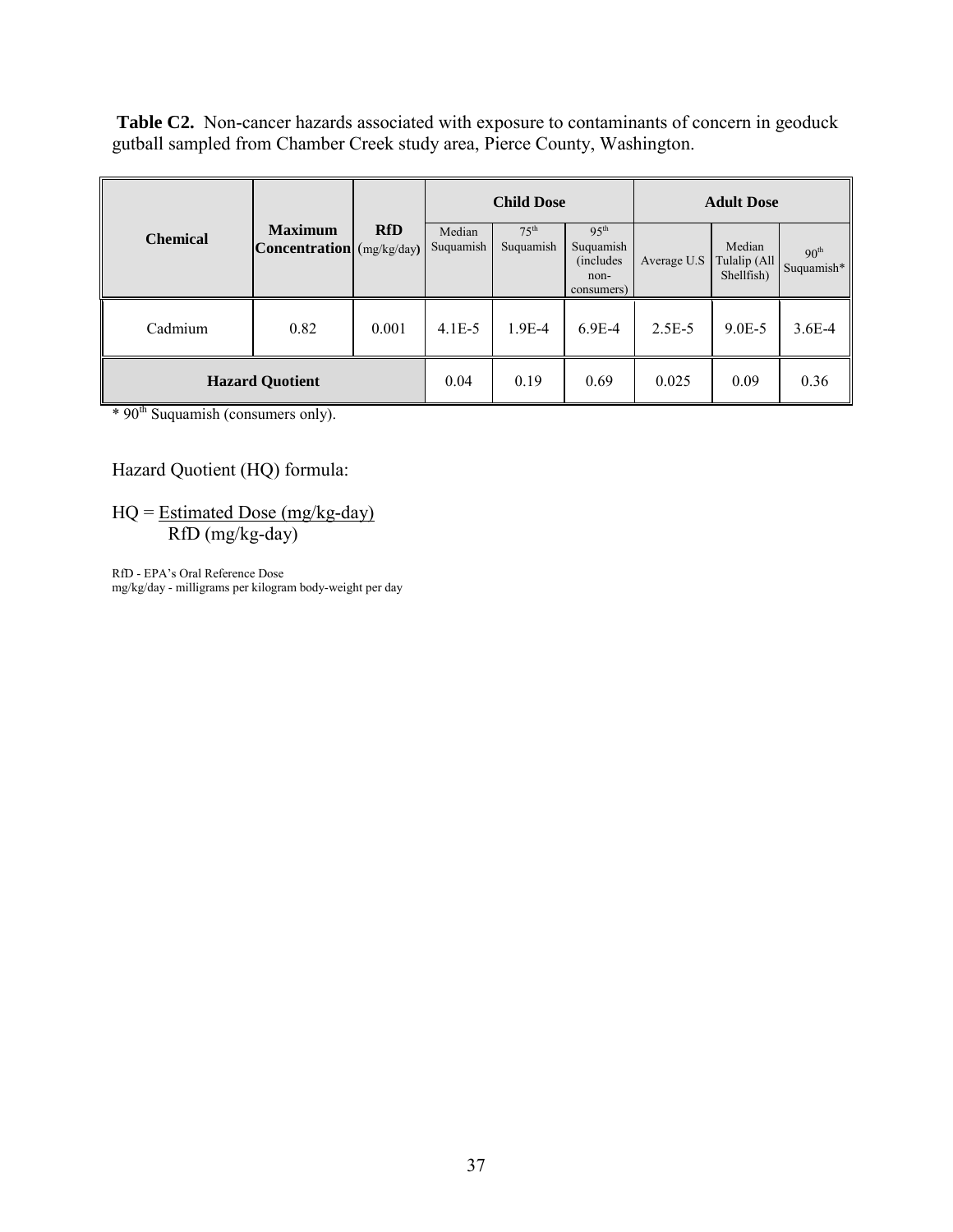**Table C3.** Estimated cancer risk associated with exposure to maximum contaminants of concern in geoduck (neck and strap) sampled from Chamber Creek study area, Pierce County, Washington.

| <b>Maximum</b>               |                                    |                    | Child Cancer Risk <sup>a</sup> |                  |                                                                          | <b>Adult Cancer Risk<sup>a</sup></b> |                                      |                                |
|------------------------------|------------------------------------|--------------------|--------------------------------|------------------|--------------------------------------------------------------------------|--------------------------------------|--------------------------------------|--------------------------------|
| <b>Chemical</b>              | <b>Concentration</b><br>(ppm)      | CSF<br>(mg/kg/day) | Median<br>Suquamish Suquamish  | 75 <sup>th</sup> | 95 <sup>th</sup><br>Suquamish<br><i>(includes)</i><br>non-<br>consumers) | Average U.S                          | Median<br>Tulalip (All<br>Shellfish) | 90 <sup>th</sup><br>Suquamish* |
| Arsenic (inorganic)<br>(ppm) | 0.034                              | $5.7^{\mathrm{b}}$ | $8.3E - 7$                     | $3.8E - 6$       | $1.4E-5$                                                                 | $2.5E-6$                             | $9.1E-6$                             | $3.7E - 5$                     |
| alpha-BHC                    | $0.00082$ J                        | 6.3                | $2.2E-8$                       | $1.0E-7$         | $3.7E - 7$                                                               | $6.6E-8$                             | $2.4E - 7$                           | 9.7E-7                         |
| Total Dioxin TEQ             | $3.2E - 7$                         | 150000**           | $2.1E-7$                       | 9.5E-7           | $3.5E-6$                                                                 | $6.2E-7$                             | $2.3E-6$                             | $9.1E - 6$                     |
|                              | <b>Total Estimated Cancer Risk</b> |                    | 1.1E-6                         | $4.8E - 6$       | 1.8E-5                                                                   | $3.2E-6$                             | $1.2E - 5$                           | $4.7E - 5$                     |

<sup>a</sup>- Cancer risks do not represent cumulative lifetime exposure from childhood to adulthood due to lack of

consumption data from 7 to 15 year old children.

 $b$ - See uncertainty section on page 22-23 for the rationale of using this value.

\* 90th Suquamish includes consumers only.

\*\*HEAST = EPA's Health Effects Assessment Summary Tables [46]

EPA's Oral Reference Dose

ATSDR Intermediate Minimal Risk Level

ppb - parts per billion

mg/kg/day - milligrams per kilogram body-weight per day

| Table C4. Estimated cancer risk associated with exposure to maximum contaminants of concern |  |
|---------------------------------------------------------------------------------------------|--|
| in geoduck gutball sampled from Chamber Creek study area, Pierce County, Washington.        |  |

| <b>Chemical</b>                    |                                                                                                                      |                    | <b>Child Cancer Risk<sup>a</sup></b> |                   |                                                                          | <b>Adult Cancer Risk<sup>a</sup></b> |                                      |                                |
|------------------------------------|----------------------------------------------------------------------------------------------------------------------|--------------------|--------------------------------------|-------------------|--------------------------------------------------------------------------|--------------------------------------|--------------------------------------|--------------------------------|
|                                    | <b>Maximum</b><br><b>Concentration</b><br>(ppm)                                                                      | CSF<br>(mg/kg/day) | Median<br>Suquamish Suquamish        | $7.5^{\text{th}}$ | 95 <sup>th</sup><br>Suquamish<br><i>(includes)</i><br>non-<br>consumers) | Average U.S                          | Median<br>Tulalip (All<br>Shellfish) | 90 <sup>th</sup><br>Suquamish* |
| Arsenic (inorganic)<br>(ppm)       | 0.059                                                                                                                | $5.7^{\mathrm{b}}$ | $1.4E-6$                             | $6.6E - 6$        | 2.4E-5                                                                   | $4.3E-6$                             | $1.6E - 5$                           | $6.3E - 5$                     |
| Total Dioxin TEQ                   | 3.4E-7                                                                                                               | $150000**$         | $2.2E-7$                             | $1.0E-6$          | 3.7E-6                                                                   | 6.6E-7                               | $2.4E-6$                             | $9.6E - 6$                     |
| <b>Total Estimated Cancer Risk</b> | 1.6E-6                                                                                                               | 7.6E-6             | 2.8E-5                               | $5.0E-6$          | 1.8E-5                                                                   | $7.3E-5$                             |                                      |                                |
|                                    | <sup>a</sup> - Cancer risks do not represent cumulative lifetime exposure from childhood to adulthood due to lack of |                    |                                      |                   |                                                                          |                                      |                                      |                                |

consumption data from 7 to 15 year old children.

<sup>b</sup>- See uncertainty section on page 22-23 for the rationale of using this value.

\* 90th Suquamish includes consumers only.

\*\* $HEAST = EPA's Health Effects Assessment Summary Tables [46]$ 

EPA's Oral Reference Dose

ATSDR Intermediate Minimal Risk Level

ppb - parts per billion

mg/kg/day - milligrams per kilogram body-weight per day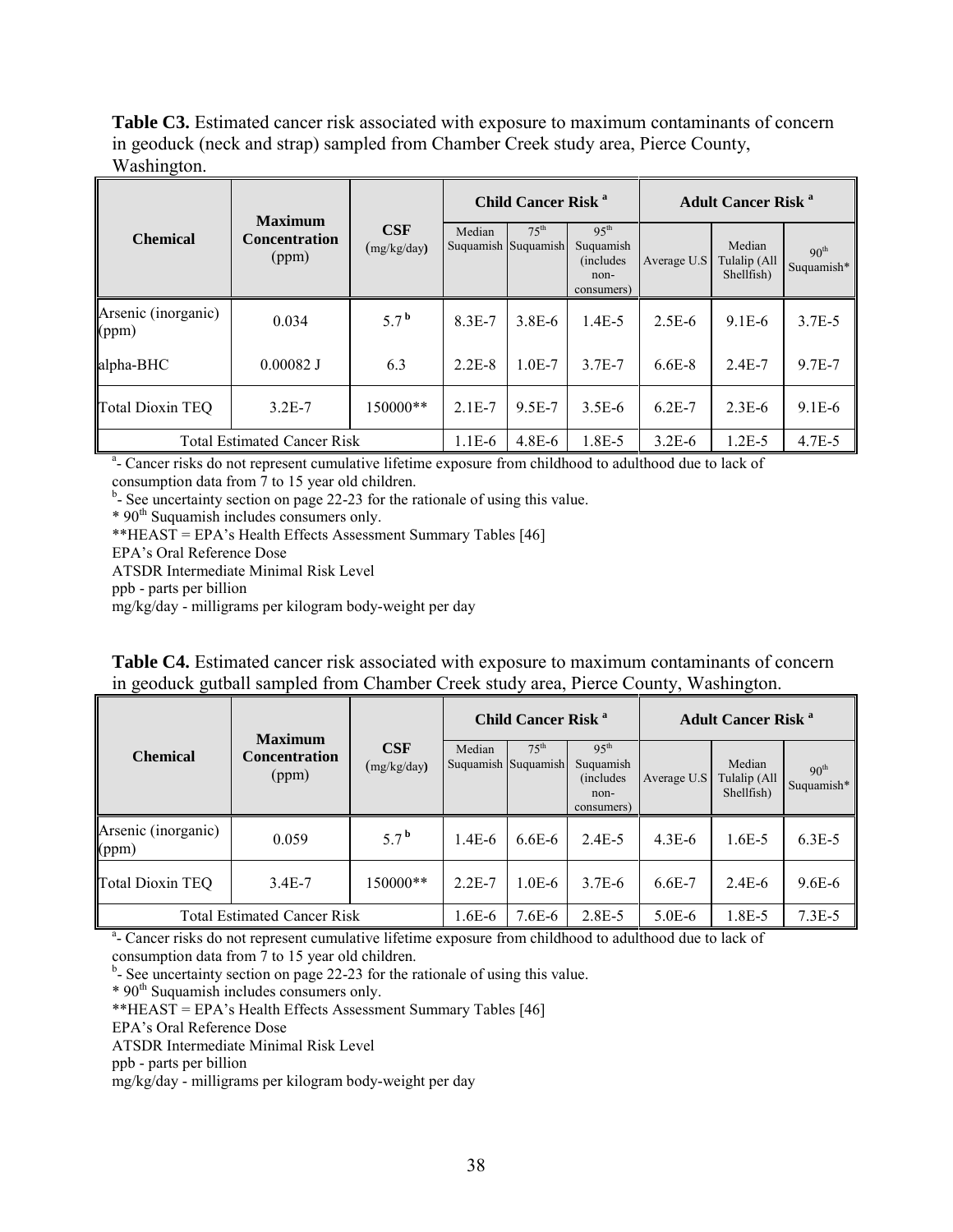**Table C5.** Estimated cancer risk associated with exposure to maximum contaminants of concern in horse clams sampled from Chamber Creek study area, Pierce County, Washington.

|                                    | <b>Maximum</b>                |                    | Child Cancer Risk <sup>a</sup> |                                          |                                                                          | <b>Adult Cancer Risk</b> <sup>a</sup> |                                      |                                |
|------------------------------------|-------------------------------|--------------------|--------------------------------|------------------------------------------|--------------------------------------------------------------------------|---------------------------------------|--------------------------------------|--------------------------------|
| <b>Chemical</b>                    | <b>Concentration</b><br>(ppm) | CSF<br>(mg/kg/day) | Median                         | $7.5^{\text{th}}$<br>Suquamish Suquamish | 95 <sup>th</sup><br>Suquamish<br><i>(includes)</i><br>non-<br>consumers) | Average U.S                           | Median<br>Tulalip (All<br>Shellfish) | 90 <sup>th</sup><br>Suquamish* |
| Arsenic (inorganic)<br>(ppm)       | 0.012                         | 5.7 <sup>b</sup>   | 2.9E-7                         | $1.4E-6$                                 | $4.9E-6$                                                                 | 8.8E-7                                | $3.2E-6$                             | $1.3E-5$                       |
| Total Dioxin TEQ                   | $2.4E - 7$                    | 150000**           | $1.5E-7$                       | $7.1E-7$                                 | $2.6E-6$                                                                 | $4.6E - 7$                            | 1.7E-6                               | $6.8E-6$                       |
| <b>Total Estimated Cancer Risk</b> |                               |                    | $4.4E - 7$                     | $2.1E-6$                                 | $7.5E-6$                                                                 | $1.3E-6$                              | $4.9E-6$                             | $2.0E-5$                       |

<sup>a</sup>- Cancer risks do not represent cumulative lifetime exposure from childhood to adulthood due to lack of

consumption data from 7 to 15 year old children. b - See uncertainty section on page 22-23 for the rationale of using this value.

\* 90<sup>th</sup> Suquamish includes consumers only.

\*\*HEAST = EPA's Health Effects Assessment Summary Tables [46]

EPA's Oral Reference Dose

ATSDR Intermediate Minimal Risk Level

ppb - parts per billion

mg/kg/day - milligrams per kilogram body-weight per day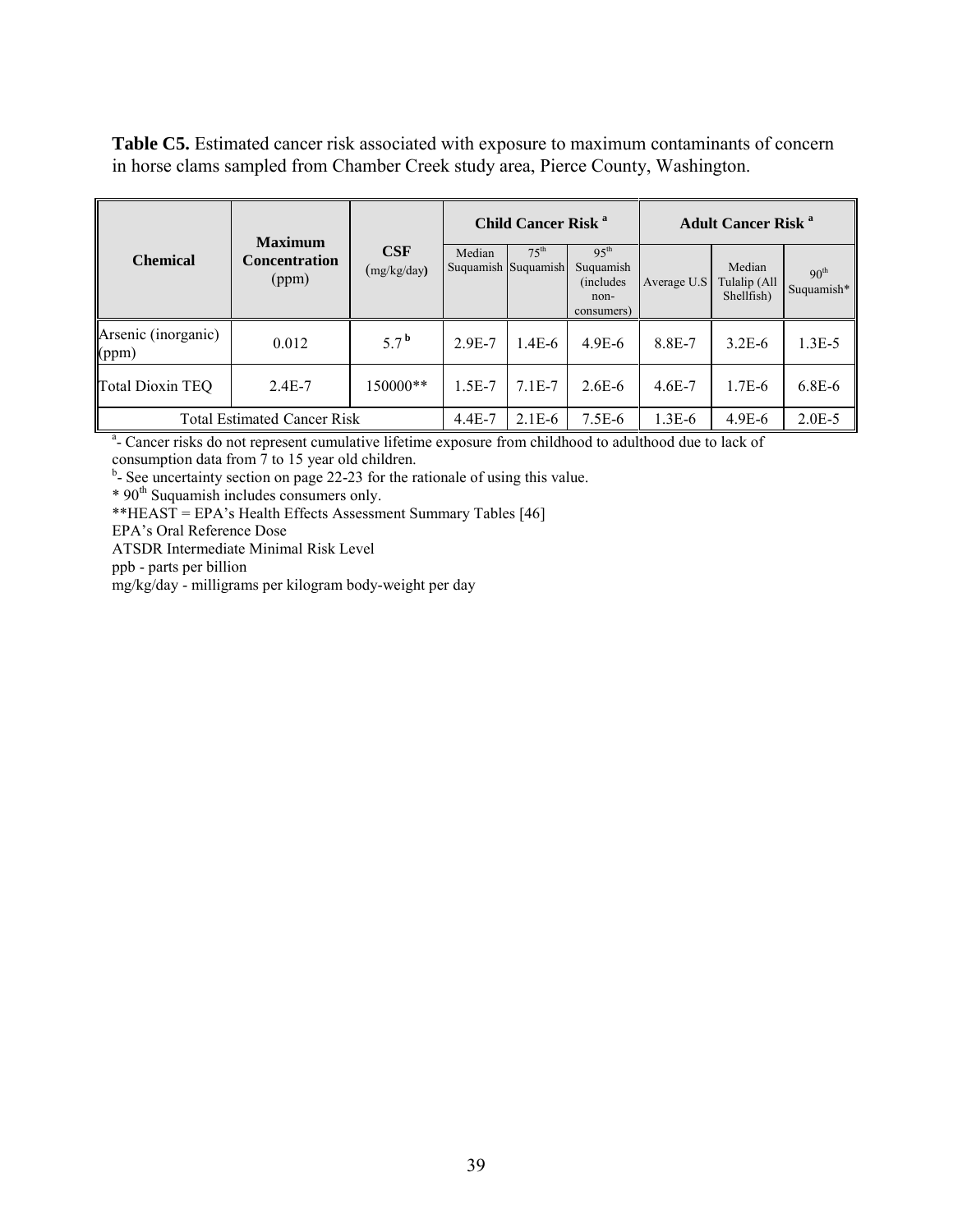## <span id="page-40-0"></span>**Appendix D Lead Exposure Shellfish Ingestion Scenario Used in the IEUBK Model**

This section provides inputs for the Integrated Exposure Uptake Biokinetic Model for Lead in Children (IEUBK). The following inputs to the model were used to account for the average shellfish ingestion lead exposure from Chambers Creek site, Washington.

Shellfish (geoduck) consumption rates: median Suquamish children – 0.7 g/day;  $75<sup>th</sup>$  percentile Suquamish children – 2.8 g/day;  $95<sup>th</sup>$  percentile Suquamish children (includes non-consumers) – 11.0 g/day. The IEUBK model assumes that a child's total meat intake is 93.5 g/day. EPA's target cleanup goal is no more than 5% of the community with BLLs above 10 µg/dL. Default assumptions were used unless noted.

**Table D1.** Blood lead values determined using the IEUBK model and median Suquamish children geoduck consumption rate for lead in seafood from Chambers Creek site, Pierce County, Washington.

| Seafood                     | Average<br>Concentration<br>(ppm) | <b>Percent Meat</b><br>Intake as<br>Shellfish $(\% )$ | Blood Lead Level in<br>Percent Above 10 ug/dl<br>Age Range 0 - 84 Months |
|-----------------------------|-----------------------------------|-------------------------------------------------------|--------------------------------------------------------------------------|
| Geoduck<br>(neck and strap) | 0.015                             |                                                       | 0.29                                                                     |
| Geoduck Gut Ball            | 0.19                              | 0.8                                                   | 0.29                                                                     |
| Horse Clams                 | 0.0029                            |                                                       | 0.29                                                                     |

ppm - parts per million

EPA's target cleanup goal of having no more than 5% of the community (0-84 months) with BLLs above 10 μg/dL.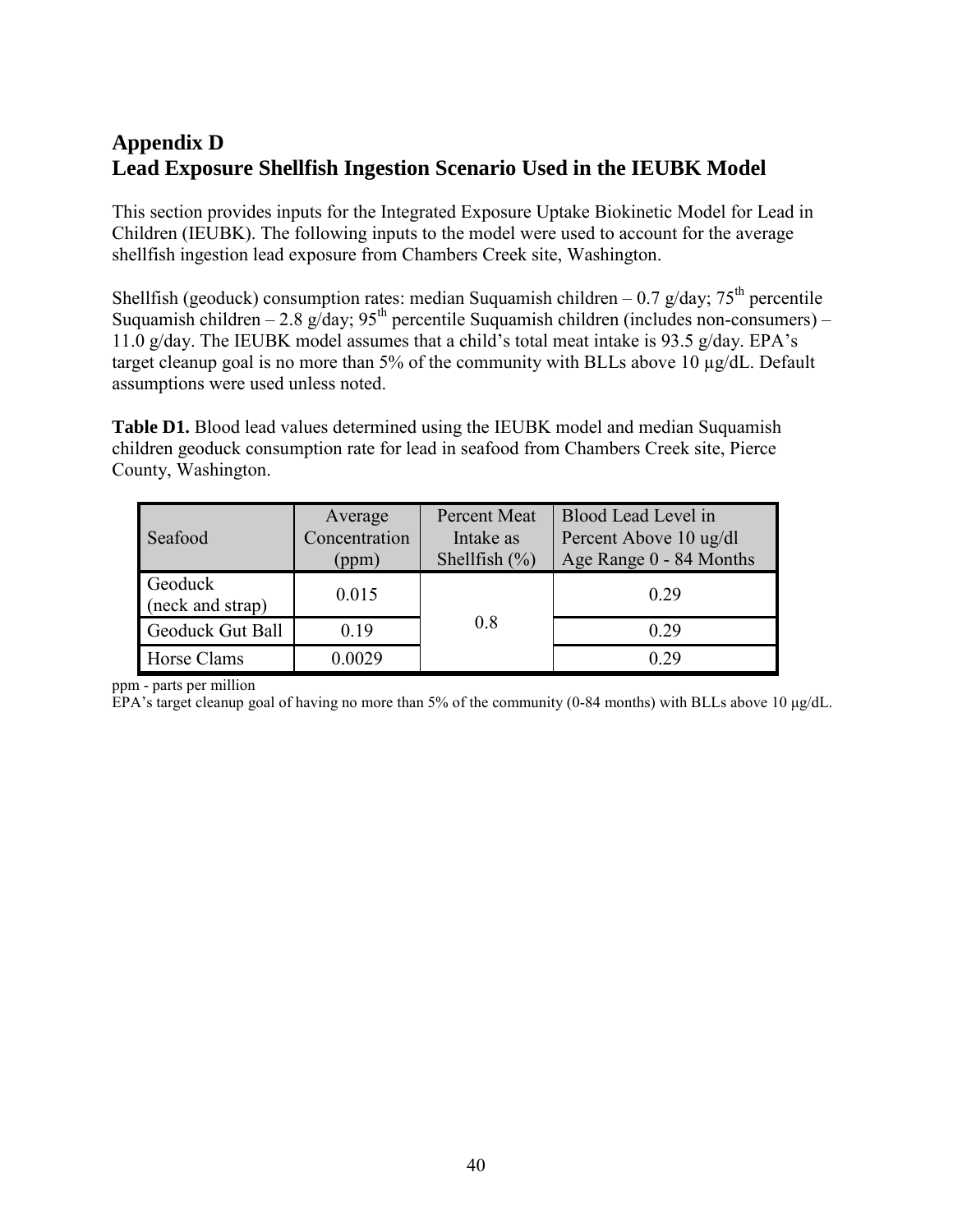**Table D2** Blood lead values determined using the IEUBK model and  $75<sup>th</sup>$  percentile Suquamish children geoduck consumption rate for lead in seafood from Chambers Creek site, Pierce County, Washington.

| Seafood                     | Average<br>Concentration<br>(ppm) | Percent Meat<br>Intake as<br>Shellfish $(\% )$ | Blood Lead Level in<br>Percent Above 10 ug/dl<br>Age Range 0 - 84 Months |
|-----------------------------|-----------------------------------|------------------------------------------------|--------------------------------------------------------------------------|
| Geoduck<br>(neck and strap) | 0.015                             |                                                | 0.29                                                                     |
| Geoduck Gut Ball            | 0.19                              | 3.0                                            | 0.31                                                                     |
| Horse Clams                 | 0.0029                            |                                                | 0.29                                                                     |

ppm - parts per million

EPA's target cleanup goal of having no more than 5 % of the community (0-84 months) with BLLs above 10 μg/dL.

Table D3. Blood lead values determined using the IEUBK model and 95<sup>th</sup> percentile Suquamish children (includes non-consumers) geoduck consumption rate for lead in seafood from Chambers Creek site, Pierce County, Washington.

| Seafood                     | Average<br>Concentration<br>(ppm) | Percent Meat<br>Intake as<br>Shellfish $(\% )$ | Blood Lead Level in<br>Percent Above 10 ug/dl<br>Age Range 0 - 84 Months |
|-----------------------------|-----------------------------------|------------------------------------------------|--------------------------------------------------------------------------|
| Geoduck<br>(neck and strap) | 0.015                             |                                                | 0.29                                                                     |
| Geoduck Gut Ball            | 0.19                              | 11.8                                           | 0.38                                                                     |
| Horse Clams                 | 0.0029                            |                                                | 0.29                                                                     |

ppm - parts per million

EPA's target cleanup goal of having no more than 5 % of the community (0-84 months) with BLLs above 10 μg/dL.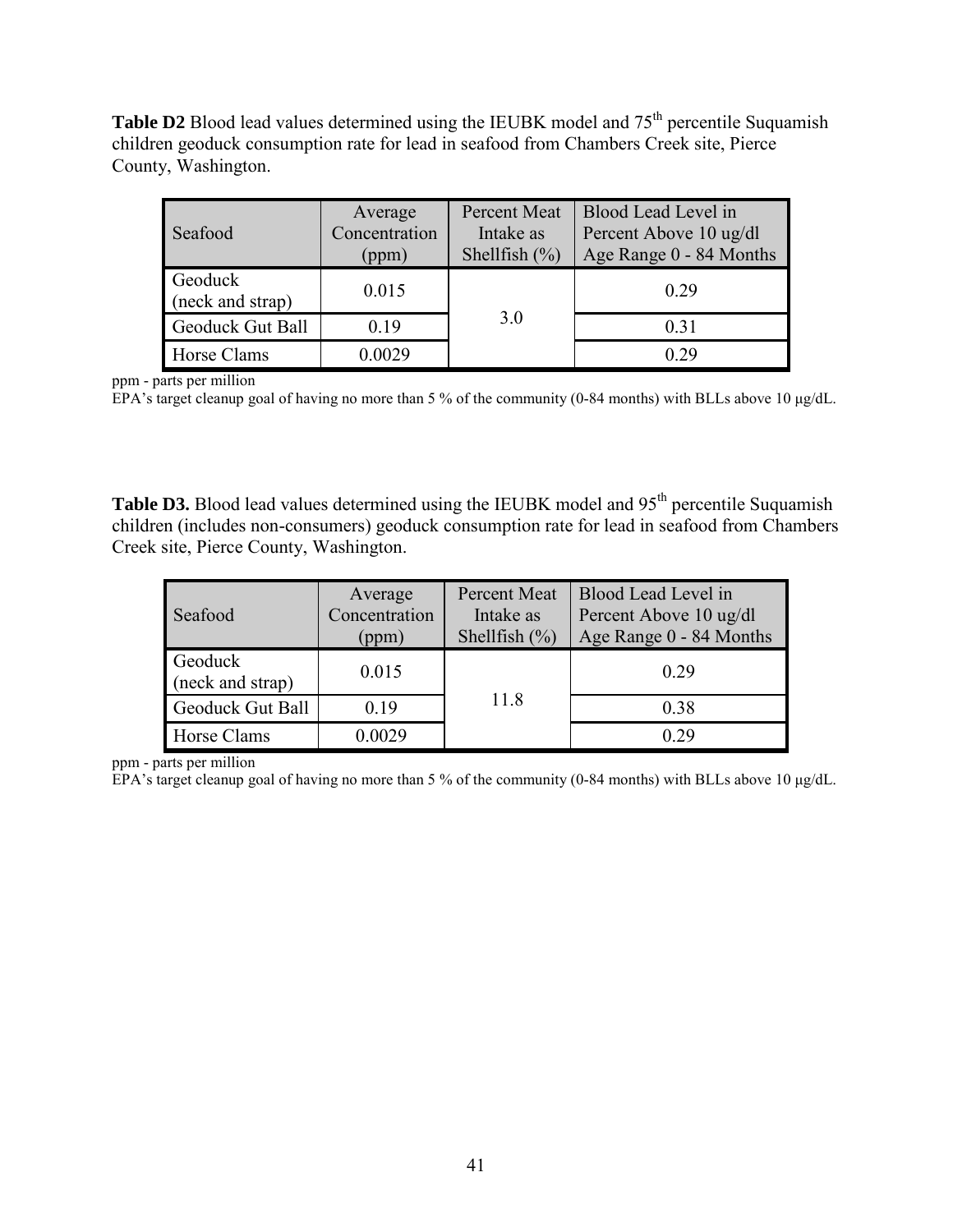#### **Lead Exposure Shellfish Ingestion Scenario Used in the Adult Lead Model**

This section provides inputs for the Adult lead model. Consumption rates: U.S. average adults all shellfish 1.9 g/day: median Tulalip adults - all shellfish 7.7 g/day:  $90<sup>th</sup>$  percentile adults Suquamish – geoduck (consumers only) 30.8 g/day. EPA's target cleanup goal is no more than 5% of the community with BLLs above 10 µg/dL. Shellfish only, soil fraction was not calculated in the model. Default assumptions were used unless noted.

**Table D4.** Blood lead values determined using the adult lead model and U.S. average adult consumption rate - all shellfish consumption rate for lead in seafood from Chambers Creek site, Pierce County, Washington.

| <b>Seafood</b>             | Average<br><b>Concentration</b><br>(ppm) | <b>Average Mother Blood Lead Concentration in ug/dl</b><br>Fetus Blood Lead in Percent Above 10 ug/dl |     |  |  |
|----------------------------|------------------------------------------|-------------------------------------------------------------------------------------------------------|-----|--|--|
| Geoduck                    | (neck and<br>0.015                       | mother                                                                                                | 1.5 |  |  |
| strap)                     |                                          | fetus                                                                                                 | 0.3 |  |  |
| Geoduck<br><b>Gut Ball</b> | 0.19                                     | mother                                                                                                | 1.5 |  |  |
|                            |                                          | fetus                                                                                                 | 0.4 |  |  |
| Horse                      | 0.0029                                   | mother                                                                                                | 1.5 |  |  |
| Clams                      |                                          | fetus                                                                                                 | 0.3 |  |  |

ppm – parts per million

**Table D5.** Blood lead values determined using the adult lead model and median Tulalip adult consumption rate - all shellfish consumption rate for lead in seafood from Chambers Creek site, Pierce County, Washington.

| <b>Seafood</b>  | Average<br><b>Concentration</b><br>(ppm) | Average Mother Blood Lead Concentration in ug/dl<br>Fetus Blood Lead in Percent Above 10 ug/dl |                |  |
|-----------------|------------------------------------------|------------------------------------------------------------------------------------------------|----------------|--|
| Geoduck         | (neck and<br>0.015<br>strap)             | mother                                                                                         | 1.5            |  |
|                 |                                          | fetus                                                                                          | 0.4            |  |
| Geoduck         | 0.19                                     | mother                                                                                         | 1.6            |  |
| <b>Gut Ball</b> |                                          | fetus                                                                                          | 0.4            |  |
| Horse           | 0.0029                                   | mother                                                                                         | 15             |  |
| Clams           |                                          | fetus                                                                                          | 0 <sup>3</sup> |  |

ppm – parts per million